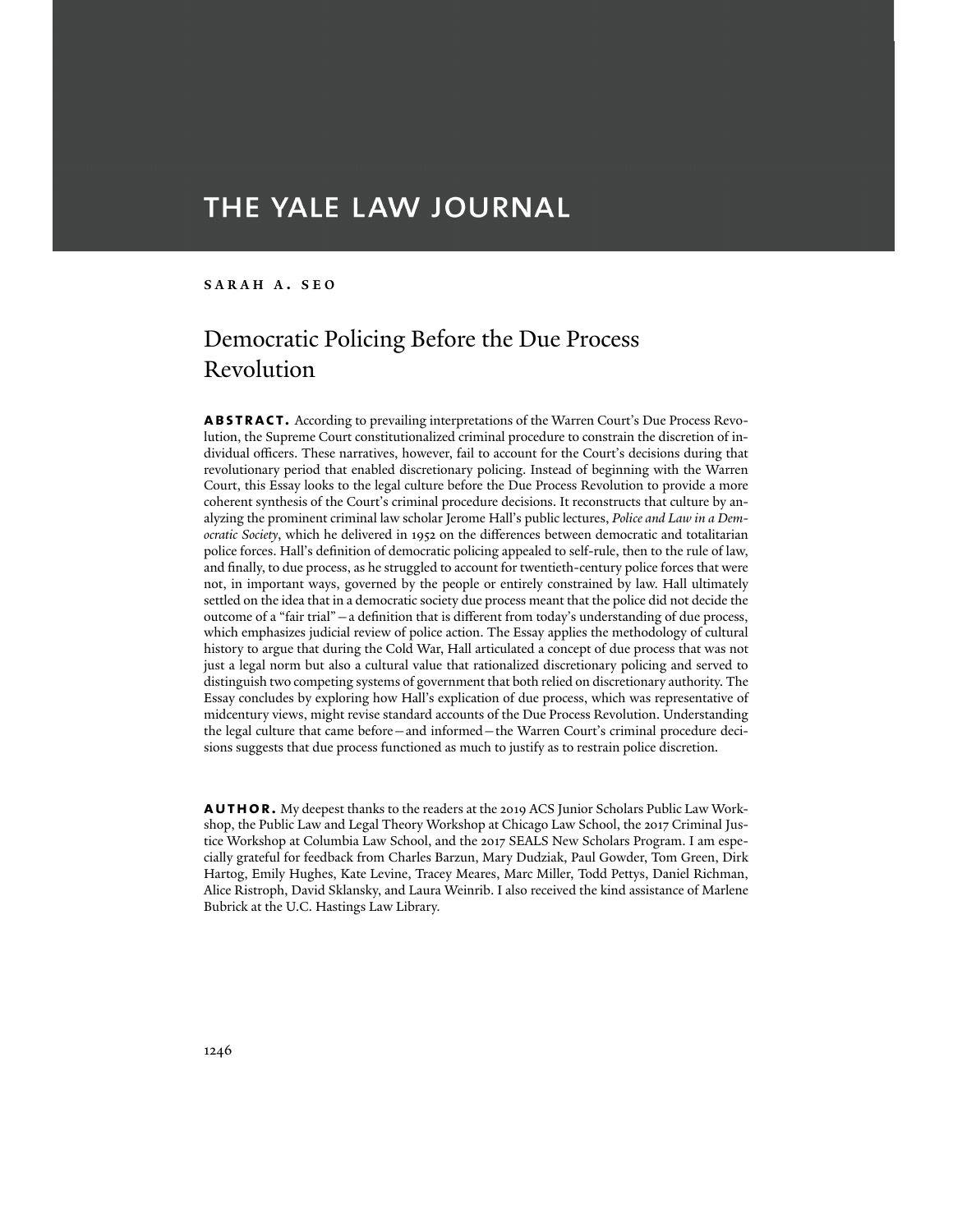

## **essay contents**

| <b>INTRODUCTION</b>                                  | 1248 |
|------------------------------------------------------|------|
| <b>SELF-RULE ON THE POLICE LEVEL</b><br>$\mathbf{L}$ | 1258 |
| <b>II. THE POLICE ASPECT OF RULE OF LAW</b>          | 1266 |
| <b>III. DUE PROCESS</b>                              | 1278 |
| IV. THE AMERICAN WAY                                 | 1283 |
| V. PRELUDE TO THE DUE PROCESS REVOLUTION             | 1201 |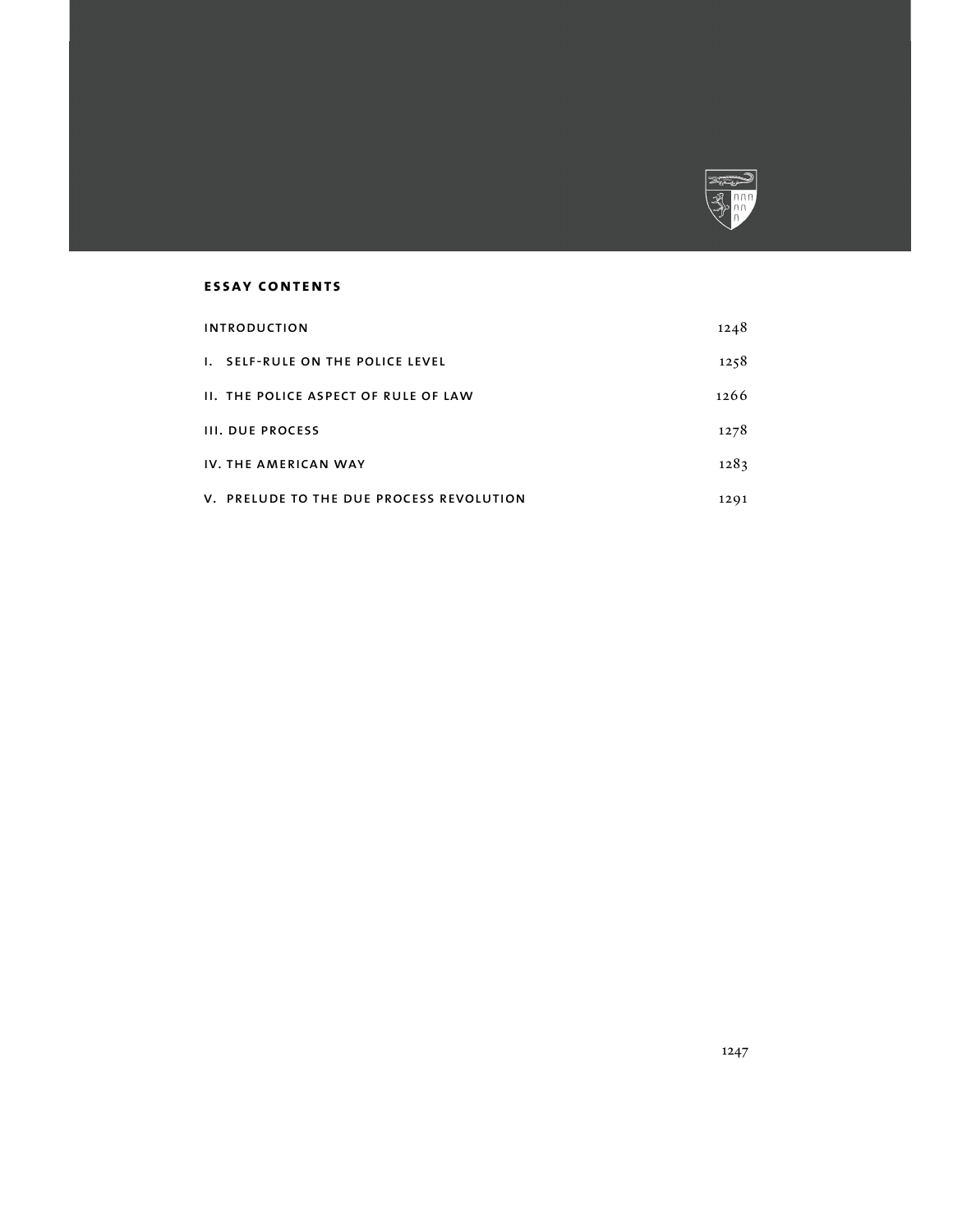Yet even the ordinary human mind is quite capable of recognizing both that an ideal has no objective truth and yet that it does have emotional value. For example, note the display of joy and sadness at football games indulged in by alumni who well know that nothing of importance is at stake; note the necessity of the presence of an admittedly non-existent Santa Claus at Christmas; note the English attitude toward their king. Most churches today have achieved that attitude toward their creeds. Realistic understanding of an ideal does not *necessarily* destroy it. In the end it may make the ideal even more vital by restricting it to the purposes for which it has value.

 $-$ Thurman W. Arnold<sup>1</sup>

#### **introduction**

In July 1952, Jerome Hall, a prominent legal scholar at Indiana University, gave three public lectures collectively titled *Police and Law in a Democratic Society* at the University of Chicago Law School.2 To illustrate his understanding of democratic values in the police context, Hall rendered a conceptual flowchart. He began with the constitutional provision of due process, which imputed legality to statutes enacted under it. Those statutes, in turn, gave legitimacy to rules and standards set forth in judicial decisions. The rule of law then manifested in the police officer who acted pursuant to those rules and standards. The flowchart, however, did not conclude with the officer's mechanical enforcement of the laws. Ultimately, the officer, through such enforcement, turned into an abstraction: "the living embodiment of the law," "the concrete distillation of the entire mighty, historic corpus juris," "the living expression of democratic law."<sup>3</sup> Hall's figurative language seems remarkable today, coming from a self-professed "rule of law person" and conservative critic of the discretionary powers of administrative bureaucrats.4 Within a single lecture and with the facility of metaphor, Hall cloaked the most discretion-wielding, law-enforcing arm of the twentieth-century state with the legitimacy of law.

**<sup>1</sup>**. Thurman W. Arnold, *Law Enforcement—An Attempt at Social Dissection*, 42 YALE L.J. 1, 6  $(1932).$ 

**<sup>2</sup>**. The lectures were published the following year. *See* Jerome Hall, *Police and Law in a Democratic Society*, 28 IND. L.J. 133 (1953).

**<sup>3</sup>***. Id.* at 144.

**<sup>4</sup>**. Letter from Jerome Hall, Professor, Univ. of Cal. Hastings Coll. of Law, to Hans Zeisel, Professor Emeritus, Univ. of Chi. Law Sch. (July 9, 1981) (on file with the University of California Hastings Law Library Special Collections, Jerome Hall Papers, Box 2, Folder "Correspondence Z" [hereinafter Jerome Hall Papers]).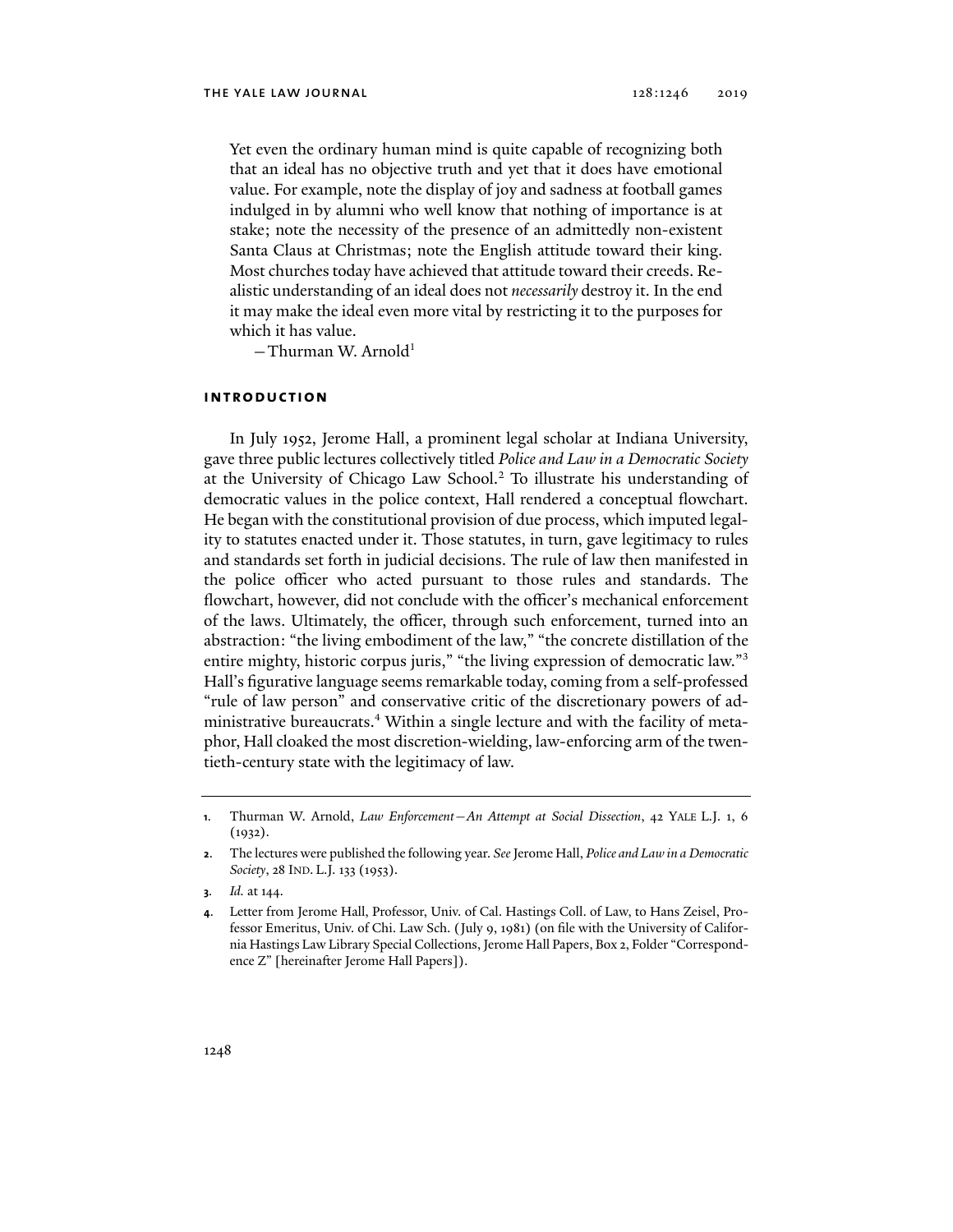#### \* \* \*

The dominant narrative of the Warren Court's Due Process Revolution is one of rupture, captured in the word *revolution* itself. In this account, the Court broke new ground by extending federal procedural rights to state criminal defendants in an effort to protect individuals, especially minorities and the poor, from the police. Most histories of twentieth-century criminal procedure have adopted this paradigm of social conflict.<sup>5</sup> The flourishing of rights, we have learned, emerged from an enduring struggle between the forces of security and advocates of liberty, with the Supreme Court leading the charge to police the police under the banner of the Fourteenth Amendment's Due Process Clause. Today's understanding of due process accordingly centers on judicial oversight of policing. Dan Kahan and Tracey Meares, for example, have defined the "modern criminal procedure regime" as the body of constitutional doctrines that seeks to tame police discretion through "exacting judicial scrutiny of routine policing functions."6

Yet several inconsistencies complicate this story of active and progressive judicial review of police discretion. One is Yale Kamisar's observation that "[t]he Warren Court's performance in the field of criminal procedure does not fall into neat categories."7 In Kamisar's assessment, during the "closing years of the Warren Court Era," when the Revolution had already ended, the "defense did win some victories."8 The defense also "lost some important cases earlier, when the

**6**. Dan M. Kahan & Tracey L. Meares, *Foreword: The Coming Crisis of Criminal Procedure*, 86 GEO. L.J.1153, 1158-59 (1998).

**8**. Kamisar, *supra* note 7, at 4, 6.

**<sup>5</sup>***. See, e.g.*, WILLIAM J. STUNTZ, THE COLLAPSE OF AMERICAN CRIMINAL JUSTICE 216-18 (2011); SAMUEL WALKER, POPULAR JUSTICE: A HISTORY OF AMERICAN CRIMINAL JUSTICE 8, 180 (2d ed. 1998); Michael Willrich, *Criminal Justice in the United States*, *in* 3 CAMBRIDGE HISTORY OF LAW IN AMERICA 198, 217-18 (Michael Grossberg & Christopher Tomlins eds., 2008). Encapsulating this dualistic way of thinking, Stanford law professor Herbert Packer's famous article *Two Models of the Criminal Process*, first published in 1964, aptly consisted of the "Crime Control Model" and the "Due Process Model." Herbert L. Packer, *Two Models of the Criminal Process*, 113 U. PA. L. REV. 1, 6 (1964). Most law professors accepted Packer's binary framework as a truth claim. For example, when assistant professor John Griffiths sought "to illustrate that our present assumptions" underlying the two models were "not the inevitable truths they often seem to be" by proposing a third "family model" (this was the 1960s), Yale Law School denied him tenure. John Griffiths, *Ideology in Criminal Procedure or a Third "Model" of the Criminal Process*, 79 YALE L.J. 359, 359-60 (1970); *see* LAURA KALMAN, YALE LAW SCHOOL AND THE SIXTIES: REVOLT AND REVERBERATIONS 245-55 (2005).

**<sup>7</sup>**. Yale Kamisar, *The Warren Court and Criminal Justice: A Quarter-Century Retrospective*, 31 TULSA L.J. 1, 4 (1995)*; see also* Jerold H. Israel, *Criminal Procedure, the Burger Court, and the Legacy of the Warren Court*, 75 MICH. L. REV. 1319, 1344-45 (1977) (citing Warren Court decisions that expanded police authority).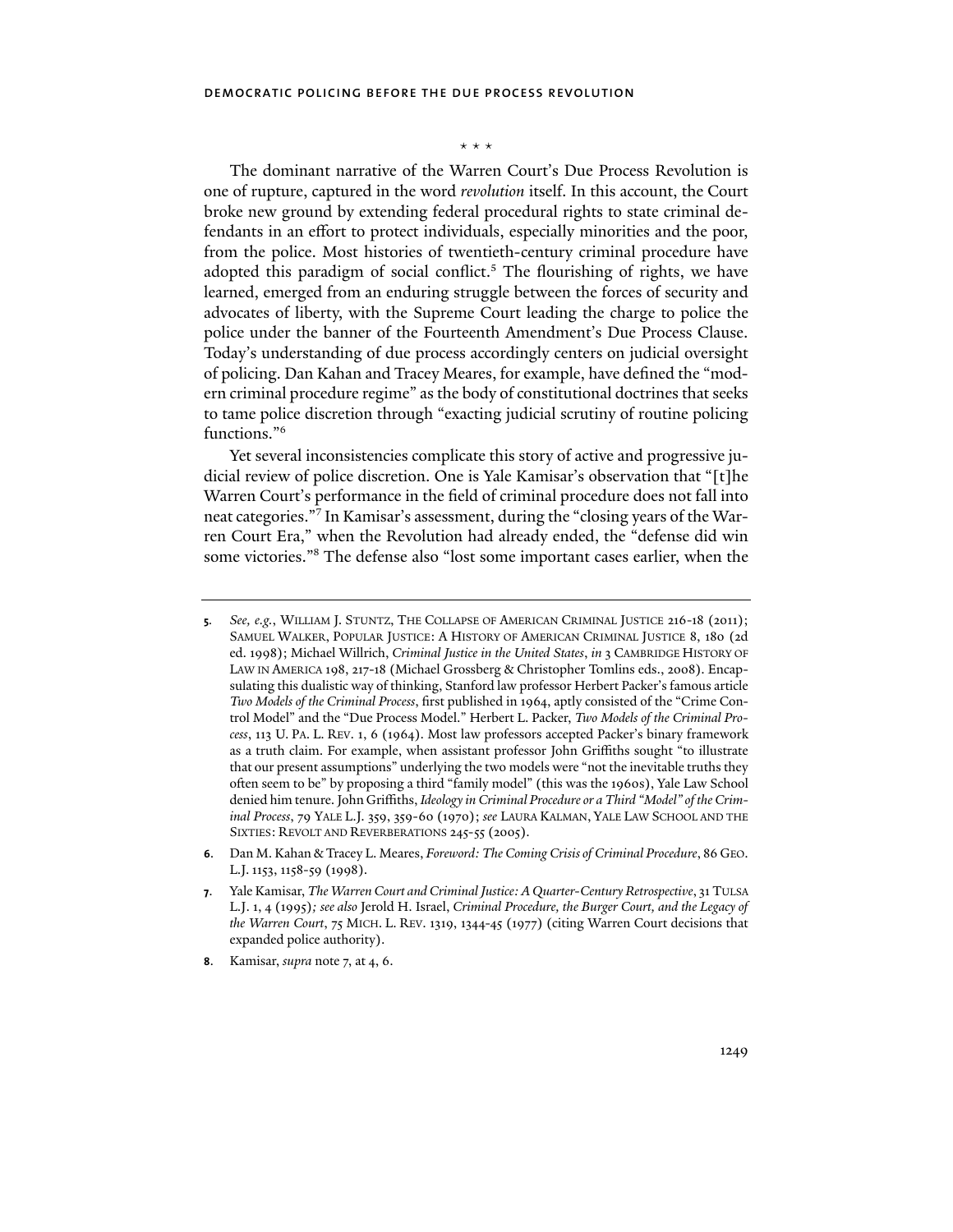revolution in criminal procedure was supposed to be at its peak."9 Second, while many of the Warren Court's landmark decisions provoked prompt backlash consistent with the narrative of opposition—one of its most prominent cases, Gideon v. Wainwright,<sup>10</sup> received immediate and widespread approval.<sup>11</sup> Third, the subsequent, more conservative Burger Court invalidated vagrancy laws in *Papachristou v. City of Jacksonville*12 for granting too much discretion to the police and, in doing so, articulated a breathtakingly broad understanding of personal liberty. Rather than proving the rule, all of these exceptions suggest that a general theory built on a dichotomy between due process and crime control fails to provide a fully coherent view of the Supreme Court's criminal procedure decisions.

\* \* \*

One could dismiss Jerome Hall's striking description of the police as the embodiment of democratic values and the rule of law as mere metaphor, political spin, or cognitive dissonance. But it is more difficult to ignore the fact that the Chicago lectures received attention from both the general public and legal scholars, including Herbert Wechsler.<sup>13</sup> Although now somewhat obscure, Hall was a Distinguished Professor of Law at Indiana University from 1957 to 1970, and in recognition of his stature, the Maurer School of Law named its library and a postdoctoral fellowship in his honor. In 1966, a *New York Times* book review essay identified him as among the "American judges, lawyers and teachers of law . . . who made contributions to legal philosophy and jurisprudence."<sup>14</sup> He was a leader in several disciplines, serving as President of the American Society for Political and Legal Philosophy (1967-1969), President of the American Sec-

**<sup>9</sup>***. Id.* at 4.

**<sup>10</sup>**. 372 U.S. 335 (1963).

**<sup>11</sup>***. See, e.g.*, ANTHONY LEWIS, GIDEON'S TRUMPET 206-07 (1964); *Shows to Watch*, TIMES REC-ORD, Oct. 3, 1964, at 31 (recommending a show on the "remarkable story of a Florida convict who changed the structure of the American legal system and opened the prison doors for more than a thousand men").

**<sup>12</sup>**. 405 U.S. 156 (1972).

**<sup>13</sup>**. *See* Letter from Herbert Wechsler, Professor, Columbia Univ., to Jerome Hall, Professor, Univ. of Ind. Sch. of Law (Mar. 10, 1953) (on file with Jerome Hall Papers, Box 2, Folder "Correspondence W") ("Could we get eight or ten reprints [of Hall's Chicago lectures] for our library?"); *Report on the First Chicago Lecture*, HYDE PARK HERALD, July 23, 1952 (on file with Jerome Hall Papers, scrapbook); *cf.* DAVID ALAN SKLANSKY, DEMOCRACY AND THE POLICE 44 (2008) (discussing "Jerome Hall's influential article of 1953").

**<sup>14</sup>**. Milton R. Konvitz, *Democracy and the Law*, N.Y. TIMES, Nov. 13, 1966, at 18 (including Hall in a list with Oliver Wendell Holmes, Louis Brandeis, Benjamin Cardozo, John Chipman Gray, Roscoe Pound, Jerome Frank, Thurman Arnold, Felix S. Cohen, Karl Llewellyn, Max Radin, and Lon L. Fuller).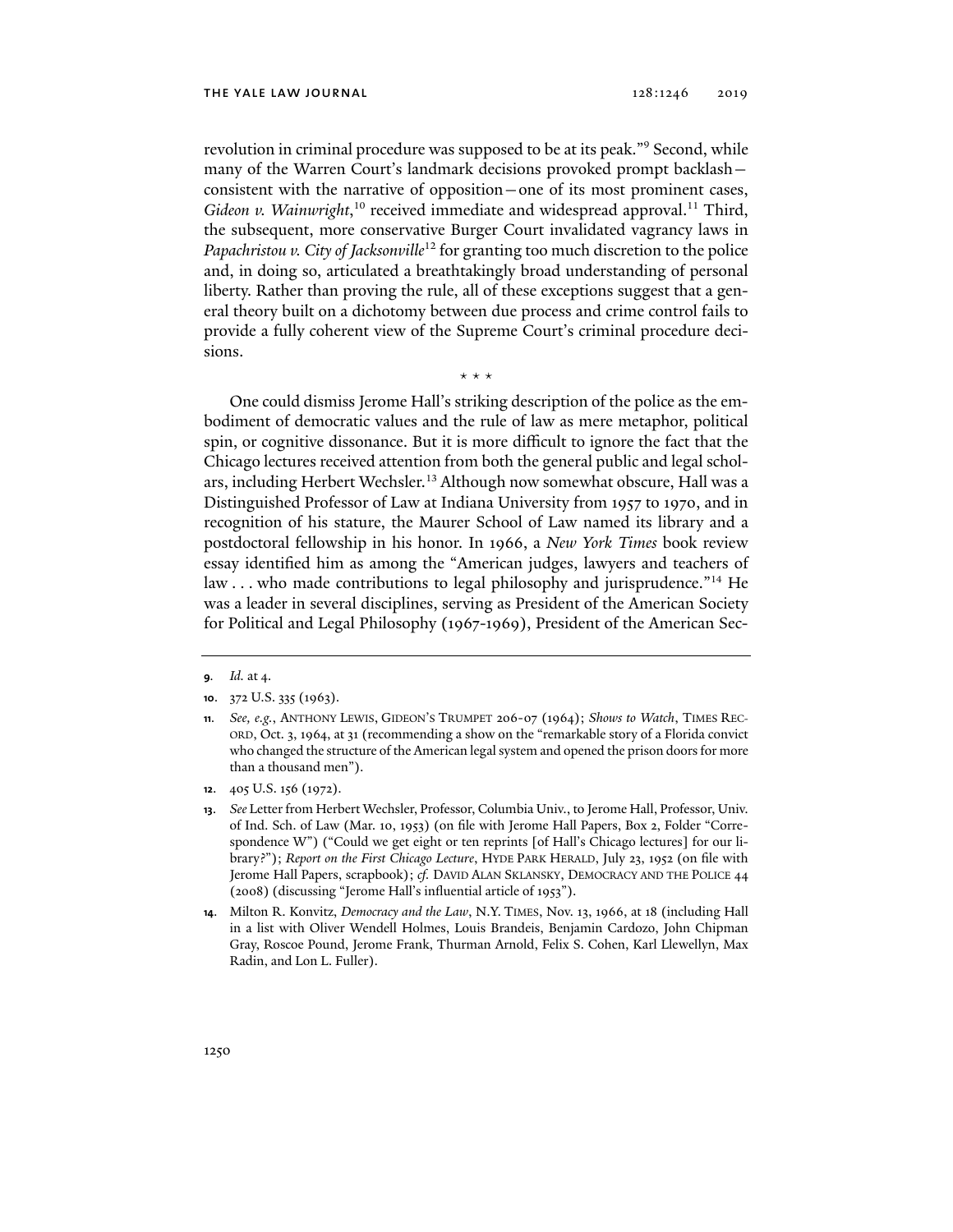tion of the International Association for Legal and Social Philosophy (1966- 1968), and Director of the American Society for Legal History.15 Once he retired from Indiana, U.C. Hastings College of Law immediately hired him into the distinguished "65 Club."16 This peculiar tradition took advantage of mandatory retirement rules then in place at many law schools by recruiting prominent scholars and jurists over the age of sixty-five, including the Chief Justice of California Roger Traynor, U.S. Supreme Court Justice Arthur Goldberg, and the torts scholar William Prosser.<sup>17</sup> This assembly of star power prompted Roscoe Pound to declare that Hastings had "the strongest law faculty in the nation."18 According to Hall's *New York Times* obituary, he continued to teach until about six years before his death at age ninety-one.<sup>19</sup>

By the time he delivered his Chicago lectures in 1952, Hall had established an international reputation as a leading scholar of criminal law and legal philosophy. The major works for which he was known—including *General Principles of Criminal Law*, which the *Journal of Legal Education* described as "the most important treatise on criminal law produced by American legal scholarship"20—had already been published.21 (In 1960, his publisher would increase his royalties for a second edition of *General Principles* from fifteen to twenty percent because "Professor Hall is the mos[t] ou[t]standing Criminal Law writer of the twentieth Century."22) Hall had also written on democratic theory, having published *Living Law of Democratic Society* in 1949. Based on his scrapbook, Hall began receiving invitations to give talks on the topic in 1947, and his 1952 lectures appear to have been part of this speaking tour. Two years later, in 1954, the U.S. State Department asked him to assist with the "legal reconstruction" of South Korea

- **18***. Id.*
- **19**. Saxon, *supra* note 16.
- **20**. Fred Cohen, *Criminal Law Legislation and Legal Scholarship*, 16 J. LEGAL EDUC. 253, 260 (1964).
- **21***. Much Honored Professor Ranked Superior as Law Instructor and Scholar*, YOUR U., Jan. 1965, at 3, 4 (on file with Jerome Hall Papers, Box 12, Folder "photographs").
- **22**. Memorandum from Walter A. Cornell to Leo Gobin (Jan. 8, 1960) (on file with Jerome Hall Papers, Box 2, Folder "Biographical Data Announcements").

**<sup>15</sup>***. Faculty Focus: Professor Jerome Hall*, HASTINGS ALUMNI BULL., Sept. 1972, at 11 (on file with Jerome Hall Papers, Box 2, Folder "Biographical Data Announcements").

**<sup>16</sup>**. Eric Jaye, *Professor*: *85 and Still on His Toes*, RECORDER, Mar. 3, 1986, at 1; Wolfgang Saxon, *Jerome Hall, 91, Legal Scholar Who Was Professor and Author*, N.Y. TIMES (Mar. 11, 1992), https://www.nytimes.com/1992/03/11/us/jerome-hall-91-legal-scholar-who-was-professor -and-author.html [https://perma.cc/TDU6-WSU8]; *see also The 65 Club: A Legacy of Distinguished Scholarship*, U.C. HASTINGS MAG. (Oct. 3, 2013), https://web.archive.org/web /20160419112241/https://uchastings.edu/news/articles/2013/10/65-club-magazine.php [https://perma.cc/8B8U-RFTE].

**<sup>17</sup>***. The 65 Club*, *supra* note 16.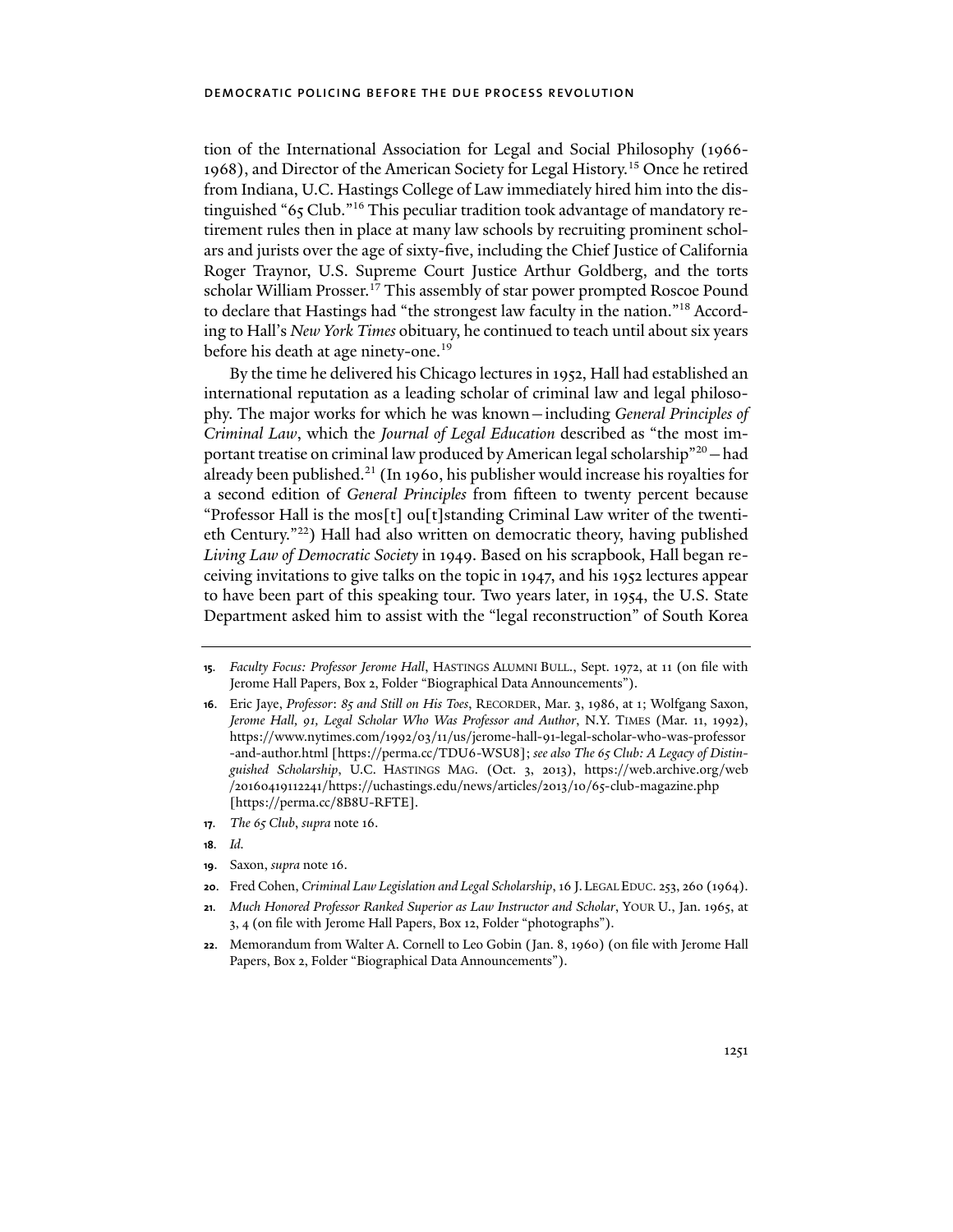after the war there.<sup>23</sup> Given Hall's reputation as a criminal law scholar and democratic advisor and theorist, *Police and Law in a Democratic Society* received serious attention.

Hall's exposition of democratic policing may be perplexing to us today, but it made sense to him and to his audience. Taking Hall on his own terms, rather than writing off the lectures as a curious relic, might offer a starting point for a cultural history of fundamental principles in American law—and could help to explain tensions within the Due Process Revolution. This approach may suggest insights altogether different from those of traditional legal studies. The pages of a judicial opinion, a casebook, or a professor's lecture provide a first-order description of, say, due process, to take the example from Hall's illustration above. They address the *legal* meanings of due process, such as the Sixth Amendment right to counsel. To be sure, these rights are important in the real world; the point at which an accused has the right to consult a lawyer can make all the difference in a case. The main point here is that the internal view of law—the very stuff of law school curricula—centers on legal reasoning and argument.

But there is also a second-order inquiry, which explores the *symbolic* meaning of legal norms within a particular culture. Thinking about law as culture raises different questions than the legal inquiry of which procedural rights *are* due or the normative inquiry of which rights *should be* due. Instead, it asks what values those rights signified beyond the debates of lawyers and what purpose those values served. This Essay examines Hall's lectures at this interpretive level, as an artifact reflecting American legal culture in the mid-twentieth century, and then reinterprets the Warren Court's landmark criminal procedure decisions within this particular culture.<sup>24</sup>

Of course, culture is amenable to many definitions, especially among anthropologists. This Essay adopts the understanding memorably stated by Clifford Geertz, that "man is an animal suspended in webs of significance he himself has spun," and that culture refers to those webs.<sup>25</sup> To get at these questions of meaning, Geertz proposed "sorting out the structures of signification . . . and deter-

**<sup>23</sup>***. Faculty Focus: Professor Jerome Hall*, *supra* note 15, at 11.

**<sup>24</sup>***.* Most accounts of the Warren Court compare it with the succeeding Burger Court, *see, e.g.*, MICHAEL J.GRAETZ &LINDA GREENHOUSE,THE BURGER COURT AND THE RISE OF THE JUDICIAL RIGHT (2016); THE BURGER COURT: THE COUNTER-REVOLUTION THAT WASN'T (Vincent Blasi ed., 1983); Cary Franklin, *The New Class Blindness*, 128 YALE L.J. 2 (2018), but we can also gauge its legacy by comparing it with what came before.

**<sup>25</sup>**. CLIFFORD GEERTZ, *Thick Description: Toward an Interpretive Theory of Culture*, *in* THE INTER-PRETATION OF CULTURES 3, 5 (1973). I approach culture as a system of meaning. Other legal scholars have adopted a different conception of culture as social structure, that is, the relationship between individuals and groups. *See, e.g.*, Reva B. Siegel, *Constitutional Culture, Social*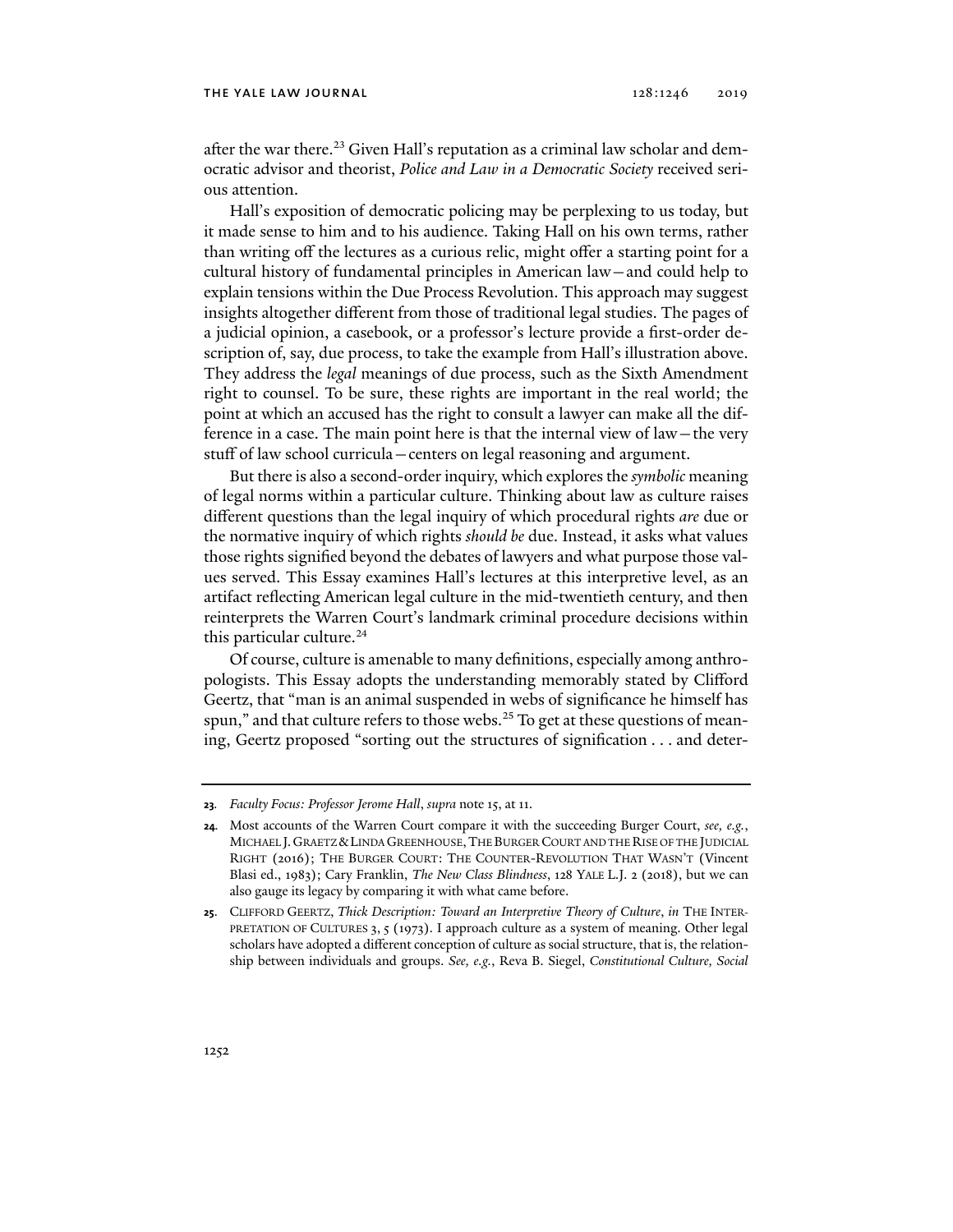mining their social ground and import," a process more simply known as "thick description."26 In even plainer language, the cultural anthropologist describes behavior in context, distinguishing—to use Geertz's example—an involuntary twitch of the eye from a flirtatious signal or a parody of an amateur's first attempt at a wink. Only by absorbing a community's "socially established code,"27 usually assumed and unstated, can the researcher properly interpret a physical movement as a blink, a suggestion, or ridicule, and accordingly appreciate the intended meaning.<sup>28</sup>

Historians have borrowed from the anthropologists' toolkit to study the past, whose culture can be just as foreign. Evoking Geertz, Robert Darnton wrote that "[w]hen we cannot get a proverb, or a joke, or a ritual, or a poem, we know we are on to something. By picking at the document where it is most opaque, we may be able to unravel an alien system of meaning."29 Because historians cannot physically immerse themselves in a different historical period, they look beyond traditional textual sources to glean as much as they can about a past culture. For instance, when Darnton read about an incident in late 1730s Paris involving several printing apprentices who brutally maimed every cat they could find, which they then reenacted as burlesque at least twenty times in as many days, he looked far and wide for more evidence of the torture of animals, especially cats, in an effort to understand their joke. After consulting folklores as well as popular ceremonies and literature, Darnton discovered that the "great cat massacre" was actually a labor protest that, astonishingly, occurred at a time that historians had believed to be an idyllic period of artisanal manufacturing before industrialization.30

Darnton's method for explaining eighteenth-century French apprentices' delight in killing cats can be as illuminating when applied to legal history, for law offers a rich source for finding cultural values—the "webs of significance"

*Movement Conflict and Constitutional Change: The Case of the De Facto ERA*, 94 CALIF. L. REV. 1323, 1325 (2006) (defining constitutional culture to be what guides "interactions among citizens and officials in matters concerning the Constitution's meaning").

**<sup>26</sup>**. GEERTZ, *supra* note 25, at 9-10.

**<sup>27</sup>***. Id.* at 6.

**<sup>28</sup>***. Cf.* Commonwealth v. Holden, 134 A.2d 868, 872 (Pa. 1957) ("It will be noted that the stupendous and compendious wink not only solicited the fabrication of a spurious alibi but specified that it was 'to cover up some of his actions.' One movement of the eyelid conveyed a message of 21 words. Not even the most abbreviated Morse code could say so much with such little expenditure of muscular and mechanical power.").

**<sup>29</sup>**. ROBERT DARNTON, THE GREAT CAT MASSACRE AND OTHER EPISODES IN FRENCH CULTURAL HISTORY 5 (1984).

**<sup>30</sup>***. Id.* at 75-104.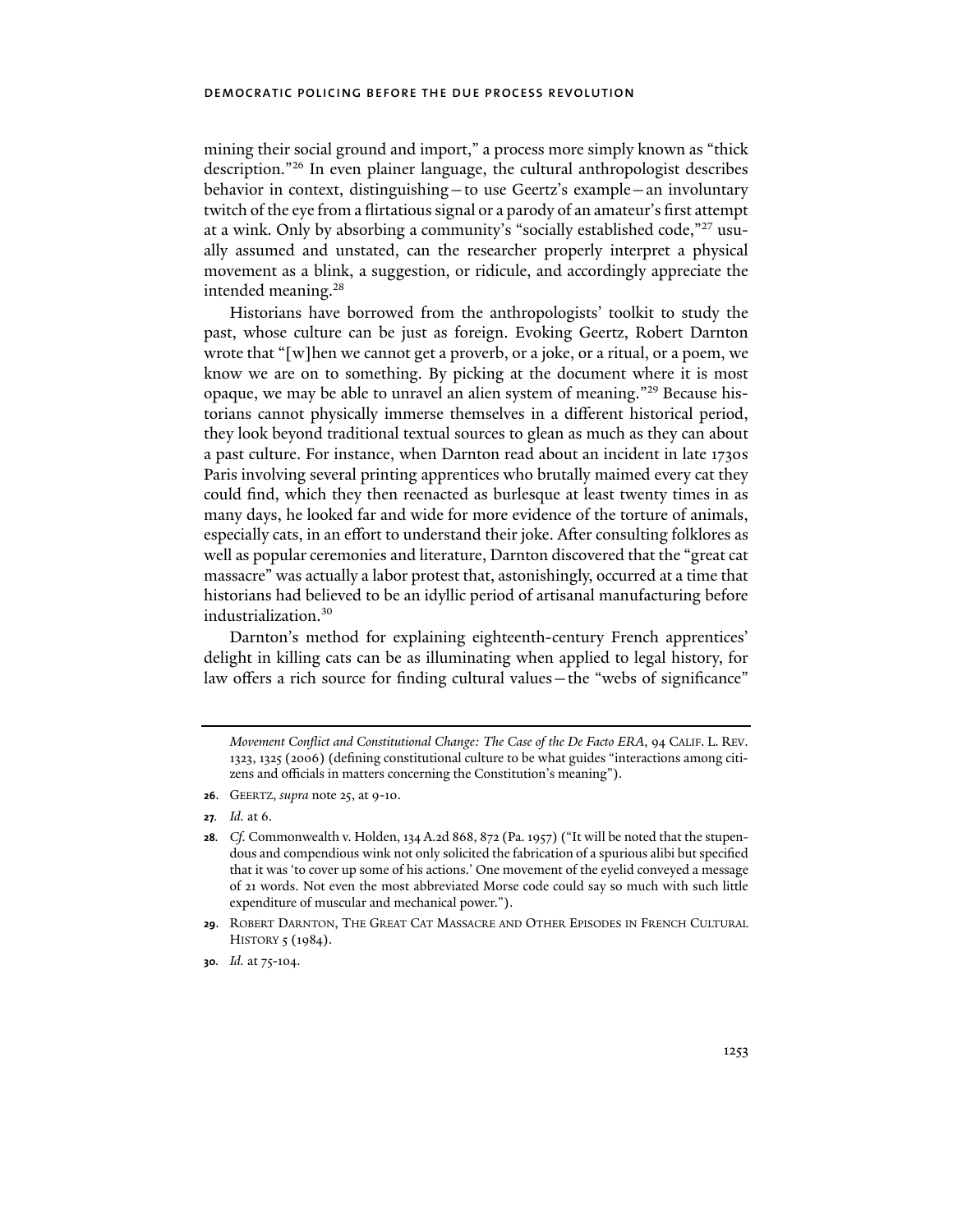Geertz described.<sup>31</sup> In twentieth-century America especially, law existed everywhere, not just in courtrooms or the halls of legislatures. As Christopher Tomlins has pointed out, "law [was] *the* paradigmatic discourse explaining life in America, the principal source of life's 'facts.'"32 While Paul Kahn has emphasized how law forms communities and informs identity, the converse is also true—the motivation to understand the self and one's community in the world often finds expression in law.<sup>33</sup> Twentieth-century Americans often used law to make sense of their everyday life and to give it meaning; this Essay examines one academic's efforts.34 Hall's portrayal of policing as the manifestation of the rule of law may be downright baffling today—like Darnton's cat killers, if you will—but we can use the methodology of cultural history to decipher its meaning and significance.

Hall makes for an ideal subject for a cultural study of law because he was, in important ways, both singular and representative of his generation's views on policing. He was singular in that most elite law professors of his time focused on the study of administrative and judicial discretion, not police discretion.35 Certainly, many mid-twentieth-century jurists, academics, and reformers wrote about the problem of police lawlessness.36 But lawlessness is a concept distinct from discretion, and midcentury writers were relatively, and remarkably, silent on the latter. Even Hall did not directly discuss discretionary policing in his lectures. Nevertheless, no other scholar, lawyer, or judge—certainly no one of Hall's caliber—tried to spell out how the police function accorded with democratic principles to the extent that Hall did. The lectures thus offer a rare source for

- **32**. CHRISTOPHER L. TOMLINS, LAW, LABOR, AND IDEOLOGY IN THE EARLY AMERICAN REPUBLIC 21 (1993). Tomlins pinpoints the start of this "law's revolution," *id.*, to sometime between the American Revolution and the beginning of the nineteenth century.
- **33***. See* PAUL W.KAHN, THE CULTURAL STUDY OF LAW 9 (1999) ("[T]he function law performs is constitutive as well as regulatory.").
- **34***. See* ROSEN, *supra* note 31, at 4 ("In short, we create our experience, knit together disparate ideas and actions, and in the process fabricate a world of meaning that appears to us as real. Law is one of these cultural domains."); *id.* at  $7$  ("[N]owhere is law ... without its place within a system that gives meaning to its people's life."); Naomi Mezey, *Law as Culture*, 13 YALE J.L. & HUMAN. 35, 37 (2001) (defining culture "as a set of shared signifying practices that are always in the making and always up for grabs").
- **35***. See* Geoffrey C. Shaw, *H.L.A. Hart's Lost Essay:* Discretion *and the Legal Process School*, 127 HARV. L. REV. 666, 697 (2013) (observing that process theorists focused on the role of judges).
- **36***. See* Sam Bass Warner, *Investigating the Law of Arrest*, 31 J. AM. INST. CRIM. L. & CRIMINOLOGY 111 (1940); Paula R. Markowitz & Walter I. Summerfield, Jr., Note, *Philadelphia Police Practice and the Law of Arrest*, 100 U. PA. L. REV. 1182 (1952); *see infra* notes 63-65 and accompanying text.

**<sup>31</sup>***. See* LAWRENCE ROSEN, LAW AS CULTURE, at xii (2006) ("[L]aw [is] constituted by culture, and culture (in no small way) by law.").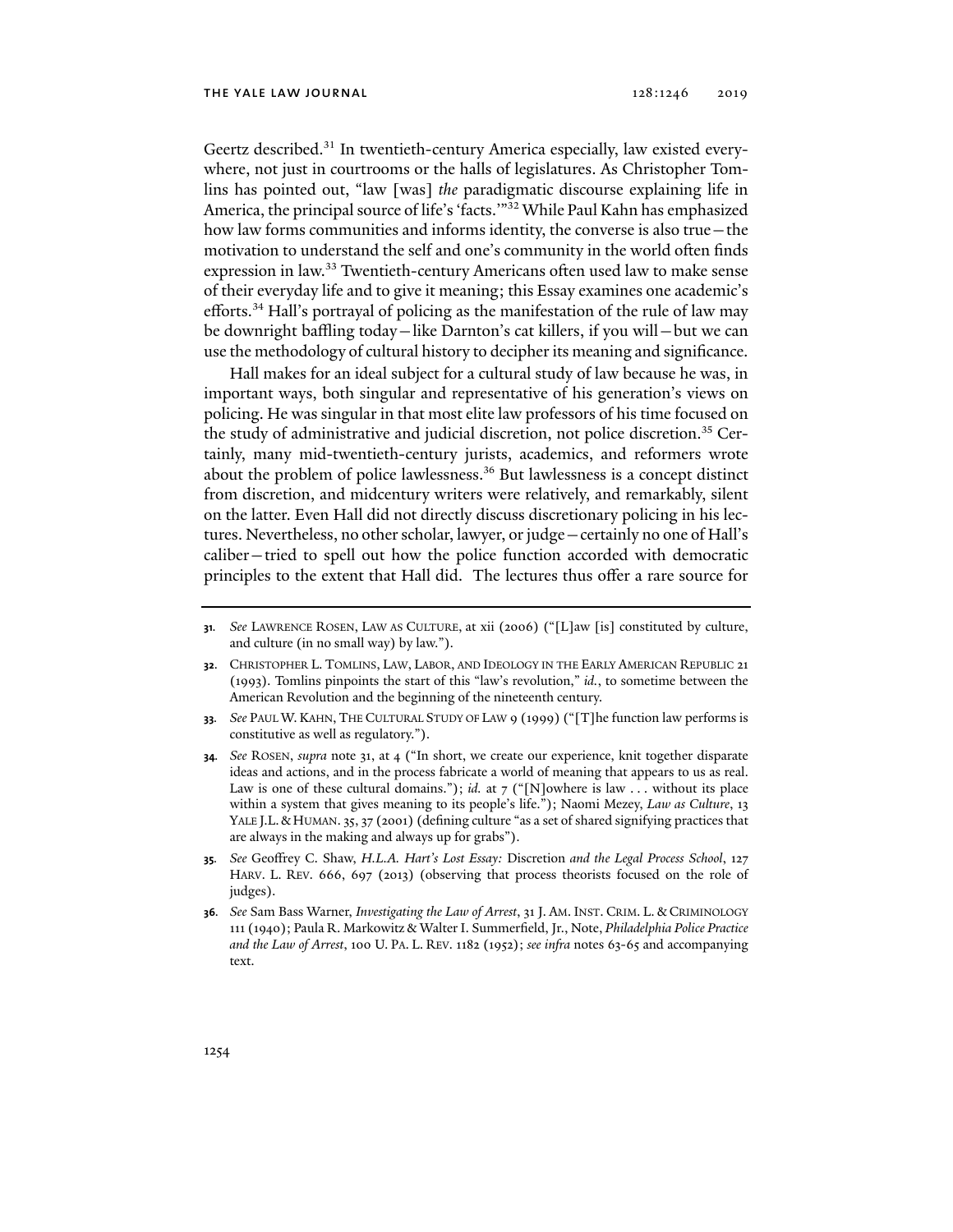gleaning how a legal theorist thought about policing in a democratic society. At the same time, Hall was representative in that his ideas fell within the mainstream in an age of consensus.<sup>37</sup> He did not unsettle respectable notions about police in American society; rather, his lectures mirrored sentiments expressed in judicial opinions and popular presses on the need for robust policing. No one called him out on what we can recognize today as an astounding articulation of police as the embodiment of the rule of law. The value of Hall's lectures lies precisely in his recording of a shared way of thinking that was largely assumed and thus unstated—a way of thinking that we have nearly forgotten today.

To recover this past, to understand why Hall viewed police as "the living expression of democratic law" and what he meant by it, this Essay first reconstructs the progression of Hall's thinking, which does not follow his own organization of the lectures. He began by advancing his theory of democratic policing in the first lecture, and then in the second and third lectures applied that theory to the police's role in preventing crime and in upholding civil liberties, respectively. This Essay instead limns the conceptual shifts throughout the lectures in order to highlight the tensions in Hall's explanation of how American police conformed to democratic values—tensions that did not appear to Hall but are striking to us today. The main purpose of the first three Parts of this Essay is to highlight how Hall's thinking is as alien to twenty-first-century readers as the reenactment of a cat massacre.

Part I begins with Hall's attempt to reconcile professionalized, twentiethcentury American police forces with the traditional democratic principle of selfgovernment, which would have mandated "self-policing." Unable to do so, Hall twice changed his definition of democratic policing, without realizing, or at least without noting, that the various definitions contained different ideas. Part II examines the first modification, that of democratic police as bound by the rule of law, which Hall described as an antidiscretion norm. But his efforts to characterize police officers as mere law enforcers who did not exercise discretion stretched his own understanding of the laws. He dealt with that conflict not head on, but, as Part III shows, with a second modification, that of the rule of law as due process. Hall did not think of due process in the police context as we do today; while we emphasize judicial review of police discretion, Hall focused on a "fair trial" that served to separate judicial and police functions. Although this idea of due process did not always ensure that officers would conform to the law, its observance, even if pro forma, sufficiently satisfied Hall. In short, democratic policing ultimately meant that the police did not adjudicate cases.

**<sup>37</sup>**. On this consensus, see, for example, WENDY L.WALL,INVENTING THE "AMERICAN WAY":THE POLITICS OF CONSENSUS FROM THE NEW DEAL TO THE CIVIL RIGHTS MOVEMENT (2008).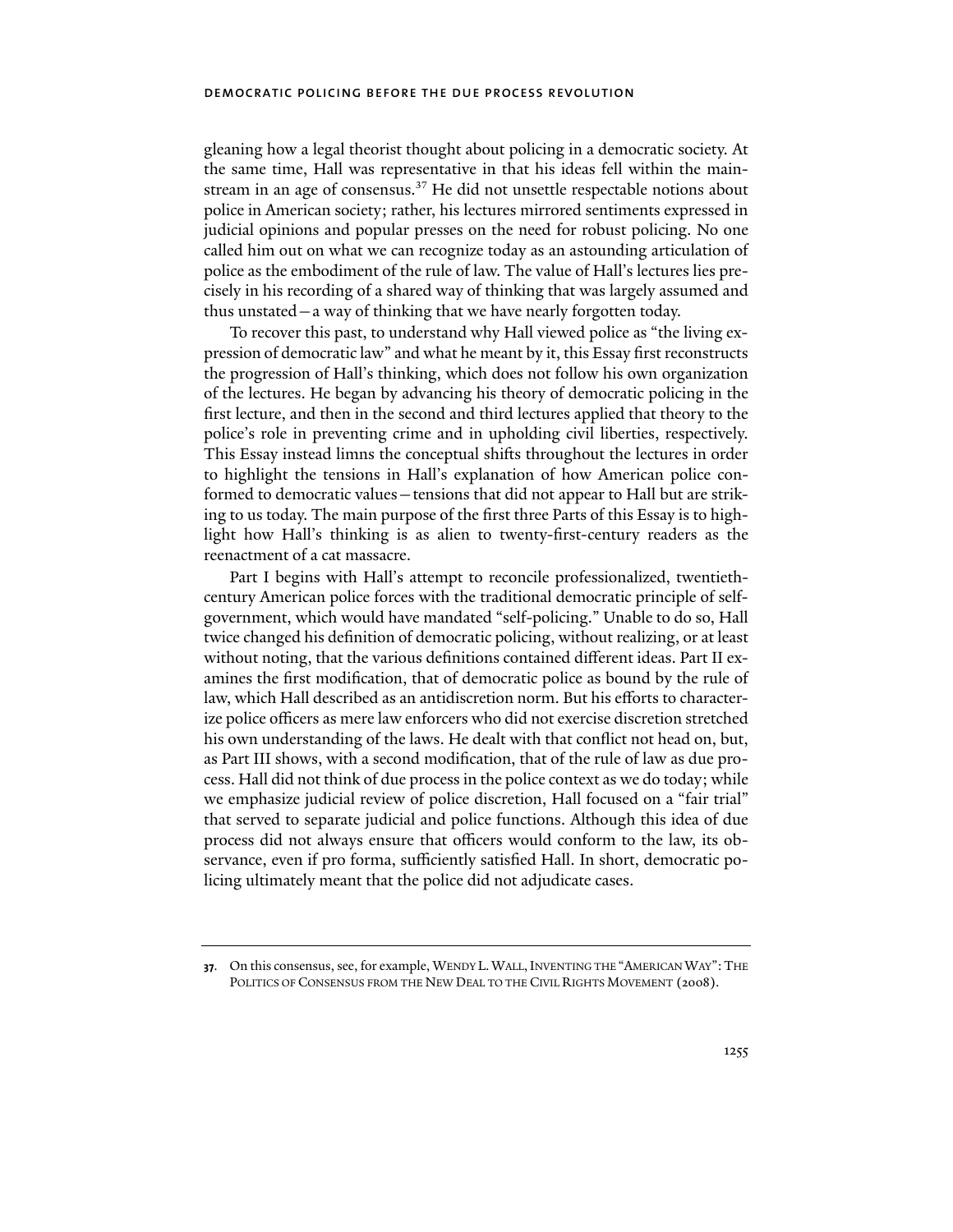Building on this analysis, Part IV moves beyond the lectures to apply the methodology of cultural history to figure out how all the formulations of democratic policing may have cohered in Hall's mind. For additional context, this part considers two early Cold War cases, *Brinegar v. State*, a routine state criminal case, and *Abel v. United States*, a more high-profile case that implicated national security.<sup>38</sup> The discourses that these cases prompted illustrate not only how concerns about democratic policing and totalitarianism resonated broadly in American society but also how the American public, like Hall, justified discretionary, even lawless, policing by finding reassurance in the fact that criminal defendants received fair trials in which neutral judges, not the police, decided the outcome of their cases.

Relying on a wide range of sources from newspapers and pamphlets to memoirs and letters, this Essay posits that Hall's lectures were not intended simply to offer an exegesis of due process in the police context. They were part of a larger effort to differentiate the United States from a police state when American police exercised authority in ways that were necessary for social order and yet seemed reminiscent of totalitarian police behavior.<sup>39</sup> During the early Cold War, many jurists worried that discretionary power paved a slippery slope to dictatorial power. More conservative scholars like Hall understood discretion and the rule of law to be mutually exclusive concepts. But policing, a mode of governance that Hall did not question, inherently entailed the exercise of discretion. The disconnect between the reality of policing on the ground and the lofty ideals associated with democratic governance lies at the heart of Hall's seeming contradictions. Like shadowboxing with an invisible opponent, Hall grappled with the conundrum of police in a democratic society, unable to see or acknowledge that discretion, the source of that conundrum, was pervasive and unavoidable. He was caught between the association of discretion with totalitarian regimes on the one hand and the necessity of discretionary policing on the other.

Hall did not resolve this puzzle with a belated recognition and acceptance of police discretion. Instead, his solution entailed a redefinition. He revised his definition of democratic policing—from self-rule, to the rule of law, and finally to due process—to accommodate police action, rather than the other way around, which would have required significant reforms to policing as it was then prac-

**<sup>38</sup>**. Abel v. United States, 362 U.S. 217 (1960); Brinegar v. State, 262 P.2d 464 (Okla. Crim. App. 1953).

**<sup>39</sup>***. Cf*. Richard Primus, *A Brooding Omnipresence: Totalitarianism in Postwar Constitutional Thought*, 106 YALE L.J. 423, 423 (1996) (tracing how twentieth-century "constitutional thought still operates within the framework defined by opposition to Nazism and communism").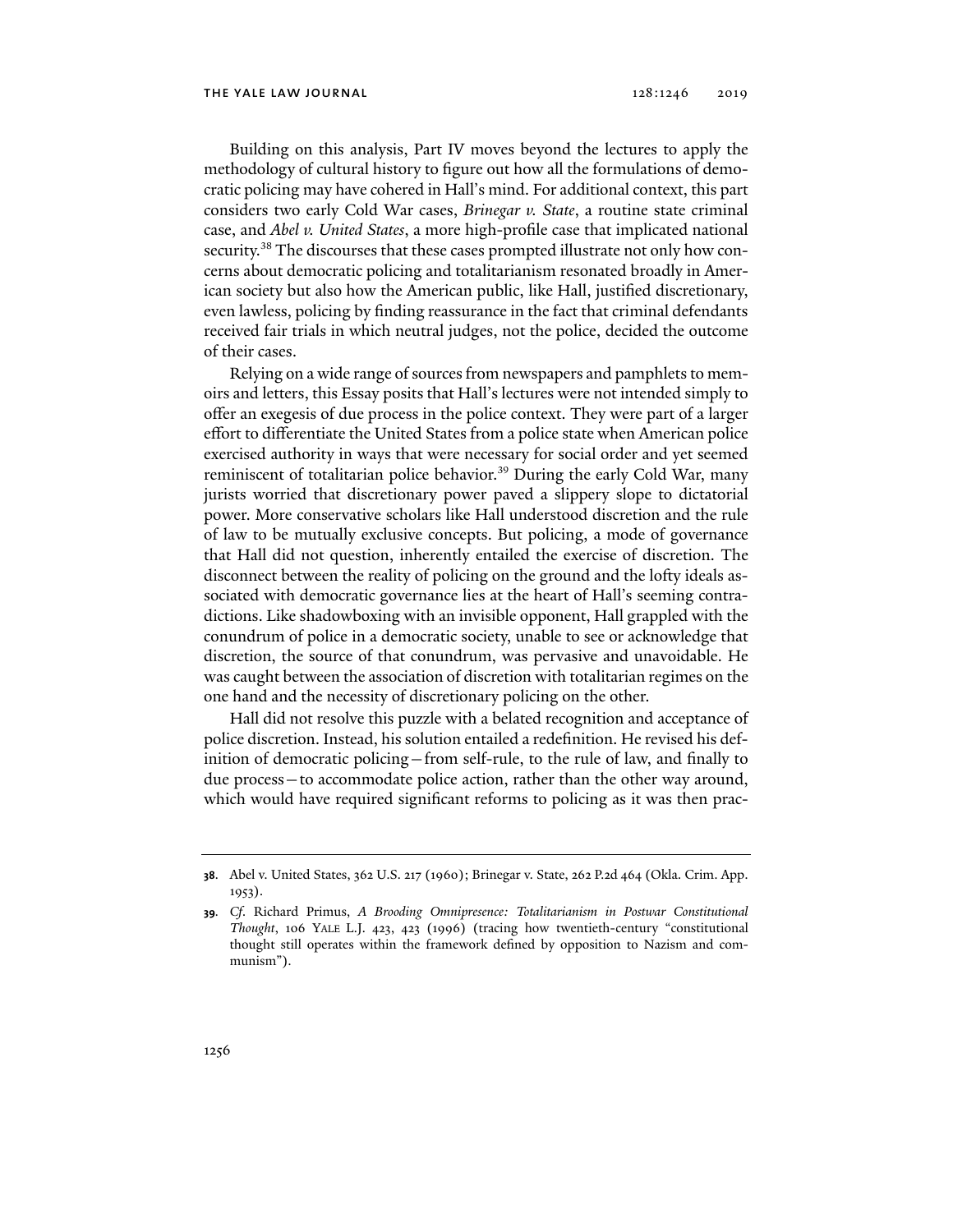ticed.<sup>40</sup> Not only did due process justify the police's tremendous discretion, but a fair trial with requisite procedures also symbolized the difference between democracy and totalitarianism—two competing systems of governance that both relied on discretionary authority.<sup>41</sup> Historicizing due process as a cultural norm illuminates how that concept served to rationalize police discretion in response to the Cold War imperative to distinguish American police from totalitarian police. This legacy of due process perpetuated the message that even if Americans were not free from discretionary policing, and even if due process did not guarantee substantive justice, they still lived in a free society.

Finally, Part V situates this midcentury perspective as a prelude to the Warren Court's Due Process Revolution and, in doing so, questions the prevailing interpretation of twentieth-century criminal procedure as a project to constrain the discretion of individual police officers.<sup>42</sup> This "modern," but ahistorical, view so dominates our current thinking that not only have careful readers overemphasized Hall's concern with police discretion in his lectures, but we have also misread the Supreme Court's revolutionary decisions.<sup>43</sup> Hall's understanding of due process was not an outlier; it reflected midcentury legal culture. The Warren Court Justices shared that culture, and it informed their decisions that governed the police primarily by protecting the judicial role in adjudicatory proceedings, particularly the warrant process, rather than by establishing substantive limits on police discretion. While the choice of procedural rights over substantive rights can become meaningless when theorized, this choice mattered in the real world.44 Choosing procedure over substance reflected an a priori choice to accept

- **41***. See* ROSEN, *supra* note 31, at 8 (describing the cultural study of law as an examination of "the ways in which facts are created for purposes of addressing differences").
- **42***. See, e.g.*, LAWRENCE M. FRIEDMAN, CRIME AND PUNISHMENT IN AMERICAN HISTORY 297, 300- 02 (1993); SKLANSKY, *supra* note 13, at 33 ("Democratic policing [during the late 1950s through the 1970s] meant, above all, bringing the police under the 'rule of law': reining in the discretion of individual officers . . . ."); Kahan & Meares, *supra* note 6, at 1159 (identifying a "central feature of the modern criminal procedure regime [as] its hostility toward discretion"). The opposition of due process and policing has been a longstanding perspective among American legal scholars. *See* Sarah A. Seo, *Antinomies and the Automobile: A New Approach to Criminal Justice Histories*, 38 LAW & SOC. INQUIRY 1020, 1024-25 (2013).
- **43***. See, e.g.*, SKLANSKY, *supra* note 13, at 44 (summarizing Hall as arguing that "the wide scope of police discretion . . . violated a core component of democracy, the 'rule of law'").
- **44***. See* STUNTZ, *supra* note 5, at 210-12 (concluding that there is "no good answer" for why the Warren Court did not adopt an "aggressive substantive review" of criminal laws in favor of a

**<sup>40</sup>**. Dan Ernst has argued that the understanding of rule of law as "a state bound by rules" fell to a rival understanding of rule of law as "an appeal from government officials to independent, common-law courts." DANIEL R. ERNST, TOCQUEVILLE'S NIGHTMARE: THE ADMINISTRATIVE STATE EMERGES IN AMERICA,1900-1940, at 2 (2014). This Essay shows how Jerome Hall held both understandings at the same time without acknowledging the tension between the two.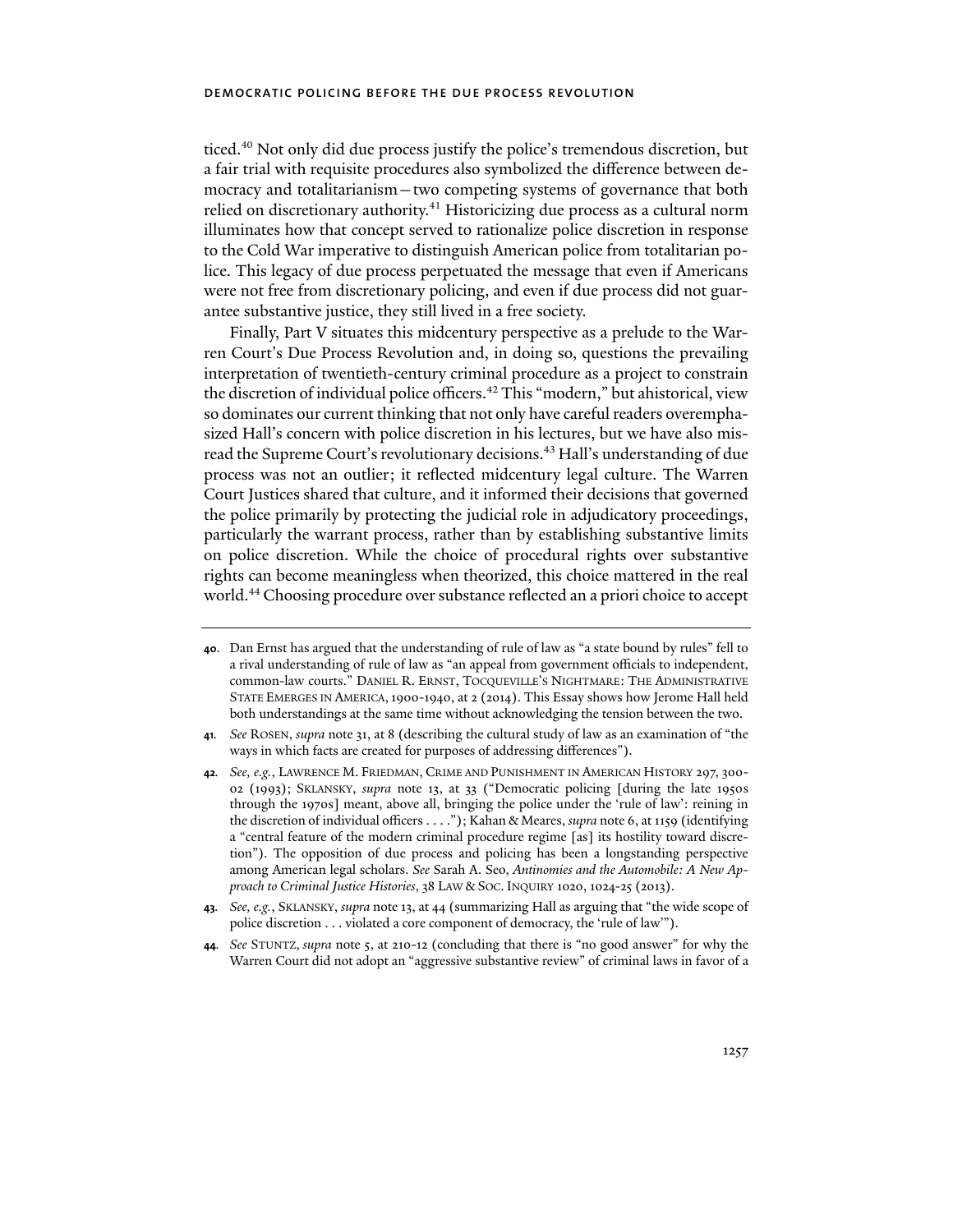#### the yale law journal 128:1246 2019

a great deal of policing. In the postwar years and even through the 1960s, jurists sought not just to rein in the police's discretionary authority, but also to legitimize it. They did so by relying on due process, which functioned to justify police discretion—even when the exercise of that discretion amounted to lawless policing.

Taking Hall seriously, as Darnton did the cat killers, reveals a past way of thinking about democratic policing that is more foreign to us in the twenty-first century than we have previously realized. The payoff of studying that past is a clearer understanding of the motivations for legal change. We may gain a better understanding of why we have the laws we do by recognizing that as midcentury jurists were hashing out what due process required, they were also trying to define what it meant to be an American living in a free society.

#### **i. self-rule on the police level**

The early Jerome Hall embraced a legal-realist view of law, a far cry from the legalism that would inform his 1952 lectures. He began his academic career in the 1930s by embarking on the progressive path that Roscoe Pound had forged.<sup>45</sup> Indeed, Pound later remembered Hall as "one of my most esteemed former students."46 In line with Pound's sociological jurisprudence, Hall's first monograph, *Theft, Law and Society*, published in 1935, included a chapter proposing that all petty thieves receive individualized treatment, which meant, according to Hall, "that a person convicted of a crime is not punished in accordance with narrow, predetermined rules laid down with regard to objectively defined behavior, but is treated as required by his own social and psychic needs."47 As an exemplar of this streamlined procedure, Hall cited juvenile courts that dispensed with many of the formal due process requirements of traditional criminal proceedings.48

<sup>&</sup>quot;detailed law of procedure" regulating law enforcement); William J. Stuntz, *Substance, Process, and the Civil-Criminal Line*, 7 J. CONTEMP. LEGAL ISSUES 1, 10, 13 (1996).

**<sup>45</sup>***. See* THOMAS ANDREW GREEN, FREEDOM AND CRIMINAL RESPONSIBILITY IN AMERICAN LEGAL THOUGHT 151-57 (2014).

**<sup>46</sup>**. Letter from Roscoe Pound, Dean Emeritus, Harvard Law Sch., to Jerome Hall, Professor, Ind. Sch. of Law (Oct. 15, 1963) (on file with Jerome Hall Papers, Box 1, Folder "Correspondence P").

**<sup>47</sup>**. JEROME HALL,THEFT, LAW AND SOCIETY 292 (1935); *see also id.* at 305 ("Of all the misdemeanors petty larceny affords the best opportunity for individualization of treatment.").

**<sup>48</sup>***. E.g.*, Jerome Hall, *Social Science as an Aid to Administration of the Criminal Law*, 3 DAKOTA L. REV. 285, 291 (1931) ("Fortunately, the juvenile court is relatively free from a traditional body of procedural rules . . . ."); *cf.* MICHAEL WILLRICH, CITY OF COURTS: SOCIALIZING JUSTICE IN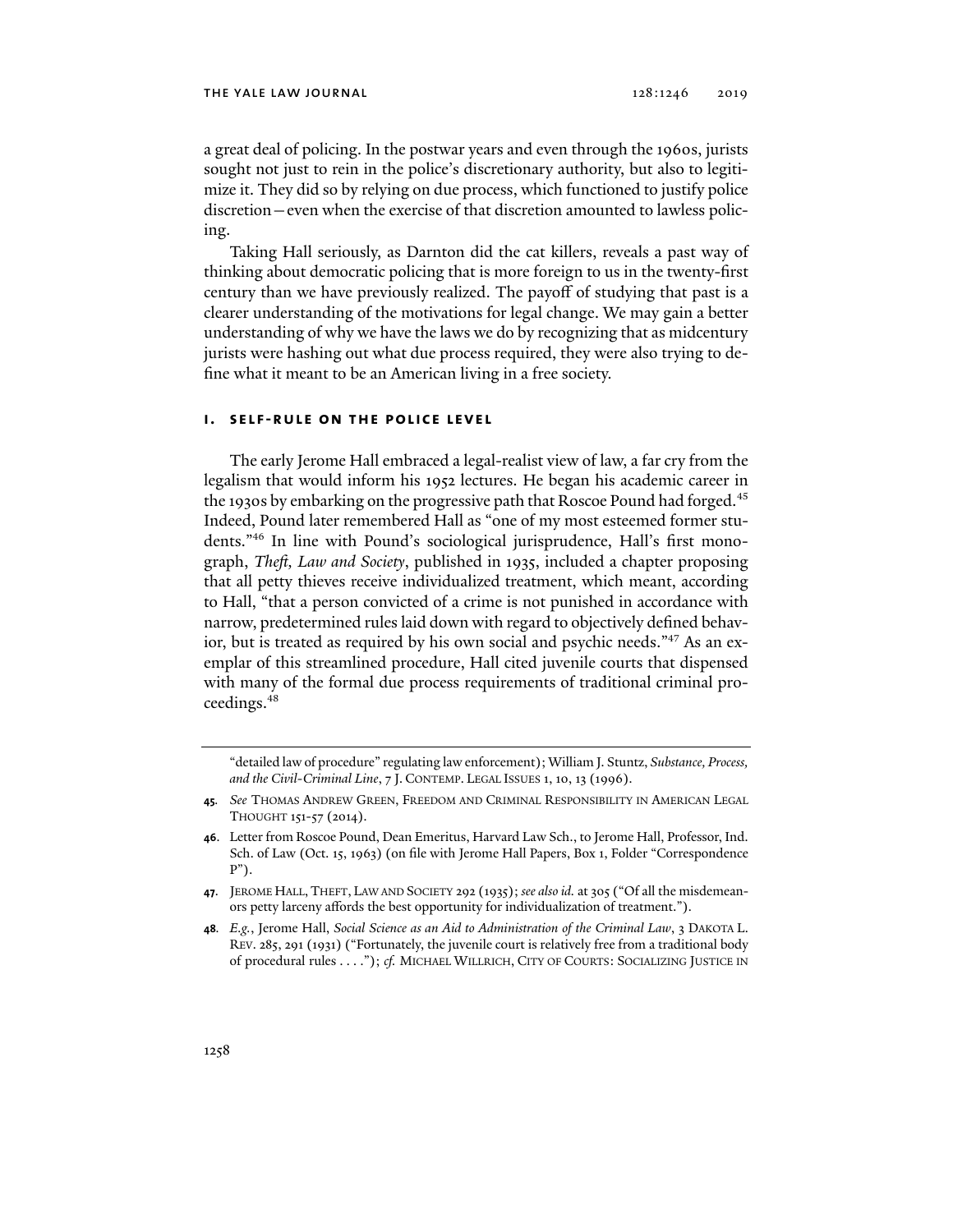Just as *Theft, Law and Society* rolled off the presses, Hall immediately came to question its premises. That same year, in 1935, Hitler's Germany enacted, in addition to the Nuremberg Laws, a statute that abrogated the principle of *nullum crimen sine lege*, which in Hall's translation meant that "no conduct shall be held criminal unless it is specifically described in the behavior-circumstance element of a penal statute."49 Two years later in 1937, Hall wrote an article about this legality principle and the related principle of *nulla poena sine lege*, which he used as the article's title. Hall recognized that this phrase had several meanings, but he settled on the definition that "no person shall be punished except in pursuance of a statute which fixes a penalty for criminal behavior."50 For Hall, this also meant that "penal statutes must be strictly construed."51 In the article, he argued that "[e]ven the all-powerful state, indeed, especially the all-powerful state, must use the regular channels of due process before any individual can be punished."52 In an even clearer admission of misgivings, Hall acknowledged "[t]hat the abolition of law took place first in the treatment of juveniles" and that "the possibilities" of "the movement for individualization" were "now apparent."53 He also added a footnote to qualify his earlier writing on the treatment of petty larceny, clarifying that "the major objective was to formulate a general theory regarding individualization, rather than to advance a particular reform."54

By the late 1940s, Hall's views were set. *General Principles of Criminal Law* included *Nulla Poena Sine Lege* and focused largely on mens rea.55 In 1952, Herbert Wechsler and the American Law Institute invited Hall to serve as a member of the Advisory Committee on the Model Penal Code, which Hall did until his resignation four years later because of a substantive disagreement on the issue of

- **50**. Hall, *supra* note 49, at 165.
- **51***. Id.*
- **52***. Id.* at 192.
- **53***. Id.* at 189.
- **54***. Id.* at 183 n.68.
- **55**. JEROME HALL, GENERAL PRINCIPLES OF CRIMINAL LAW (1960).

PROGRESSIVE ERA CHICAGO 79-82 (2003) (describing the minimal procedural rules in Chicago's juvenile courts).

**<sup>49</sup>**. Jerome Hall, *Nulla Poena Sine Lege*, 47 YALE L.J. 165, 165 (1937); *see also* Gesetz zur Änderung des Strafgesetzbuchs [Law to Change the Penal Code], June 28, 1935, RGBL I at 839, art. 1, § 2 (Ger.), *translated in OFFICE OF THE U.S. CHIEF COUNSEL FOR PROSECUTION OF AXIS CRIMI*-NALITY, 4 NAZI CONSPIRACY AND AGGRESSION 600, 600 (1946), http://avalon.law.yale.edu /imt/1962-ps.asp [https://perma.cc/97WH-LYWR] ("Any person who commits an act which the law declares to be punishable or which is deserving of penalty according to the fundamental conceptions of the penal law and sound popular feeling, shall be punished. If there is no penal law directly covering an act it shall be punished under that law which most closely fits, in regards to fundamental conception.").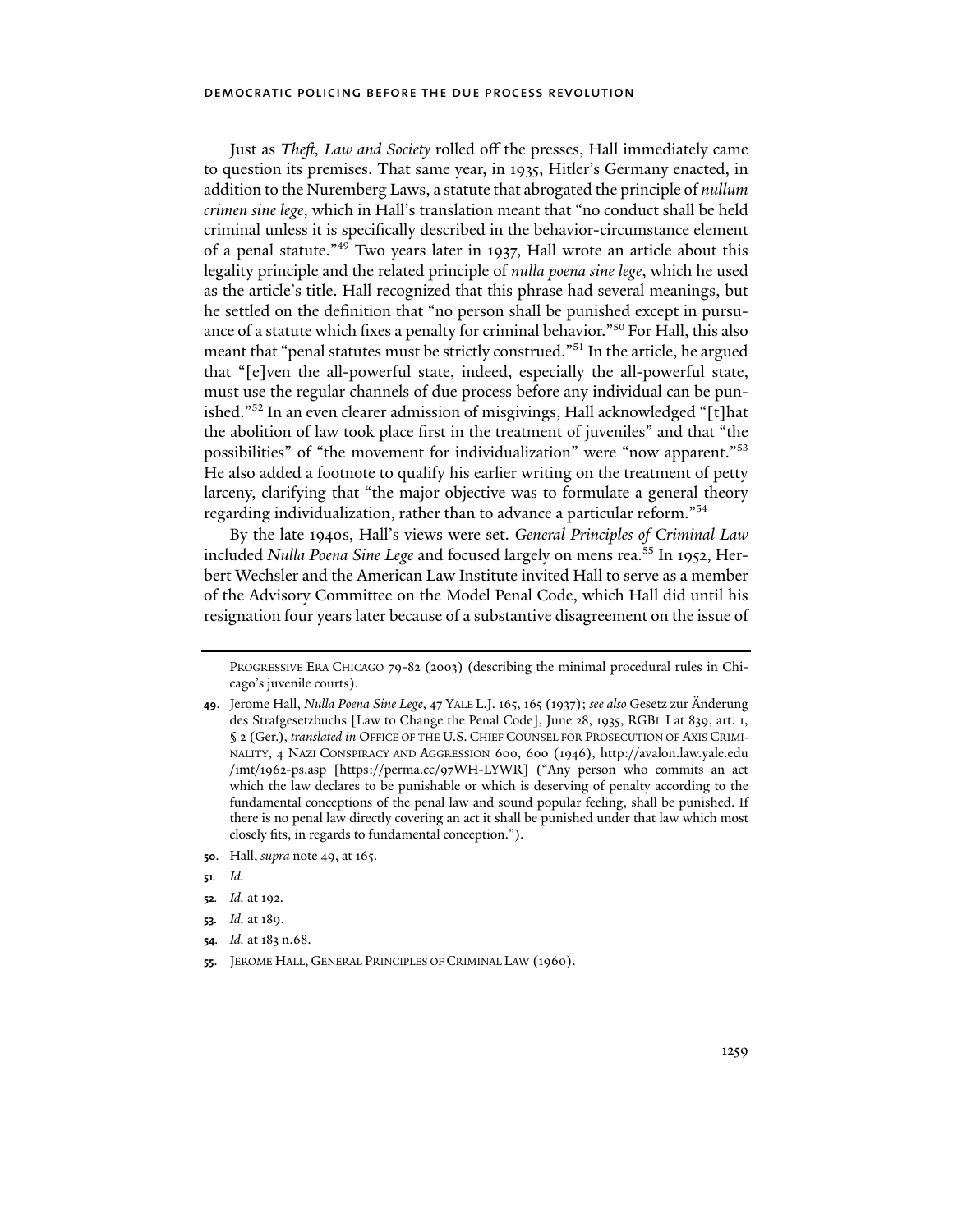criminal responsibility.56 Hall had strongly opposed the inclusion of negligence liability in penal law, in part because it violated *nulla poena sine lege*. 57 His *Living*  Law of Democratic Society, confusing to contemporary readers<sup>58</sup> and still inscrutable today, sought to reclaim positive law mainly through redefinition and again mentioned the Nazi law of June 28, 1935, as a countermodel to support his argument.59 Clearly, what had happened in Germany indelibly shaped Hall's thinking about criminal law.

The threat of totalitarianism also informed Hall's views about the police. $60$ When he read about what was going on around the world—refugees arriving from the "fascist dictatorships of Italy and Germany" and defectors coming from behind the Iron Curtain who bore the "horrible scars of police violence," "scientific tortures[,] and enslavement"—he could not help but think about the police in his own country. The acts of "depravity" and "brutality" abroad seemed troublingly comparable, perhaps not in degree but certainly in kind, to "American third degrees" and "the torture of Negroes by the police in some communities."<sup>61</sup> "At no time in history has it been easier to compare the police of democratic societies with that of dictatorships," Hall admitted at the start of his Chicago lectures.<sup>62</sup>

Hall was not alone in making this comparison. Police abuse in the United States recalled European upheavals in the minds of American jurists as well. In

- **61***. See* Hall, *supra* note 2, at 139-42.
- **62***. Id.* at 139.

**<sup>56</sup>**. Letter from Herbert F. Goodrich, Dir., Am. Law Inst. to Jerome Hall, Professor, Univ. of Ind. Sch. of Law (Feb. 27, 1952) (on file with Jerome Hall Papers, Box 2, Folder "Correspondence"); *see also* Letter from Herbert Wechsler, Professor, Columbia Univ., to Jerome Hall, Professor, Univ. of Ind. Sch. of Law (Jan. 10, 1956) (on file with Jerome Hall Papers, Box 2, Folder "Correspondence W"); Letter from Herbert Wechsler, Professor, Columbia Univ., to Jerome Hall, Professor, Univ. of Ind. Sch. of Law (Dec. 4, 1950) (on file with Jerome Hall Papers, Box 2, Folder "Correspondence W").

**<sup>57</sup>***. See* Jerome Hall, *Negligent Behavior Should Be Excluded from Penal Liability*, 63 COLUM. L. REV. 632, 636 (1963) ("[I]f there is any doubt regarding any of the relevant criteria—voluntariness and the suitability and effectiveness of punishment—the issue should be resolved by narrowing penal liability.").

**<sup>58</sup>***. See, e.g.*, Thomas A. Cowan, Book Review, 26 IND. L.J. 137, 137-38 (1950) (observing that "everyone[]'s writing on the nature of law including my own and Professor Hall's" is "confusing"); William J. Kenealy, Book Review, 98 U. PA. L. REV. 954, 955, 956 (1950) (admitting that "the reviewer frankly fails to follow" the thesis and describing "a certain obscurity of expression").

**<sup>59</sup>***. See* JEROME HALL, LIVING LAW OF DEMOCRATIC SOCIETY 54 (1949).

**<sup>60</sup>**. For an exposition on totalitarianism contemporaneous with Hall's lectures, see, for example, HANNAH ARENDT, ORIGINS OF TOTALITARIANISM (1951); and see also SKLANSKY, *supra* note 13, at 17-18.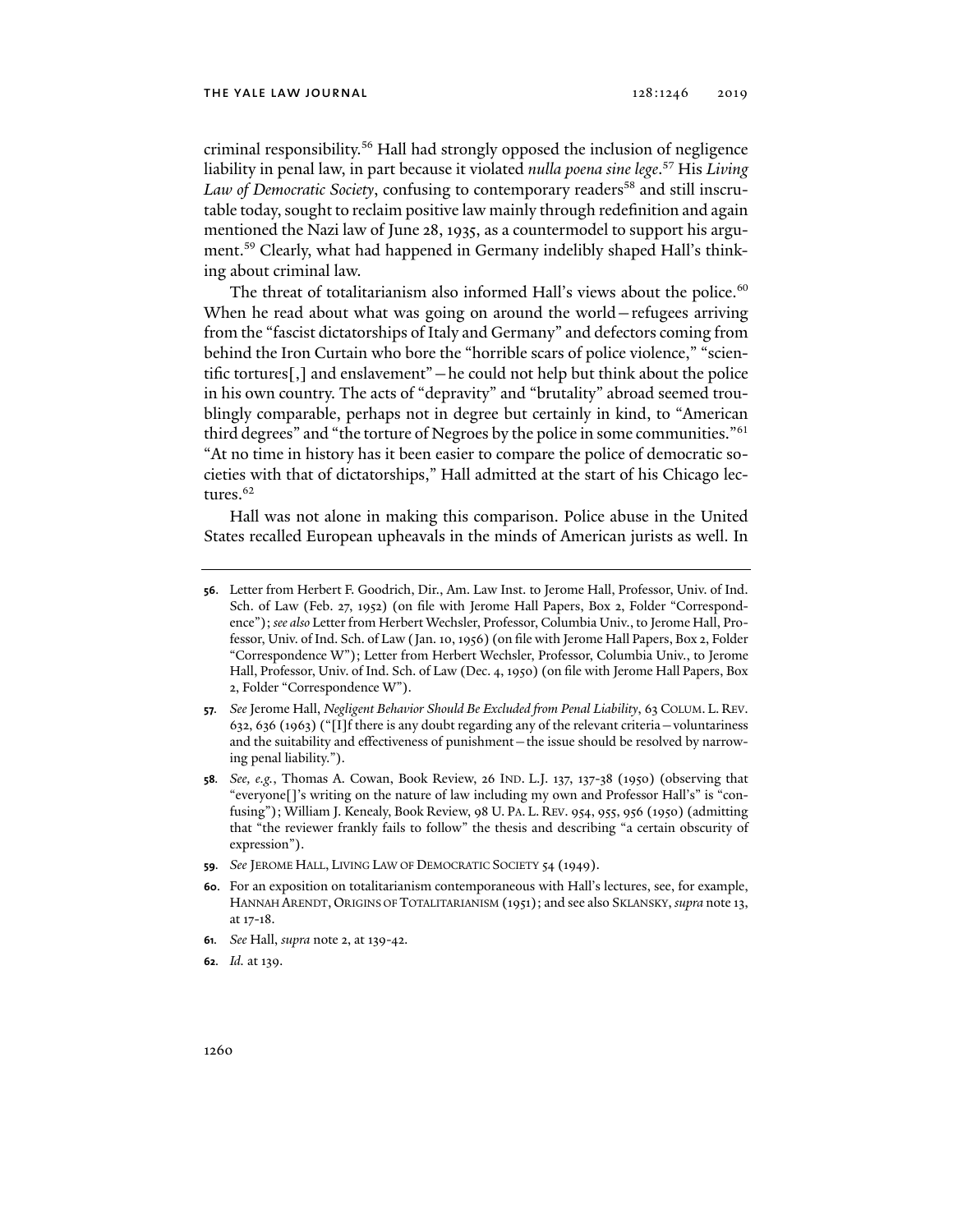a 1955 case where the police had entered and searched a home without a warrant, Justice Traynor of the California Supreme Court wrote that such practices could turn a democratic society into "the police state."63 This was not an abstract worry. Justice Traynor called it "one of the foremost public concerns," in the light of "recent history" that "demonstrated all too clearly how short the step is from lawless although efficient enforcement of the law to the stamping out of human rights."64 This recent history also inspired a group of Berkeley researchers—two of whom were themselves political emigres from Nazi-occupied territories—to publish *The Authoritarian Personality* in 1950. This influential study did not discuss the police, but for some readers, its association of the "potentially fascistic individual" with discriminatory attitudes seemed to describe police officers in the United States.<sup>65</sup>

Even those working in law enforcement were aware of this common perception. A police chief who gave the keynote address at the 1945 Annual Conference of the International Association of Chiefs of Police simultaneously acknowledged and deflected criticisms of the police by insisting that the "police are possessed of prejudices in about the same proportion as our general civilian public, and they acquired them in the same way."<sup>66</sup> To generalize the problem and emphasize the public's shared duty with the police to prevent race riots, he maintained that it was a "Nazi technique to pit race against race, religion against religion, prejudice against prejudice, and thus divide and conquer."67 Yet the speaker failed to mention the riots where the police had inflamed tensions by abusing racial minority groups.<sup>68</sup> Incidents like these forced Hall to grapple with

**64***. Cahan*, 282 P.2d at 912.

**67***. Id.* at 13-14.

**<sup>63</sup>**. People v. Cahan, 282 P.2d 905, 912 (Cal. 1955). For an example in a U.S. Supreme Court opinion, see *Wolf v. Colorado*, 338 U.S. 25, 28 (1949), which states that the sheriff's warrantless search and seizure of the abortion doctor's office "did not need the commentary of recent history to be condemned as inconsistent with the conception of human rights enshrined in the history and the basic constitutional documents of English-speaking peoples."

**<sup>65</sup>**. T.W. ADORNO ET AL., THE AUTHORITARIAN PERSONALITY 2 (1950); SKLANSKY, *supra* note 13, at 17, 30 (discussing the midcentury fear of the authoritarian personality and its association with police officers).

**<sup>66</sup>**. JOSEPH T. KLUCHESKY, POLICE ACTION IN MINORITY PROBLEMS 4 (1945) (on file with the UCLA Library Special Collections, American Civil Liberties Union of Southern California Records, Box 24, Folder 13).

**<sup>68</sup>***. See, e.g.*, EDUARDO OBREGÓN PAGÁN, MURDER AT THE SLEEPY LAGOON: ZOOT SUITS, RACE, AND RIOT IN WARTIME L.A. 26, 134-35 (2003) (describing the Zoot Suit Riot); THOMAS J. SUGRUE, THE ORIGINS OF THE URBAN CRISIS: RACE AND INEQUALITY IN POSTWAR DETROIT 29 (1996) (describing race riots in Detroit).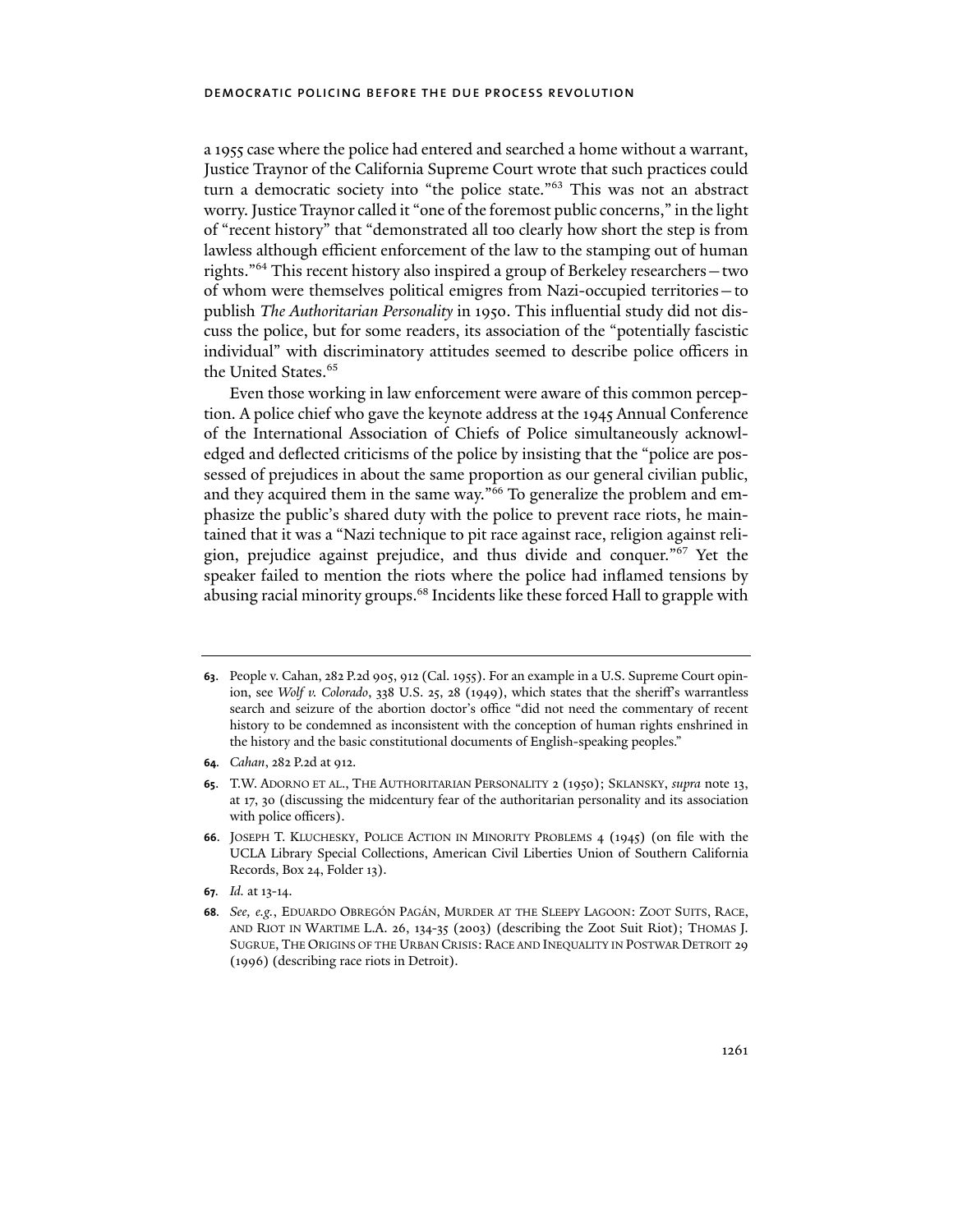#### the yale law journal 128:1246 2019

"the unavoidable question, what essential differences, if any, are there between American police and the Gestapo or NKVD?"69

Hall endeavored to answer this question in his three Chicago lectures. *Police and Law in a Democratic Society* represented a mature Hall's attempt to reconcile his understanding of democracy and the police function. The first lecture, revealingly titled *Standards*, sketched the broad outlines of his theory of democratic policing. In the following lecture, called *Preventive Measures and Arrest*, Hall continued to refine his theory—or to redefine democratic policing—as he discussed how a democratic society should address the problem of police lawlessness. Hall then sought to debunk the opposition between *Security and Civil Liberty*, the title of his final lecture. While this summary suggests the lectures were conceptually linear, they were anything but. Throughout, Hall constantly switched back and forth not only between different definitions of democratic policing but also between theory and application, reflecting his efforts to grapple with undeniable evidence that the police in the United States often engaged in unlawful and abusive conduct.

Articulating the theoretical differences between American police and Nazi or Soviet police became easier when Hall set aside actual incidents of police brutality. Although he acknowledged that "wholesale torture and democracy obviously cannot co-exist," he began his lectures by submitting that the "essential criteri[on] of the police in a democratic society" was not the absence of abuse.<sup>70</sup> Rather, the fundamental character of democratic policing was "self-rule on the police level," or "self-policing."71 By "self-policing," Hall seemed to have in mind self-government through some sort of public participation or control over policing.72 Of course, local communities would have been no help to minority citizens. Law enforcement participation in lynchings in the Jim Crow South provided the most extreme example of the perils of self-rule.73 Nevertheless, Hall as legal philosopher sought to distill the essence of democratic police. As a matter of theory, just as the difference between democracy and totalitarianism lay in

**<sup>69</sup>**. Hall, *supra* note 2, at 140.

**<sup>70</sup>***. Id.* at 140.

**<sup>71</sup>***. Id.* at 139.

**<sup>72</sup>***. See, e.g.*, *id.* at 145 ("Intelligent Americans therefore have a major job to do—first, to understand the meanings of police service in a democratic society; then, by their support and cooperation, they must create a police force that is capable of discharging its duties in a manner that strengthens the democratic way of life.").

**<sup>73</sup>***. See* David Garland, *Penal Excess and Surplus Meaning: Public Torture Lynchings in Twentieth-Century America*, 39 LAW & SOC'Y REV. 793, 793-95, 809-15 (2005).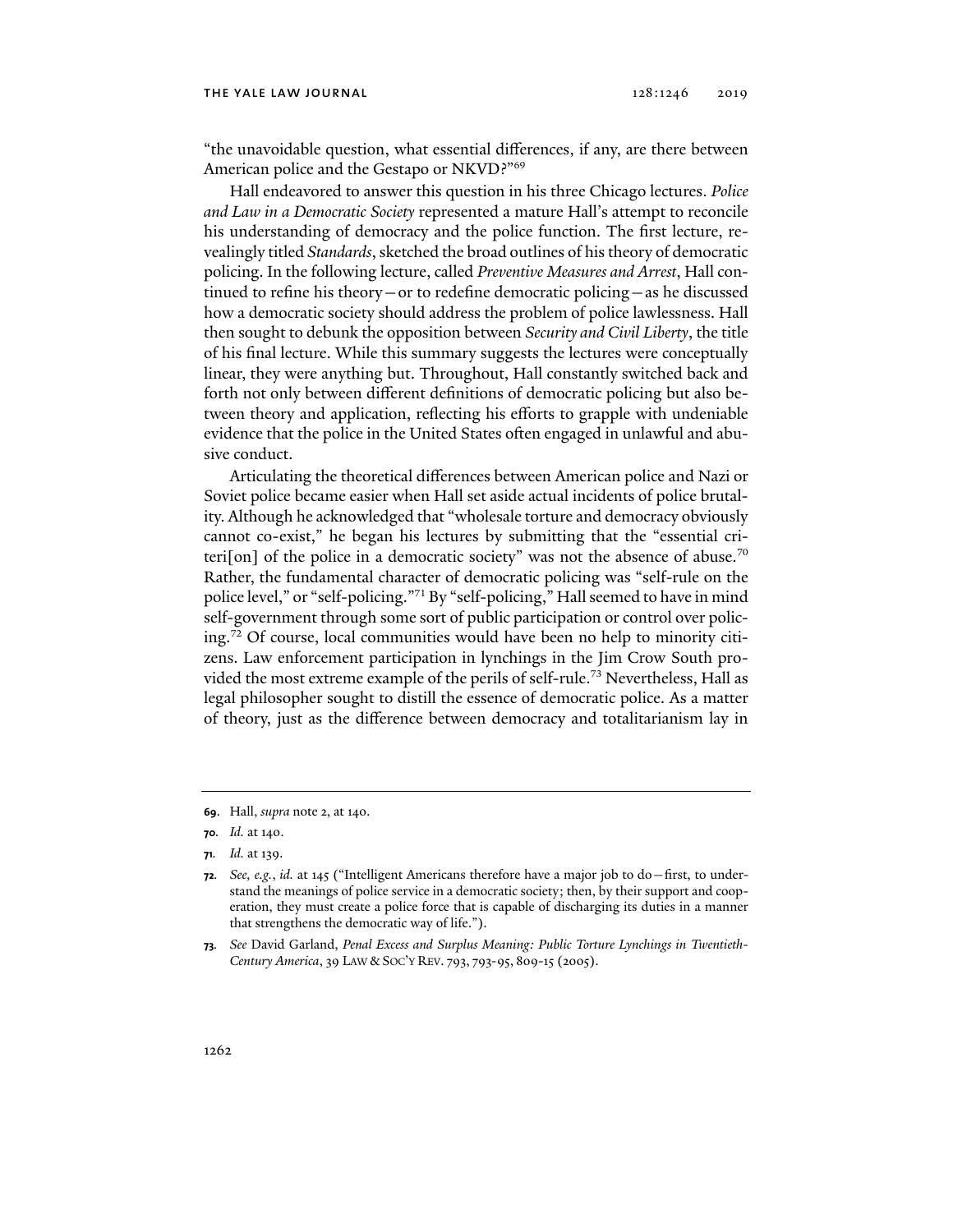popular rule, in a free society, the police answered to the public, not to those in political power.74

Notwithstanding the clarity of this distinction, Hall struggled to account for the reality that in the twentieth century, policing had become a government service in which citizens played a minor role and, if police chiefs had their way, the people would have very little say. In other words, self-policing hardly existed in America. This development came about largely from the professionalization movement, beginning in the Progressive Era, which sought to unify and centralize police functions.<sup>75</sup> As police scholar Samuel Walker observed, by the late 1930s, policing had acquired the basic aspects of professionalism, namely, a monopoly on specialized knowledge, autonomy and the right to exclude others, and a commitment to public service.<sup>76</sup> Although localization remained typical of policing in the United States, progressive police reforms marked a shift away from ward influences and towards bureaucratic centralization.<sup>77</sup> In many municipalities, reformers replaced the spoils system with civil service exams and required specialized training.<sup>78</sup> Some cities even prohibited officers from living in the beats they patrolled.79 Police chiefs also vociferously opposed citizen review boards.<sup>80</sup> Having to answer to civilians diverged from the goals of professionalization, which endeavored to make the police more independent and less vulner-

**79**. ARCHBOLD, *supra* note 77, at 34; WILSON, *supra* note 78, at 336-37.

**<sup>74</sup>***. See id.* at 817-19, 822; Hall, *supra* note 2, at 143.

**<sup>75</sup>**. In big cities like New York and Boston, police centralization happened much earlier. *See, e.g.*, George H. McCaffrey, *The Boston Police Department*, 2 J. AM. INST. CRIM. L. & CRIMINOLOGY 672, 678 (1911) (noting that for the past twenty-six years, "the Boston police have been under state control," and acknowledging that this "may be an encroachment on the principle of 'home rule,'" but that "there can be no doubt whatever that . . . it has brought about a most marked improvement in every branch of Boston's police administration"); *see also* WALKER, *supra* note 5, at 114 (discussing the impact of the "expanding professional-managerial class" in increasing state police power).

**<sup>76</sup>**. SAMUEL WALKER, A CRITICAL HISTORY OF POLICE REFORM: THE EMERGENCE OF PROFESSION-ALISM, at ix-x, 167-68 (1977). For how police professionalization claimed autonomy for the institution of policing, see SKLANSKY, *supra* note 13, at 34-38.

**<sup>77</sup>**. CAROL A. ARCHBOLD, POLICING: A TEXT/READER 7, 9 (2013) ("The professionalization movement of the police in America resulted in police agencies becoming centralized bureaucracies focused primarily on crime control.").

**<sup>78</sup>**. SAMUEL WALKER, THE POLICE IN AMERICA: AN INTRODUCTION 10-11 (1983); *see also* O.W. WILSON, POLICE ADMINISTRATION 342-53, 376-85 (1950) (describing model forms of selection and training).

**<sup>80</sup>***. See, e.g.*, WALKER, *supra* note 76, at 173; Norman H. Moore, *A Page out of the Communist Manual—"Police Review Boards*,*"* CAL. PEACE OFFICER, Nov.-Dec. 1960, at 51; *ACLU Blasted on Police Review Plan*, L.A. HERALD &EXPRESS, June 16, 1960, at D-5; Editorial, *Police Review Board Is a One-Sided Plan*, STAR-NEWS (Pasadena, Cal.), June 2, 1960, at 12; Alan Gartner, The Police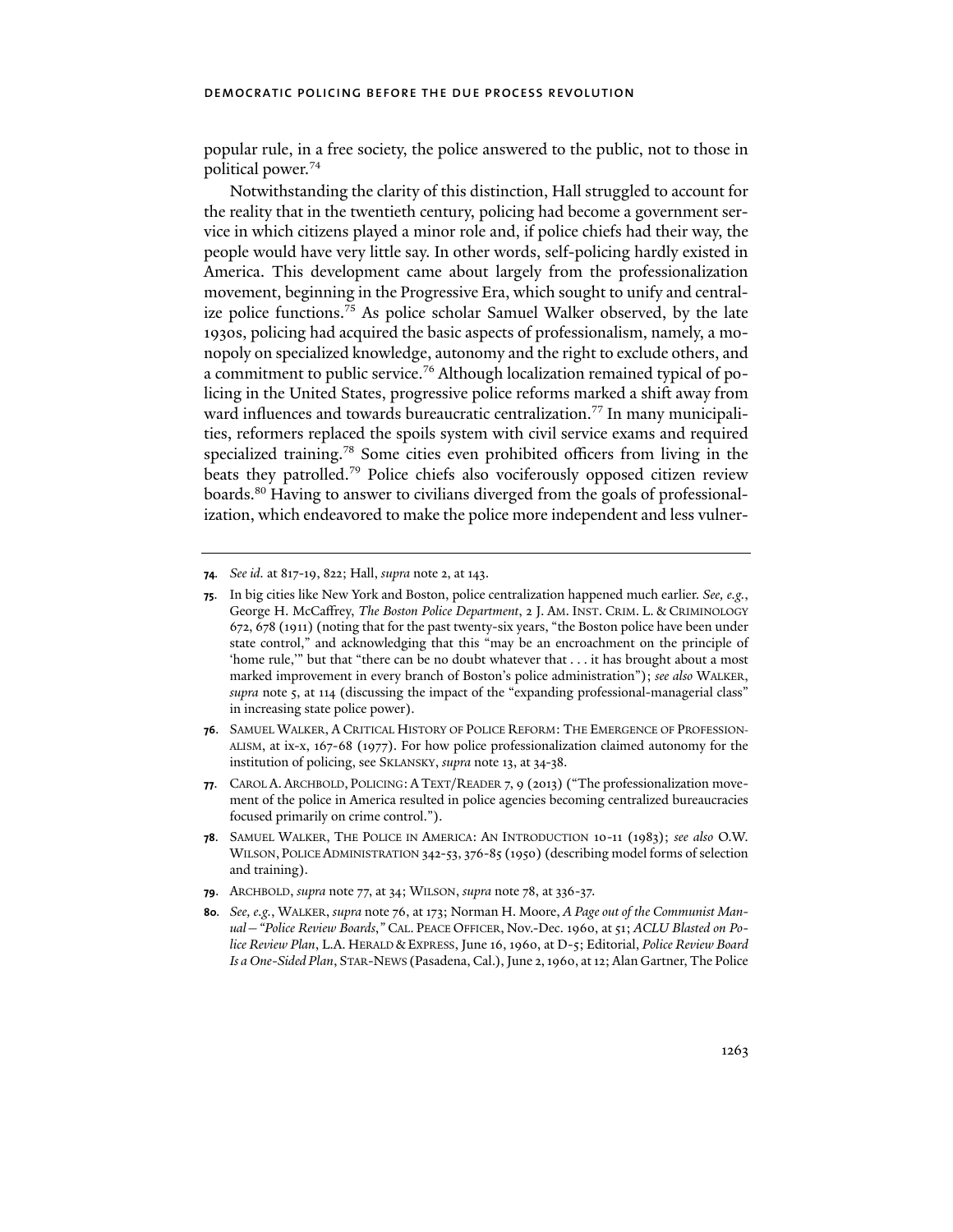#### the yale law journal 128:1246 2019

able to the vagaries of public opinion. $81$  All of these developments made plain that self-rule did not describe policing in the United States.<sup>82</sup>

To be sure, by Hall's time, theories of democracy had themselves evolved. According to David Sklansky, the 1950s marked a "watershed" moment when democratic pluralism gained orthodox status.<sup>83</sup> Defining their new theory largely in contrast to the totalitarian systems of Nazi Germany and the Soviet Union, pluralists eyed mass politics with distrust and turned to "responsible leaders" and interest groups to manage a stable democratic society.<sup>84</sup> The leading theory of democracy at midcentury thus rejected the town-hall paradigm for the marketplace, in which average citizens did not participate in day-to-day governance and instead enjoyed—consumed—the benefits of a democratic system.<sup>85</sup> Lay involvement was limited to electing officials who specialized in governing. By the middle of the twentieth century, democracy had become more efficient.

Hall's historical explanation for the "specialization of police functions" reflected this consumerist conception of democracy.<sup>86</sup> Wrinkling through time, he began by delving into the origins of American police and found the "embryo of a democratic police force" in Anglo-Saxon England a thousand years prior, when every man had a duty to join the "hue and cry."87 Within a page, Hall covered the evolution of the "tithingman," to the "parish constable," to the "Watch and Ward" and, finally, to the early nineteenth-century "Bobbies," London's professional police officers.<sup>88</sup> By 1829, Hall explained, organized gangsters and riots

- **83**. SKLANSKY, *supra* note 13, at 14.
- **84***. Id.* at 20, 18-24.
- **85***. Id.* at 13-14, 18-19, 21-23.
- **86**. Hall, *supra* note 2, at 134.
- **87***. Id.* at 135.
- **88***. Id.* at 135-36.

and the Community: Police Practices and Minority Groups 23-24 (1965) (unpublished manuscript) (on file with the NAACP Archives, Folder 001475-015-0481, ProQuest History Vault) (advocating for citizen-complaint procedures despite police opposition).

**<sup>81</sup>***. See* WALKER, *supra* note 76, at 173; *see also* BRUCE SMITH, THE STATE POLICE: ORGANIZATION AND ADMINISTRATION 260 (1925) (arguing against the "division of responsibility" over police forces and for unified administrative control of police executives).

**<sup>82</sup>***. See* SKLANSKY, *supra* note 13, at 35 ("Police professionalization meant politically insulated police departments organized along hierarchical, quasi-military lines, with strong commitments to . . . centralized command . . . ."); SMITH, *supra* note 81, at 253 ("[T]he state police [in the United States] are more nearly akin to the police forces of Europe, than to the most common type of American police department."). For the views of "sympathetic critics of the New Deal" concerned about "the relationship between expertise and democracy," see ANNE M. KORN-HAUSER, DEBATING THE AMERICAN STATE: LIBERAL ANXIETIES AND THE NEW LEVIATHAN,1930- 1970, at 55 (2015).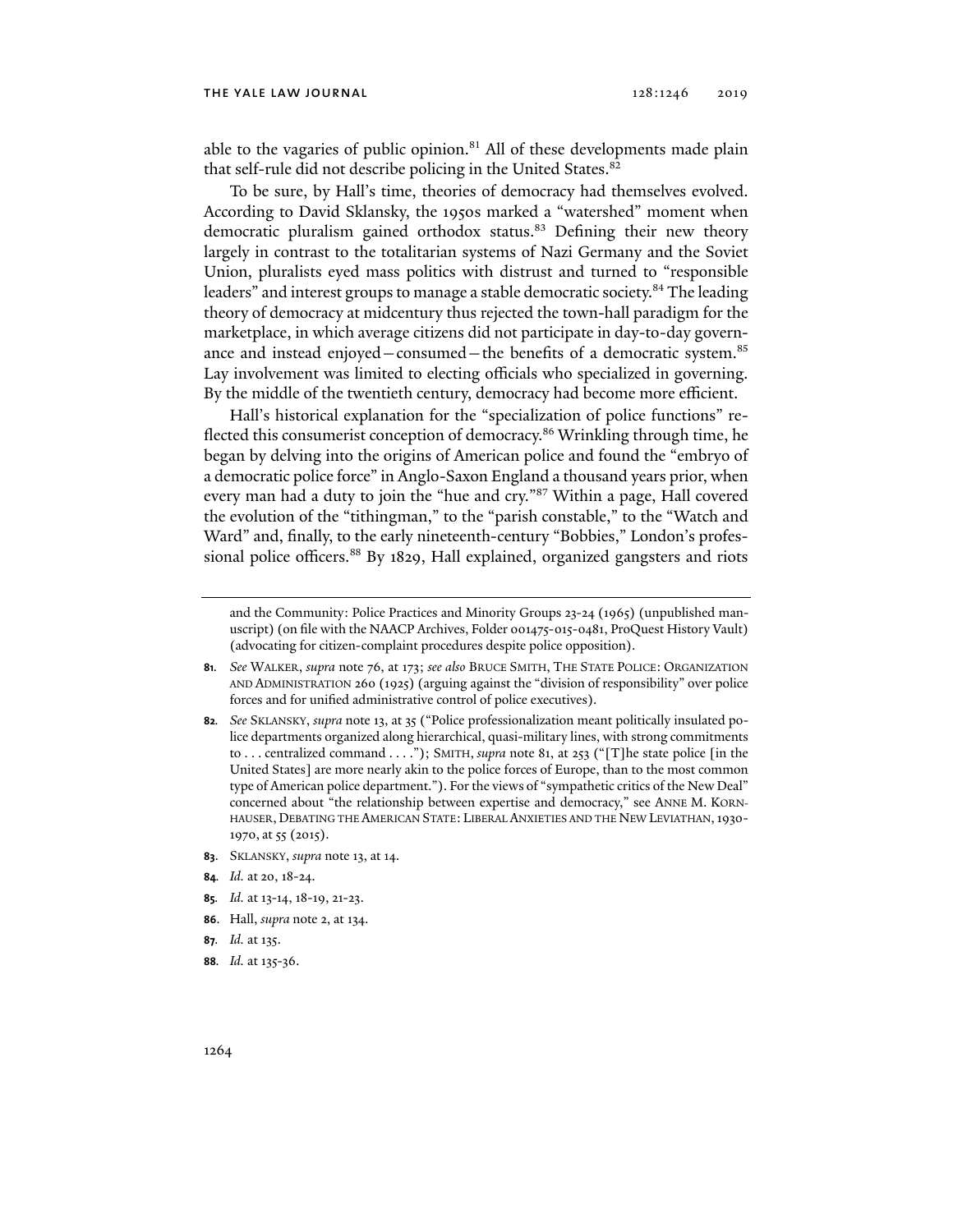struck more terror in Londoners than "the fear of tyrannical police."89 But the important point for Hall was that "the new police force was not the child of Parliament, but developed from ancient institutions, close to the practices and habits of the people."90 From this history, Hall drew the conclusion that "the police function in a democratic society is epitomized as self-policing, which specialization and the remuneration of a trained force do not alter."91 According to Hall, American police, given their lineage, were not really specialized agents of the state. In the United States, which inherited English traditions and whose cities modeled their police forces after the London Metropolitan Police, "the existence of a professional [police] force does not in the least alter that duty" of every citizen to do police work, "but only facilitates its skillful discharge."92 The common notion that policing "belongs exclusively to the publicly employed police officers" was a "misapprehension," "fallacy," and "myth."93 The truth, Hall maintained, was that "police work rests on every citizen."<sup>94</sup> American police were simply undertaking the "full-time performance of the duties of all citizens."<sup>95</sup> Put simply, the specialization of police work was merely an efficient allocation of the obligations of citizenship.

Perhaps recognizing how strained this conclusion may have seemed, Hall granted that the specialization of police functions posed the "greatest obstacle to understanding the police problem."96 But removing that obstacle did not occur to him. Like most Americans, he could not imagine society without the police, musing that it was "very likely that in every society disorder has been a threat to

**90**. Hall, *supra* note 2, at 136.

- **92**. Hall, *supra* note 2, at 135.
- **93***. Id.*
- **94***. Id.*

**96***. Id.* at 134.

**<sup>89</sup>***. Id.* at 134-35. Hall's historical foray may have been brief, in part, because the history was generally understood. In 1953, E.W. Roddenberry, a sergeant in the Los Angeles Police Department's "public information office"—his job was to write promotional materials for the LAPD—lectured on "Early Police Systems," which was essentially identical to Hall's account. E.W. Roddenberry, *Early Police Systems*, L.A. POLICE BEAT, Dec. 1953, at 18-21 (on file with Los Angeles City Archives, Erin W. Piper Technical Center, Box B-2283). Roddenberry later wrote television scripts and gained fame as the creator of *Star Trek*. The character Spock was allegedly based on LAPD Chief William Parker. 2 THOMAS A. REPPETTO, AMERICAN POLICE: A HIS-TORY,1945-2012, at 34 n.7 (2012).

**<sup>91</sup>***. Id.* at 143; *see also* Roddenberry, *supra* note 89, at 20-21 (comparing the "kin-police system" of England, where "police power . . . remained in the hands of the people," with the "Gendarmerie system" of continental Europe, in which "public cooperation is not vital to effectiveness").

**<sup>95</sup>***. Id.* at 139.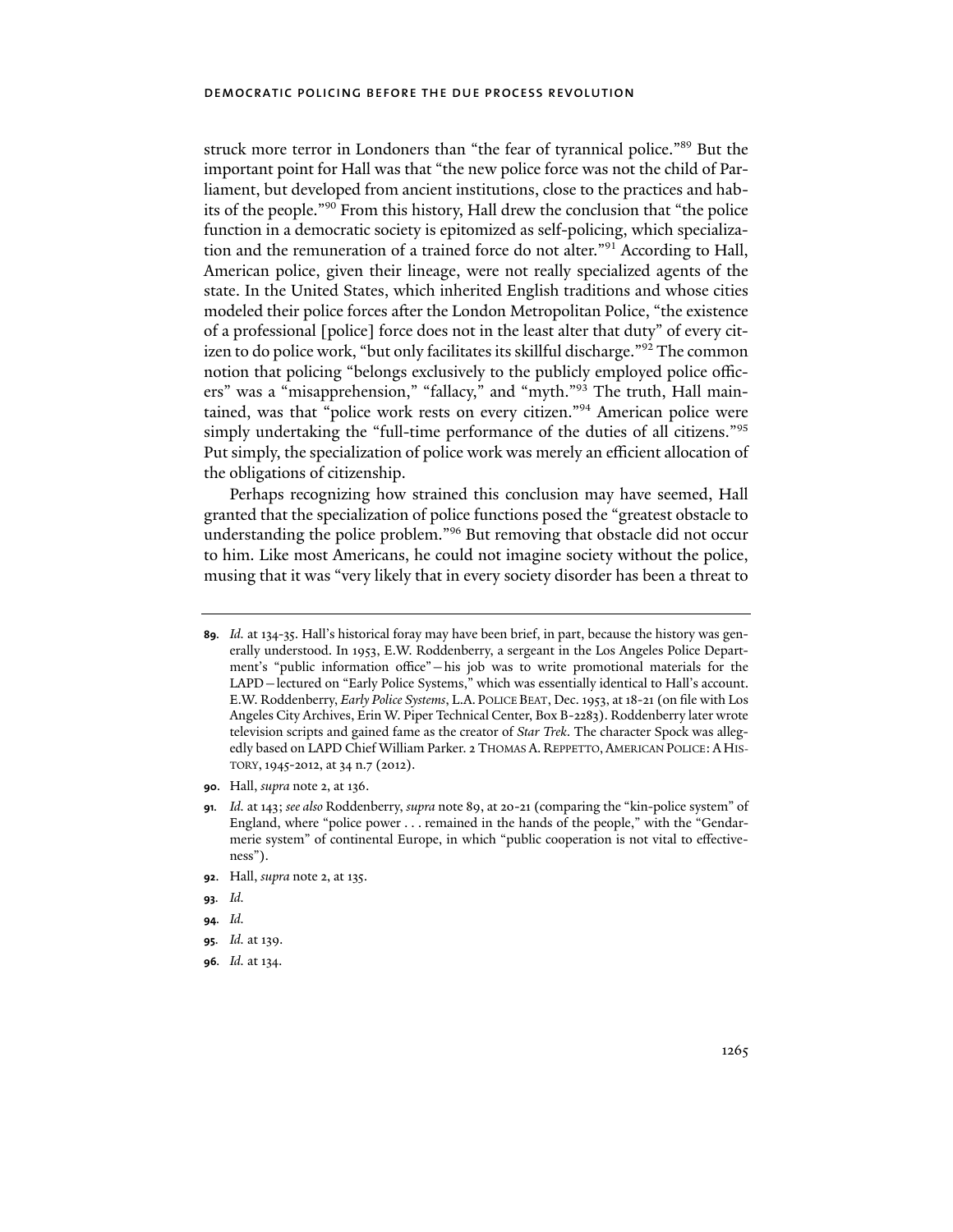survival, hence a permanent problem, and that organized police forces have functioned everywhere and at all times to maintain order principally by preventing crimes and apprehending offenders."97 Hall emphasized the timelessness and "universality" of police by normalizing, even naturalizing, their enforcement of criminal laws.<sup>98</sup> For support, he referred to studies of Indian tribes showing "the origin of both criminal law and police in the need to maintain order in the buffalo hunt."99 Given the unquestioned need for law enforcement, Hall's challenge was to articulate how twentieth-century police forces accorded with traditional democratic principles. It was a difficult task when held against a pure concept of self-rule.

#### **ii. the police aspect of rule of law**

Hall may have started his first lecture by finding the origins of American police in early forms of self-government, but he ended it with another definition of democratic policing—"the rule of law."100 In dictatorial states, he explained, the police acted with "sheer physical force unlimited by law," which was "the antithesis of the rule of law" found in a democratic society.101 The rule of law, Hall now argued, was the essential difference between the two systems of government. Notably, Hall introduced this new definition without any transition or distinction between the ideas of self-policing and legal constraints on policing. Indeed, he seemed unaware that he had shifted emphasis from self-rule to the rule of law even though these definitions conveyed different ideas. Rule by the people required some form of public involvement or control while rule by law, at its most basic, meant police conformity to all laws, whether legislatively enacted or judicially decreed.

Hall discussed the rule of law most extensively when explaining the police function in a democratic society. In his view, the American system of government did not empower police officers to make law, like legislators, or interpret law, like judges. Rather, their job was to enforce law—a task that, in Hall's mind, did not involve exercising discretion. By midcareer, Hall had developed strong opinions about discretionary authority. As a junior scholar in the early 1930s, he aligned with legal realists who deflated the notion that law was natural or "a brooding

- **97***. Id.* at 139. **98***. Id.* at 138.
- 
- **99***. Id.*
- **100***. Id.* at 143.
- **101***. Id.*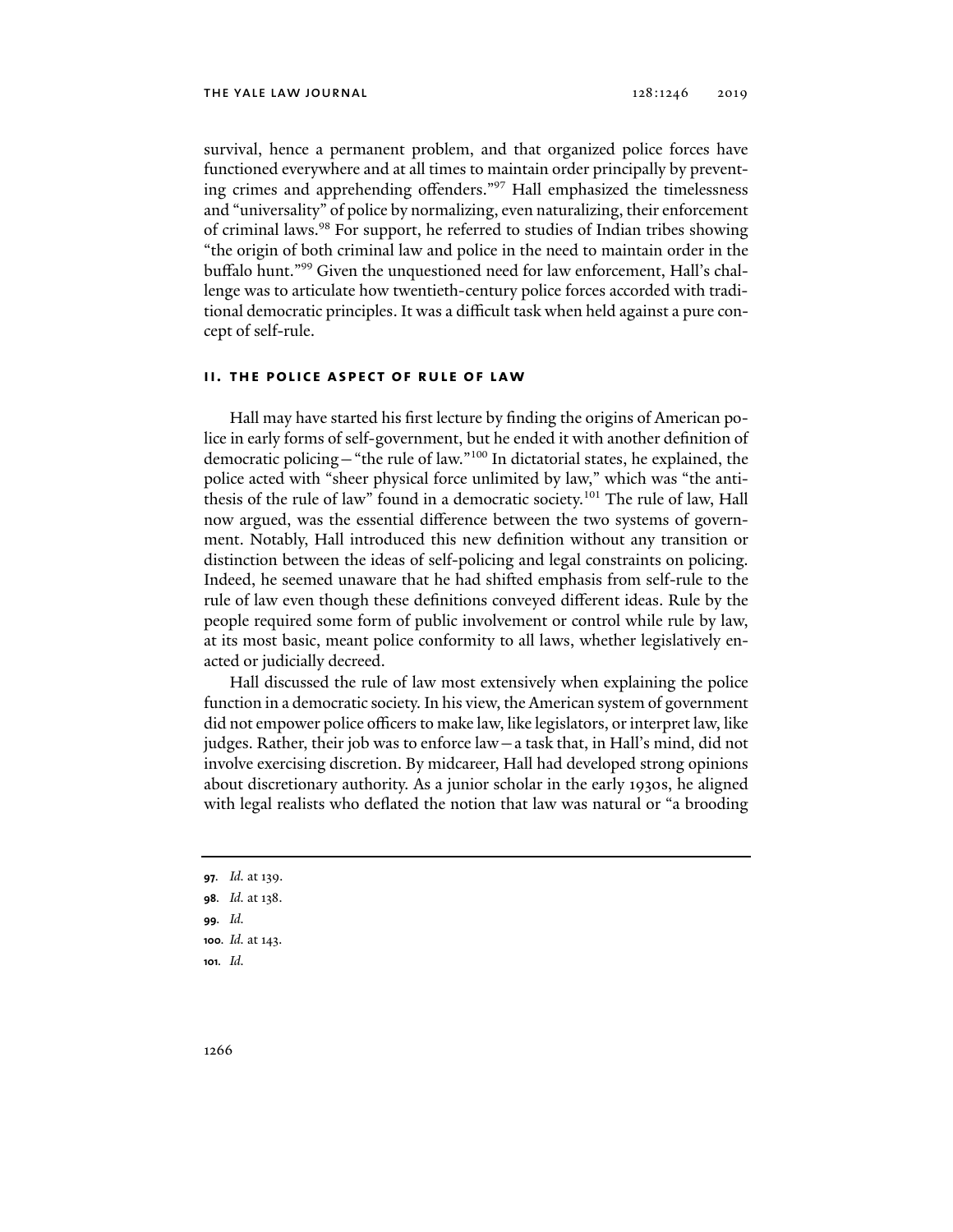omnipresence in the sky"102 and argued that doctrinal formalism could not prevent judges from deciding cases for personal or political reasons. Rather than try to restrain the power of choice, reformers sought to use this reality for progressive purposes. They hoped that judges, after surrendering the illusion of an autonomous law, would clear the way for administrative bureaucrats equipped with knowledge of the social world to govern an increasingly complex society. Along these lines, Hall wrote articles such as *Social Science as an Aid to Administration of the Criminal Law*. 103 But by the late 1930s, he shed his more youthful idealism and turned to traditional ideas about the boundary between law and social science. Sociological positivism, he came to believe, lent itself to "the efficiency engineer, the mechanist, the dictator."104 The collapse of constitutional regimes and the rise of totalitarianism in Europe highlighted the dangers of the administrative state and prompted Hall's apostasy. The fear that the United States might be veering in the same direction prompted once-progressive thinkers like Pound and Hall to change their tune, charging that the New Deal had spurned the rule of law for "administrative absolutism."105 As Hall later recalled, he "was interested to separate [him]self from the extremes of Legal Realism."<sup>106</sup>

It was in this vein that Hall presented his lectures in 1952. When, by the end of the first lecture, he gestured to the "vast literature discuss[ing] rule of law in many of its phases and applications,"<sup>107</sup> Hall probably had in mind the political

- **103**. Hall, *supra* note 48.
- **104**. HALL, *supra* note 59, at 64.
- **105**. Roscoe Pound, *Report of the Special Committee on Administrative Law*, 63 ANN. REP. A.B.A. 331, 340 (1938); *see also* DAVID E. BERNSTEIN, REHABILITATING *LOCHNER*: DEFENDING INDIVIDUAL RIGHTS AGAINST PROGRESSIVE REFORM 48 (2011); MORTON J. HORWITZ, THE TRANSFOR-MATION OF AMERICAN LAW 1870-1960: THE CRISIS OF LEGAL ORTHODOXY 219-22, 225, 230-33 (1992); WILLIAM E. NELSON, THE LEGALIST REFORMATION: LAW, POLITICS, AND IDEOLOGY IN NEW YORK,1920-1980, at 121-30 (2001) (dating the "legalist reformation" to 1938, the year of Kristallnacht); EDWARD A. PURCELL, JR., THE CRISIS OF DEMOCRATIC THEORY: SCIENTIFIC NATURALISM AND THE PROBLEM OF VALUE 159-78 (1973); WILLRICH, *supra* note 48, at 315-18; Primus, *supra* note 39, at 427-29; Shaw, *supra* note 35, at 688 (quoting David Sugarman, *Hart Interviewed: H.L.A. Hart in Conversation with David Sugarman*, 32 J.L.&SOC'Y, 267, 279 (2005) ("The word 'positivist' had a tremendously evil ring [at Harvard] . . . . I remember hearing somebody say, 'You know he's a positivist, but he's quite a nice man.'")). For a critique of the "use of the totalitarian specter both to explain and justify mid-twentieth-century political moderation," see Jeremy K. Kessler, *The Struggle for Administrative Legitimacy*, 129 HARV. L. REV. 718, 733 n.65 (2016) (reviewing ERNST, *supra* note 40).
- **106**. Letter from Jerome Hall to Hans Zeisel, *supra* note 4.
- **107**. Hall, *supra* note 2, at 144; *see also* ERNST, *supra* note 40, at 1-2.

**<sup>102</sup>***.* S. Pac. Co. v. Jensen, 244 U.S. 205, 222 (1917) (Holmes, J., dissenting) ("The common law is not a brooding omnipresence in the sky but the articulate voice of some sovereign or quasisovereign that can be identified.").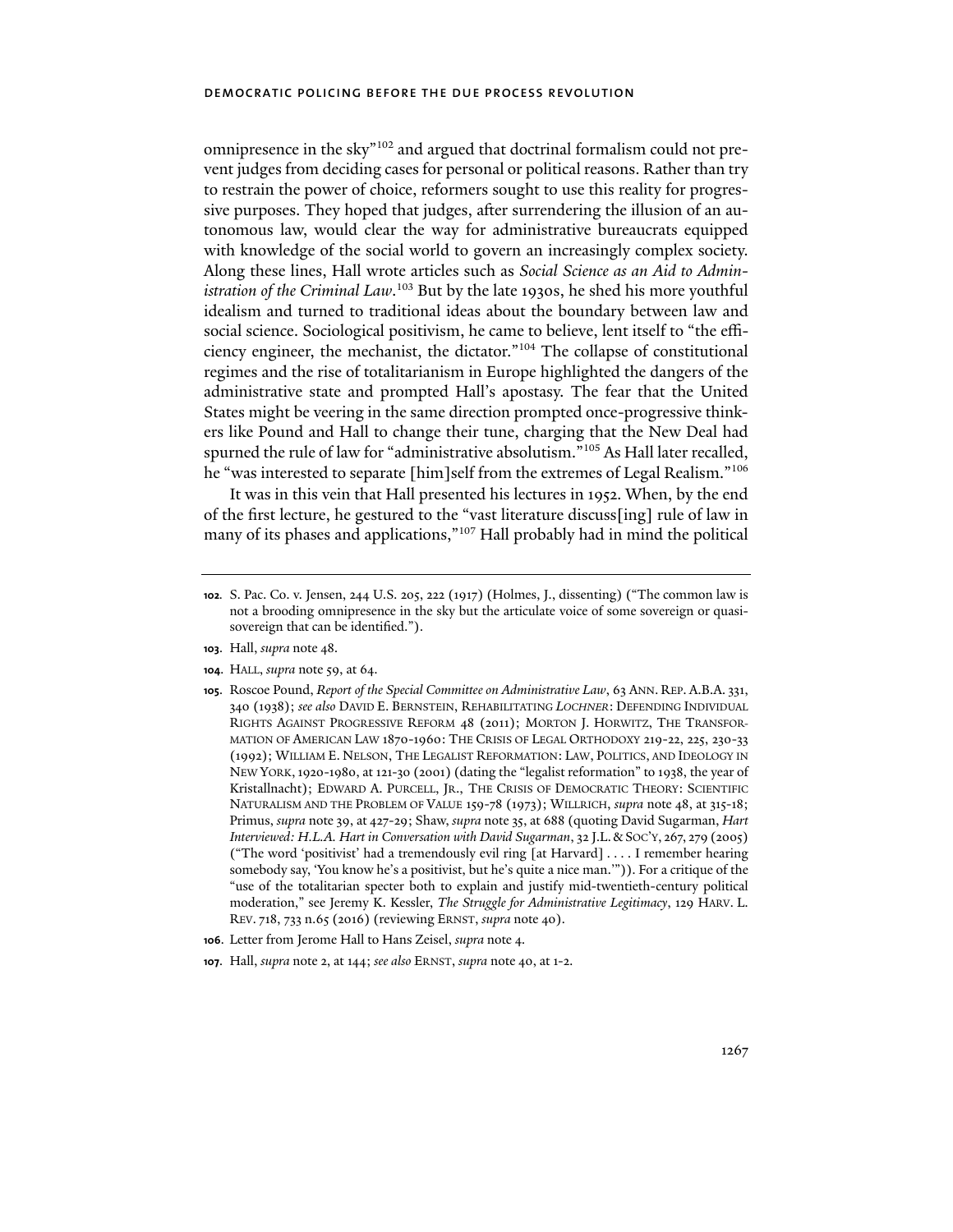reverberations of Frederick Hayek's *The Road to Serfdom*, which reached American readers in translation in 1944 and then in cartoon form in *Look* magazine the following year.<sup>108</sup> In the postwar context, when every Western society, including the United States, had adopted some aspects of a "welfare state," the Austrian's well-publicized book renewed discussions about an idea that many Americans came to associate with the long-cherished phrase, "government of laws and not of men."109 Of course, "government of laws" meant something different to John Adams when he used the phrase back in 1780.<sup>110</sup> Indeed, one can trace the concept of rule of law farther back, perhaps even to fifth-century BCE Greece.<sup>111</sup> Even in mid-twentieth-century America, the rule of law meant different things to different people.112 But at least since A.V. Dicey's 1885 *Law of the Constitution* which Hall cited in *Nulla Poena Sine Lege*<sup>113</sup> - the legalist tradition served as a critique of administrative regulation.<sup>114</sup> Hayek offered the purest definition of "rule of law" in *The Road to Serfdom*, insisting that the concept required preestablished rules to constrain all government action.<sup>115</sup> In this exposition, rule of law

- **108***. The Road to Serfdom in Cartoons*, LOOK, https://mises.org/sites/default/files/Road%20to %20Serfdom%20in%20Cartoons.pdf [https://perma.cc/TND2-BR9L]. On Hayek's influence in American law, see HORWITZ, *supra* note 105, at 228-30. *See generally* GOVERNMENT UNDER LAW: A CONFERENCE HELD AT HARVARD LAW SCHOOL ON THE OCCASION OF THE BI-CENTENNIAL OF JOHN MARSHALL, CHIEF JUSTICE OF THE UNITED STATES,1801-1835 (Arthur E. Sutherland ed., 1956) [hereinafter GOVERNMENT UNDER LAW].
- **109**. Harry W. Jones, *The Rule of Law and the Welfare State*, 58 COLUM. L. REV. 143, 144 (1958). On anticommunist rhetoric against the administrative state, see JOANNA L. GRISINGER, THE UN-WIELDY AMERICAN STATE: ADMINISTRATIVE POLITICS SINCE THE NEW DEAL 144-45 (2012).
- **110***. Cf.* NICHOLAS R. PARRILLO, AGAINST THE PROFIT MOTIVE: THE SALARY REVOLUTION IN AMER-ICAN GOVERNMENT,1780-1940, at 15 (2013) (identifying the shift during the 1810s to 1840s in the "elite definition of the 'rule of law'" from "the participatory self-governance of local communities toward a more positivist view centered on the state legislature and on relatively objective, rule-bound claims to rights on the part of white male citizens").
- **111***. See* BRIAN Z. TAMANAHA, ON THE RULE OF LAW: HISTORY, POLITICS, THEORY 7-31 (2004).
- **112**. Jones, *supra* note 109, at 144 ("It is difficult to define the term, even as understood in the United States.").
- **113**. Hall, *supra* note 49, at 169 n.23.
- **114***. See, e.g.*, ERNST, *supra* note 40, at 2-3, 30-33; HORWITZ, *supra* note 105, at 219-22, 225-26; Jeremy Waldron, *Thoughtfulness and the Rule of Law*, 18 BRIT. ACAD. REV. 1, 3 (2011).
- **115**. 2 F.A. HAYEK, THE ROAD TO SERFDOM: TEXT AND DOCUMENTS, THE DEFINITIVE EDITION 112 (Bruce Caldwell ed., 2007) (1944) ("Stripped of all technicalities, [Rule of Law] means that government in all its actions is bound by rules fixed and announced beforehand . . . . [T]he essential point, that the discretion left to the executive organs wielding coercive power should be reduced as much as possible, is clear enough."); *see also* HORWITZ, *supra* note 105, at 225- 30.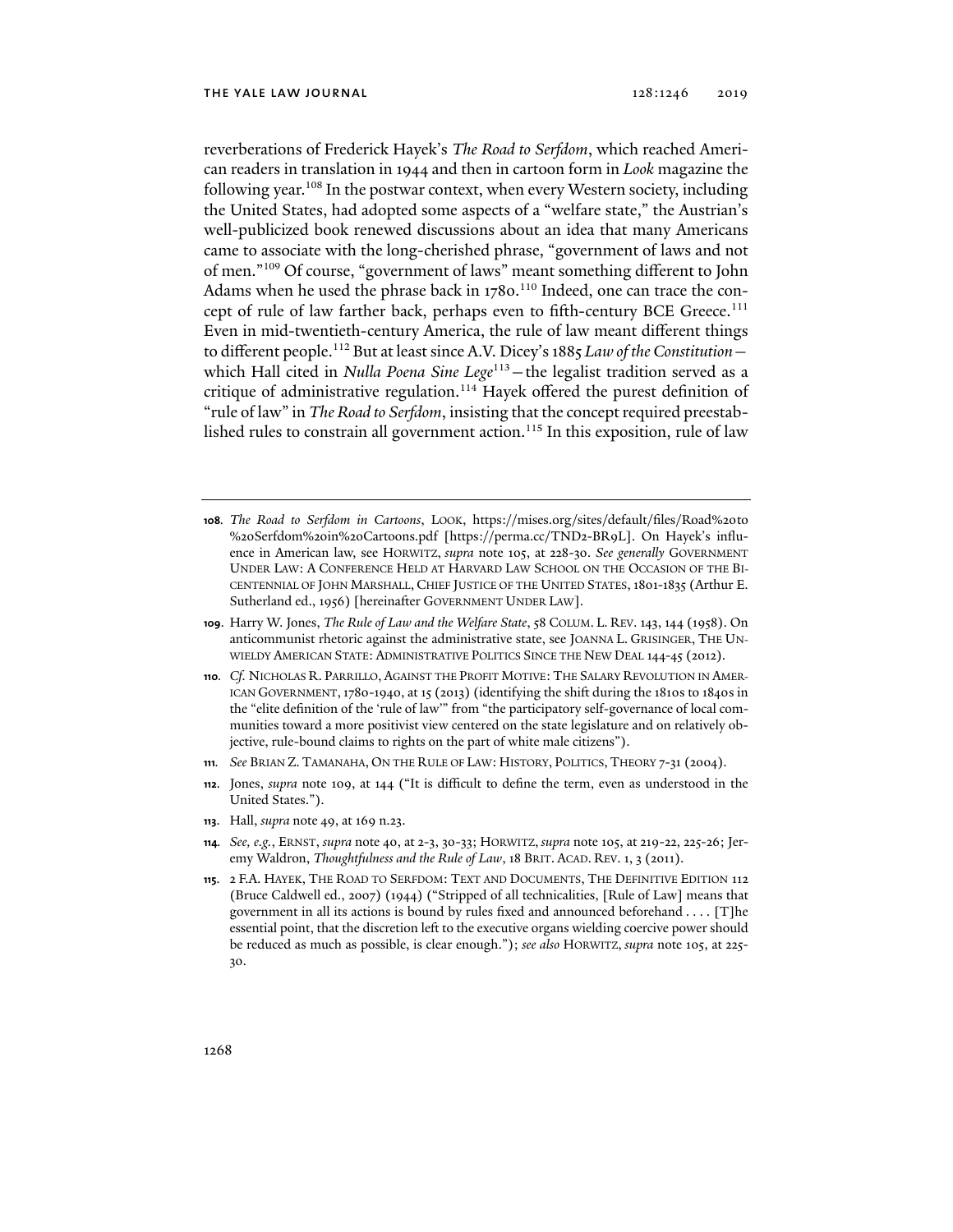was fundamentally incompatible with administrative discretion, the very fuel that ran the regulatory state.

This formulation took root in American political and legal thought. Even scholars remaining within the New Deal fold fixated on the seemingly inherent tension between discretion and rule of law, which had not worried them previously. In their optimistic fervor, neither progressives nor legal realists had set forth principled limits to discretionary authority, and this had real consequences.116 For example, progressive reforms justified sterilization of women charged, even if not yet convicted, with prostitution or public immorality.<sup>117</sup> In the postwar aftermath of fascism and Nazism, pro-welfare statists found themselves on the defensive, in search of a theory that might legitimize administrative governance under the rule of law, a middle road between the free fall of discretion and the bulwark of legalism. "Legal-process" scholars—many of them at Harvard Law School, a training ground for New Deal bureaucrats—fashioned a workable solution: provide guidelines for administrative decision makers that would make their exercise of discretion "lawlike and legitimate."118

Notwithstanding the efforts of process theory, the Oxford legal philosopher H.L.A. Hart observed that "[t]hrough English Eyes," American jurisprudence

**<sup>116</sup>**. Letter from Jerome Hall to Hans Zeisel, *supra* note 4 ("I think if you talk to Ed Levi or any other person who lived through the jurisprudence of the 30's he would agree with me that they were skeptical of rules of law. Of course there was no school . . . ."); *see* BERNSTEIN, *supra*  note 105, at 40 ("Leading legal Progressives were hostile or indifferent to many of the priorities of modern liberals, especially regarding what came to be known as civil liberties and civil rights."); *id.* at 42 ("This opposition to constitutional protection of natural rights and support for judicial deference to legislation never became a full-fledged intellectual movement . . . ."); Shaw, *supra* note 35, at 709; *see also* ERNST, *supra* note 40, at 9-10, 19-20 (discussing Felix Frankfurter's understanding of the external and internal checks on administrative action); *id.* at 32-33, 36, 71 (discussing Charles Evans Hughes and his transformation of Dicey's "rule of law" into "rule of lawyers" to legitimate the administrative state); Jeremy K. Kessler, *The Administrative Origins of Modern Civil Liberties Law*, 114 COLUM. L. REV. 1083, 1083-84 (2014) (arguing that federal War Department lawyers embraced civil libertarianism as a tool of statebuilding).

**<sup>117</sup>**. WILLRICH, *supra* note 48, at 242, 263; *see also* THOMAS C. LEONARD, ILLIBERAL REFORMERS: RACE, EUGENICS &AMERICAN ECONOMICS IN THE PROGRESSIVE ERA 109-28 (2016) (discussing the eugenics movement and its intersections with racism).

**<sup>118</sup>**. Shaw, *supra* note 35, at 677 (quoting William N. Eskridge, Jr. & Philip P. Frickey, Commentary, *The Making of* The Legal Process, 107 HARV. L. REV. 2031, 2048 (1994)); *see also* Michael Willrich, *Criminal Justice in the United States*, *in* 3 CAMBRIDGE HISTORY OF LAW IN AMERICA 195, 213 (Michael Grossberg & Christopher Tomlins eds., 2008) (contextualizing the Model Penal Code project, undertaken by the legal-process scholar Herbert Wechsler, within the "Cold War context" when "it seemed more important than ever to ensure that American criminal justice rested on time-honored legal principles, rather than political fiat or administrative discretion").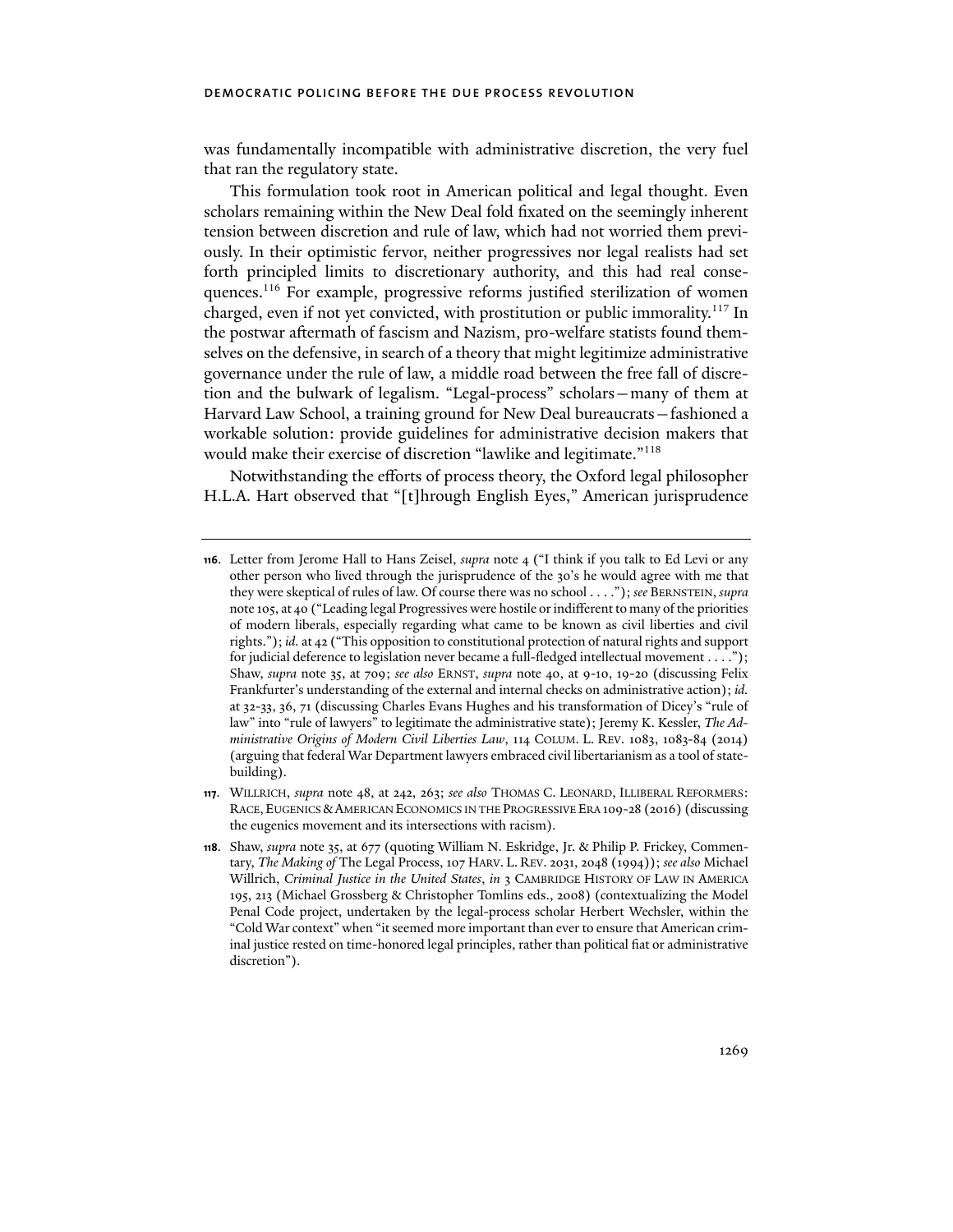still "oscillated between two extremes," the "nightmare" of unconstrained discretion and the "noble dream" of complete legal determinacy.<sup>119</sup> Hart had personally witnessed the difficulty Americans had with thinking outside of this dualism. In 1956, he visited Harvard Law School at the invitation of the legalprocess theorists.<sup>120</sup> Hart had their concerns in mind when he presented a paper titled *Discretion*, which argued that it was a misconception to view discretion and rule of law in opposition—that, in fact, indeterminacy was a natural part of life and, accordingly, discretion was an essential part of law itself.<sup>121</sup> Later, he expressed frustration that his ideas seemed "repellent" to his Harvard audience.122

Within this larger discourse about the legitimacy of the administrative state, Hall maintained that the "rule of law on the most important level of all" was the "police aspect of rule of law."123 The emphasis on this *most important* level belied a self-justification for the topic of his lectures, but it also hinted at a gap in legalprocess theory. Public-law scholars focused on judges and bureaucrats; the police never entered their discussions. A seven-page letter from Hall to Lon Fuller in 1948, outlining the reasons why Harvard Law School ought not to reduce the hours devoted to criminal law in the first-year curriculum, suggests some anxiety on Hall's part about the status of his field in legal academia. Hall ended by remarking:

I hope nothing said above will be provocative in the wrong direction. If criminal law is on the defensive, it is only natural that those who regard it as the most valuable of all the courses, should be tempted to use occasional adjectives or to make some comparisons and raise challenges in order to place the question in a proper light.<sup>124</sup>

- **119**. H.L.A. Hart, *American Jurisprudence Through English Eyes: The Nightmare and the Noble Dream*, 11 GA. L. REV. 969, 971-74, 978-80 (1977); *see also* NICOLA LACEY, ALIFE OF H.L.A.HART:THE NIGHTMARE AND THE NOBLE DREAM 328-64 (2006) (detailing Hart's publication of *The Nightmare and the Noble Dream* as a response to one of his critics); Shaw, *supra* note 35, at 725 (discussing Hart's "charting [of] a middle road between the Nightmare and the Noble Dream").
- **120**. Shaw, *supra* note 35, at 666-69.
- **121**. H.L.A. Hart, *Discretion*, 127 HARV. L. REV. 652, 660-61 (2013); *see also* Shaw, *supra* note 35, at 726 ("As Hart saw it, discretion is deeply implicit in the concept of the rule of law.").
- **122**. Shaw, *supra* note 35, at 711 (quoting Hart).
- **123**. Hall, *supra* note 2, at 144.
- **124**. Letter from Jerome Hall, Professor, Univ. of Ind. Sch. of Law, to Lon L. Fuller, Professor, Harv. Law Sch. (Jan. 6, 1948) (on file with Jerome Hall Papers, Box 1, Folder "Correspondence— Lon Fuller").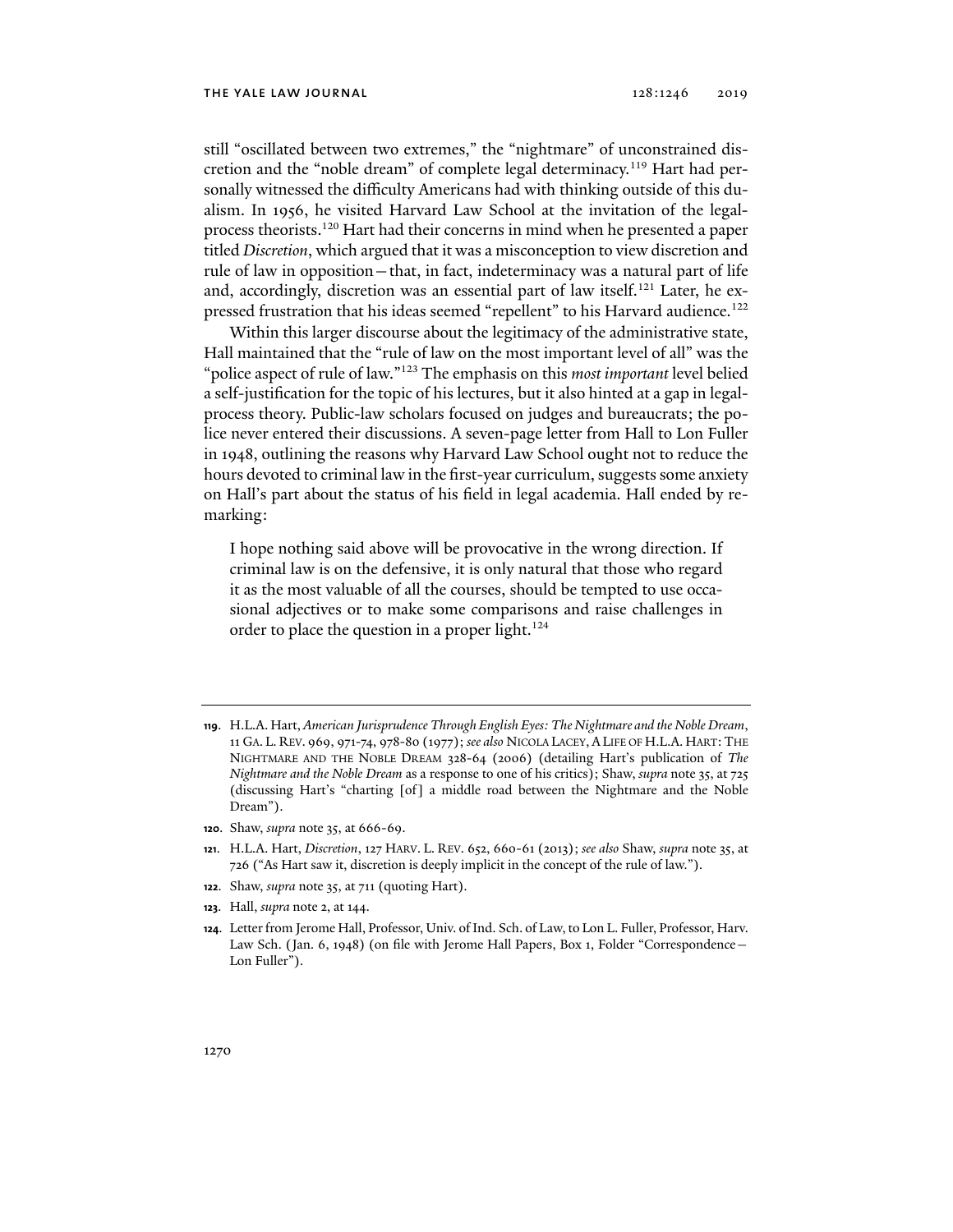Hall repeated this sentiment in his first lecture, when he pointed out that "the functions of police are permanent universal aspects of social organization" and, if not checked, could also serve as "the *chief* physical instrument of political domination."<sup>125</sup> Although Hall now seems prescient in calling attention to the ruleof-law parameters of policing, his warning reflected distinctly postwar concerns that the police could serve as handmaidens of dictatorial power.

Evoking Hayek, Hall stated that the "antithesis of the rule of law" was "domination by sheer physical force unlimited by law."126 More simply, rule of law required legal limitations on police action, and like Hayek, Hall did not leave any room for discretion. In fact, he used the word "discretion" only once during his lectures—when speaking of "the unlimited discretion of even benevolent rulers."127 Hall knew what discretion was and abhorred it in the context of the administrative state. But he did not think to use the word in the context of policing, for he did not believe that democratic police exercised discretion. Rather, they were mere law enforcers.

Indicative of Hall's thinking is his 1948 letter to Fuller.<sup>128</sup> Fourth on the list of reasons in favor of keeping the four-hour criminal law course was "the prominence given the 'rule of law'" in criminal law, in contrast to "private law courses [that] tend to magnify discretion as does administrative law and other public law."129 Hall went on to explain that he did "not know where else in the curriculum it is possible to learn as readily and as fully the enduring significance of the 'rule of law,'" which in criminal law was "manifested every day in countless cases."130 Hall's understanding of the rule of law as the absence of discretion corroborated Hart's observation that American legal minds seemed to reside in extreme positions. But at least their conceptual delineations were clear.

Paradoxically, Hall's exposition became less clear with "specific concrete applications."131 In his first lecture, he demonstrated the rule of law "in action" by

**127***. Id.*

**129***. Id.*

**130***. Id.*

**<sup>125</sup>**. Hall, *supra* note 2, at 139, 140 (emphasis added); *see also id.* at 176-77 ("That is why the theme of this paper, though focused on the relatively narrow question of police functions, may have general significance for the paramount problem of our times."); *cf.* KENNETH CULP DAVIS, DISCRETIONARY JUSTICE: A PRELIMINARY INQUIRY 222 (1969) ("In our entire system of law and government, the greatest concentrations of unnecessary discretionary power over individual parties are not in the regulatory agencies but are in police and prosecutors.").

**<sup>126</sup>**. Hall, *supra* note 2, at 143.

**<sup>128</sup>**. Letter from Jerome Hall to Lon L. Fuller, *supra* note 124.

**<sup>131</sup>**. Hall, *supra* note 2, at 144.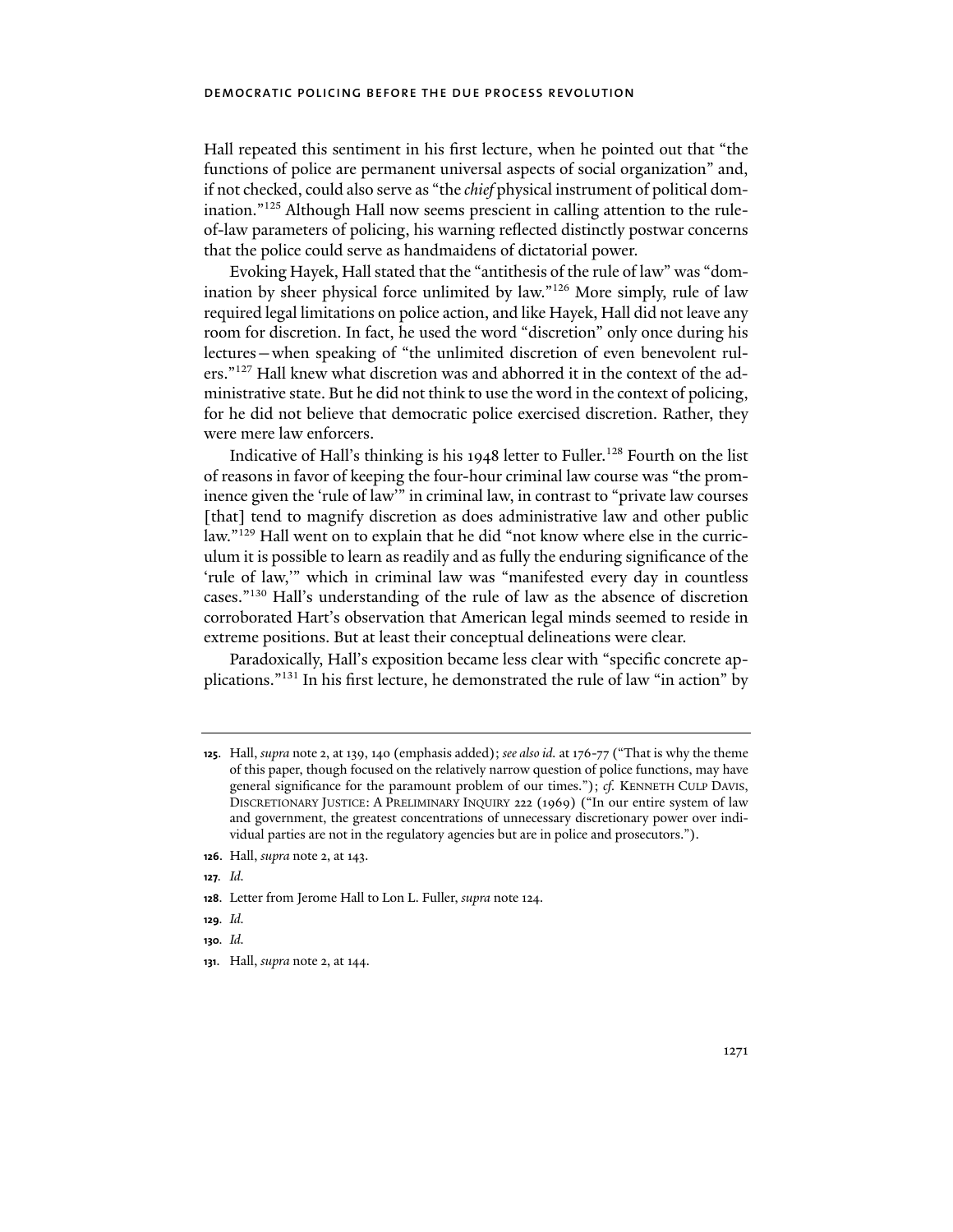describing how an officer would execute the felony exception to the warrant requirement under the common law of arrests: "The rule concretely exhibited in the arrest of John Doe by a police officer is: If I reasonably think X's home was entered by someone intending to commit a crime there, and I reasonably think John Doe did that, it is my legal duty to arrest him."<sup>132</sup> Implicit in this example was reliance on the officer's reasoned judgment—the officer must *reasonably think* John Doe entered the home with the intention to commit a crime. The rule depended on the arresting officer determining for himself, on the spot, whether circumstances justified a warrantless arrest.

Absent from Hall's explanation was judgment or discretion, the existence of which would have contravened the rule of law as he conceived it. Notwithstanding his expertise on the subject, Hall seemed unaware that the standard of reasonableness for warrantless arrests actually required a great deal of police discretion.133 He understood warrantless arrests to conform with the rule of law because reasonableness provided a limiting principle; a police officer must "reasonably think" before acting. But in fact, the felony rule expanded the scope of police action by creating an exception to the default rule requiring officers to get a warrant from a judicial officer before making an arrest—a requirement that served to check police discretion. In the larger scheme, the exception was a discretion-enhancing measure, not a discretion-limiting one. Put simply, warrantless arrests transferred part of the judicial function of determining reasonable or probable cause, at least in the first instance, to individual officers.134 Of course, courts maintained that the probable-cause inquiry was ultimately a judicial question,<sup>135</sup> but just as reasonableness functioned as a deferential safeguard against states' legislative authority, it has also similarly accommodated police authority.136 In many routine cases throughout the country, courts ceded much of

**<sup>132</sup>***. Id.*

**<sup>133</sup>***. See* THOMAS F. ADAMS, POLICE PATROL: TACTICS AND TECHNIQUES 26-27 (1971) (explaining that the word "reasonable" in criminal codes "provides for broad use of discretion by its law enforcement officers"); *cf.* Cynthia Lee, *Reasonableness with Teeth: The Future of Fourth Amendment Reasonableness Analysis*, 81 MISS. L.J. 1133, 1134 (2012) ("[R]easonableness standards permeate the law regarding the Fourth Amendment.").

**<sup>134</sup>***. See, e.g.*, People v. Case, 190 N.W. 289, 293 (Mich. 1922) (Wiest, J., dissenting) (criticizing the automobile exception by asking, "Where does the Constitution depute to police officers the office of the magistrate in determining probable cause?").

**<sup>135</sup>***. See, e.g.*, Brinegar v. State, 262 P.2d 464, 479 (Okla. Crim. App. 1953).

**<sup>136</sup>***. See, e.g.*, Devon W. Carbado, *Blue-on-Black Violence: A Provisional Model of Some of the Causes*, 104 GEO. L.J. 1479, 1505-08 (2016); Lee, *supra* note 133, at 1147 ("[R]easonableness review as currently applied in the Fourth Amendment context is highly deferential, resulting in decisions that usually uphold the challenged governmental action."); Tracey Maclin, *The Central Meaning of the Fourth Amendment*, 35 WM. & MARY L. REV. 197, 199-200, 210-11 (1993)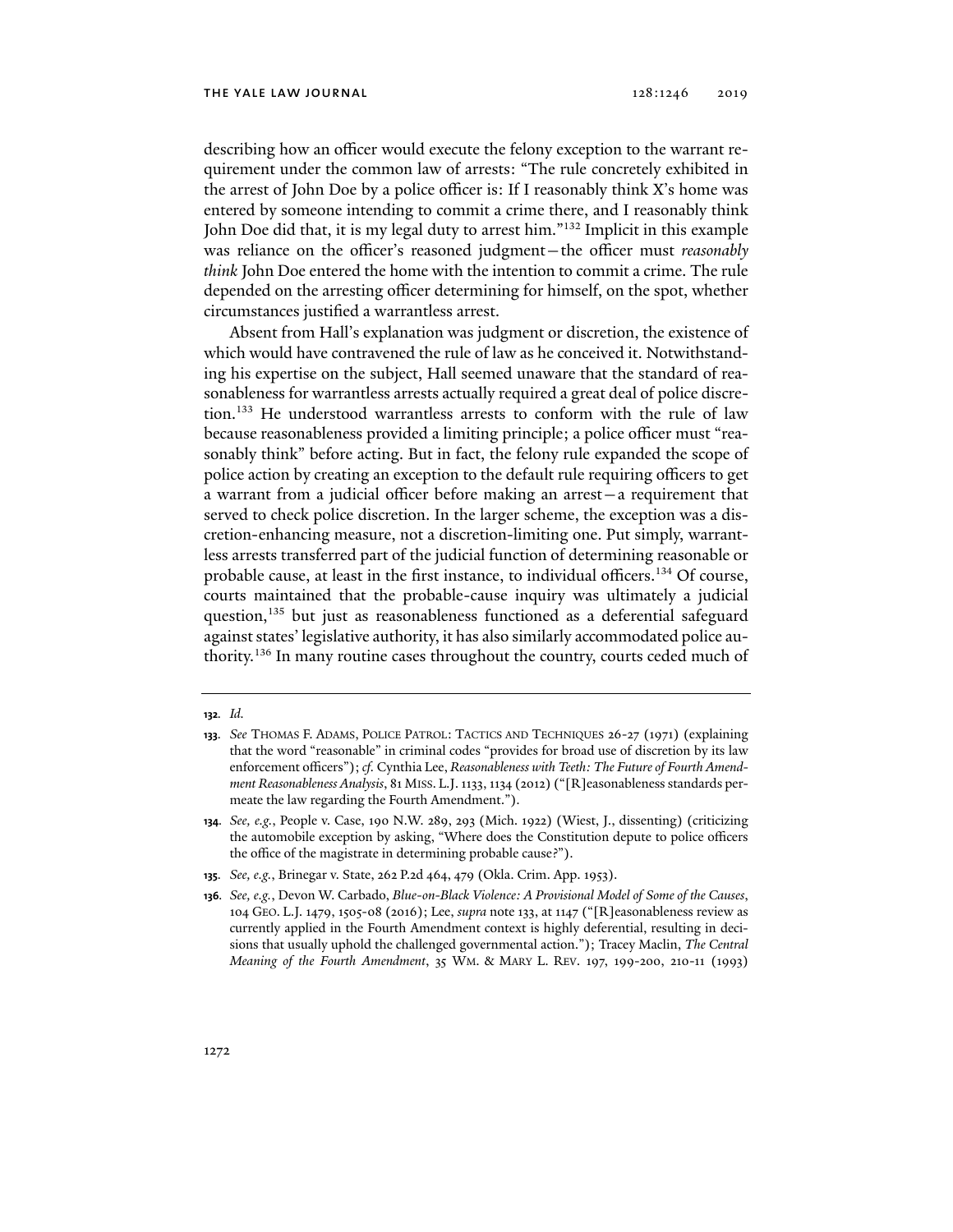their judicial responsibility by deferring to the police's justifications. In countless scenarios that unfolded daily between individuals and police officers, with only the nebulous reasonableness standard to govern these encounters, rule of law appeared to have deviated far from its first principles. Hall's illustration of the rule of law in action contradicted the basic premise of the rule of law in theory.

Further reflecting the contradictions in the "police aspect of rule of law," Hall referred to the warrant exception as both a rule and a standard, eliding any differences between the two.137 This conflation is worth noting. In *The Road to Serfdom*, Hayek maintained that standards, which "qualify legal provisions increasingly by reference to what is 'fair' or 'reasonable,'" undermined rule of law and ultimately led to totalitarianism.<sup>138</sup> This was a direct challenge to latter-day progressives such as Harlan Fiske Stone who articulated rights in the language of standards. In 1936, Stone wrote that the "great constitutional guarantees . . . of personal liberty and of property . . . are but statements of standards," and that the "chief and ultimate standard which they exact is reasonableness of official action."139 Hall's proposition that "[r]ules of law are certain *standards* and commands" evoked this progressive vision of rights.140 Indeed, *Standards* was the title of his first lecture, which laid out his theory of democratic policing. This is puzzling given that by the 1950s, he had left behind his early progressive optimism and embraced a more legalistic outlook.<sup>141</sup> Hall was undoubtedly aware of rule-of-law criticisms of standards,<sup>142</sup> but he failed to appreciate any differences between rules and standards when it came to policing, instead emphasizing how the standard of reasonableness was crucial to the rule of law. This blind spot allowed him to invoke a less-than-traditional view of rules and standards to justify the discretionary powers of the most authoritarian figure in American society.

(likening the Fourth Amendment's reasonableness standard to the rational basis standard, both of which are deferential to state action); *see also infra* note 208.

- **139**. Harlan F. Stone, *The Common Law in the United States*, 50 HARV. L. REV. 4, 23 (1936).
- **140**. Hall, *supra* note 2, at 144 (emphasis added).
- **141**. GREEN, *supra* note 45, at 151-57, 189-95.

**<sup>137</sup>**. Hall, *supra* note 2, at 144.

**<sup>138</sup>**. HAYEK, *supra* note 115, at 116. Similarly, the early twentieth-century administrative law expert Ernst Freund proposed the model of the German *Rechtsstaat*, "a state bound by fixed and certain rules that demarcate spheres of legitimate state action and of individual liberty." ERNST, *supra* note 40, at 9.

**<sup>142</sup>**. Early twentieth-century debates about freedom of contract were often abstracted into disputes about rules versus standards. *See* Moshe Cohen-Eliya & Iddo Porat, *American Balancing and*  German Proportionality: The Historical Origins, 8 I.CON 263, 280-82 (2010). On freedom of contract, see, for example, HORWITZ, *supra* note 105, at 131; WILLIAM M. WIECEK, THE LOST WORLD OF CLASSICAL LEGAL THOUGHT 181 (1998); and Stone, *supra* note 139, at 23.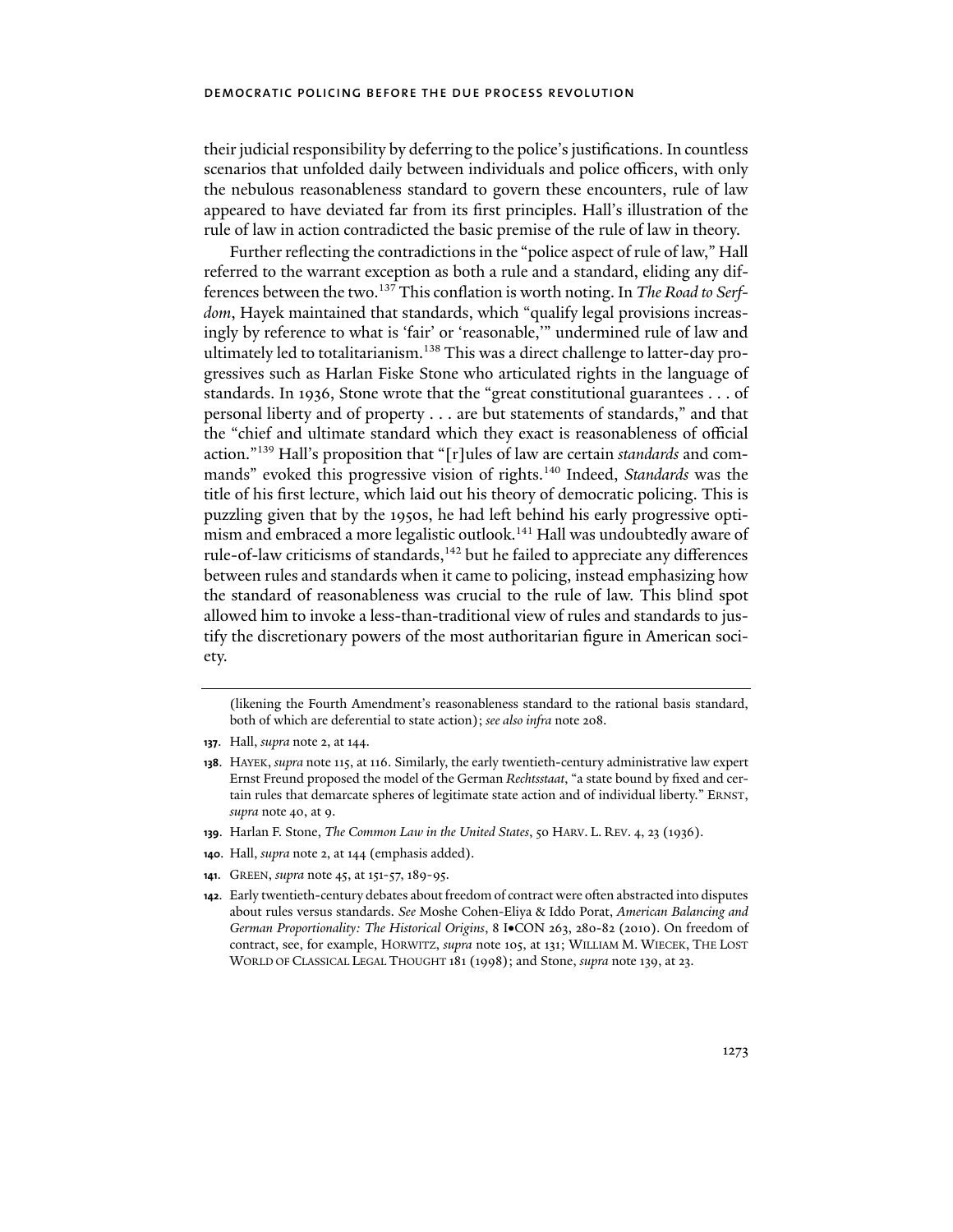Certainly, Hall did not believe that law enforcers were automatons, and he was aware that some degree of rational thinking on the part of the police was necessary. But for him, the reasoning involved in police work did not involve figuring out what to do in the gaps of existing laws; rather, it was limited to determining which laws governed a particular situation. Hall's discussion in his second lecture of how the police should handle riots reflected this understanding. "The first insight into *which legal controls to apply* in such serious situations," he explained, "is the perception that there are different kinds of mob disorder."143 A good policeman, "familiar with *his legal powers and duties*, might often nip rioting in the bud" by discerning which laws were most appropriate for the circumstances at hand.144 The correct response could simply be demanding that the mob disperse, pursuant to the Riot Act. It might be summoning citizens to assist with quelling a riot, as the common law in many states provided. In the "Detroit type," a "more serious kind of mob disorder," an officer who did nothing or who arrested one group of rioters while closing his eyes to the aggressions of another group violated the criminal law "and should be prosecuted as a criminal."145

Hall did recognize that "the police must be selective in making arrests since it is physically impossible to arrest all offenders."146 Yet even at this point—the closest he came to recognizing the discretion inherent in police work—he stopped short of identifying it as discretion and instead concluded that the "situation therefore demands realistic decisions guided by democratic goals and knowledge of the facts."<sup>147</sup> This democratic guidance also appeared in a recurring tautology: the "policy to guide the police of a democratic society," Hall asserted, was "to maintain order in ways that preserve and advance democratic values."148 Logical circles provided a way to bypass discretion, enabling Hall to

- **144***. Id.* (emphasis added).
- **145***. Id.* at 148. Hall was likely referring to the Detroit race riot of 1943. *See, e.g.*, DOMINIC J.CAPECI, JR. & MARTHA WILKERSON, LAYERED VIOLENCE: THE DETROIT RIOTERS OF 1943 (1991); HER-BERT SHAPIRO, WHITE VIOLENCE AND BLACK RESPONSE: FROM RECONSTRUCTION TO MONT-GOMERY 310-30 (1988).
- **146**. Hall, *supra* note 2, at 149.

**<sup>143</sup>**. Hall, *supra* note 2, at 147 (emphasis added).

**<sup>147</sup>***. Id.* at 149-50; *see also* HALL,*supra* note 59, at 101-08 (arguing that rules of law incorporate facts and, thus, law and facts are inseparable); *cf.* ALBERT R. BEISEL, JR., CONTROL OVER ILLEGAL ENFORCEMENT OF THE CRIMINAL LAW: ROLE OF THE SUPREME COURT 3 (1955) ("Under American law, both federal and state, our police do not have full and complete discretion as to the manner, methods, procedures and practices which they can employ in investigating or in apprehending and detaining persons suspected of having committed a crime.").

**<sup>148</sup>**. Hall, *supra* note 2, at 146; *see also id.* at 162 ("[T]he paramount police function is to maintain order in ways that preserve and enlarge democratic values.").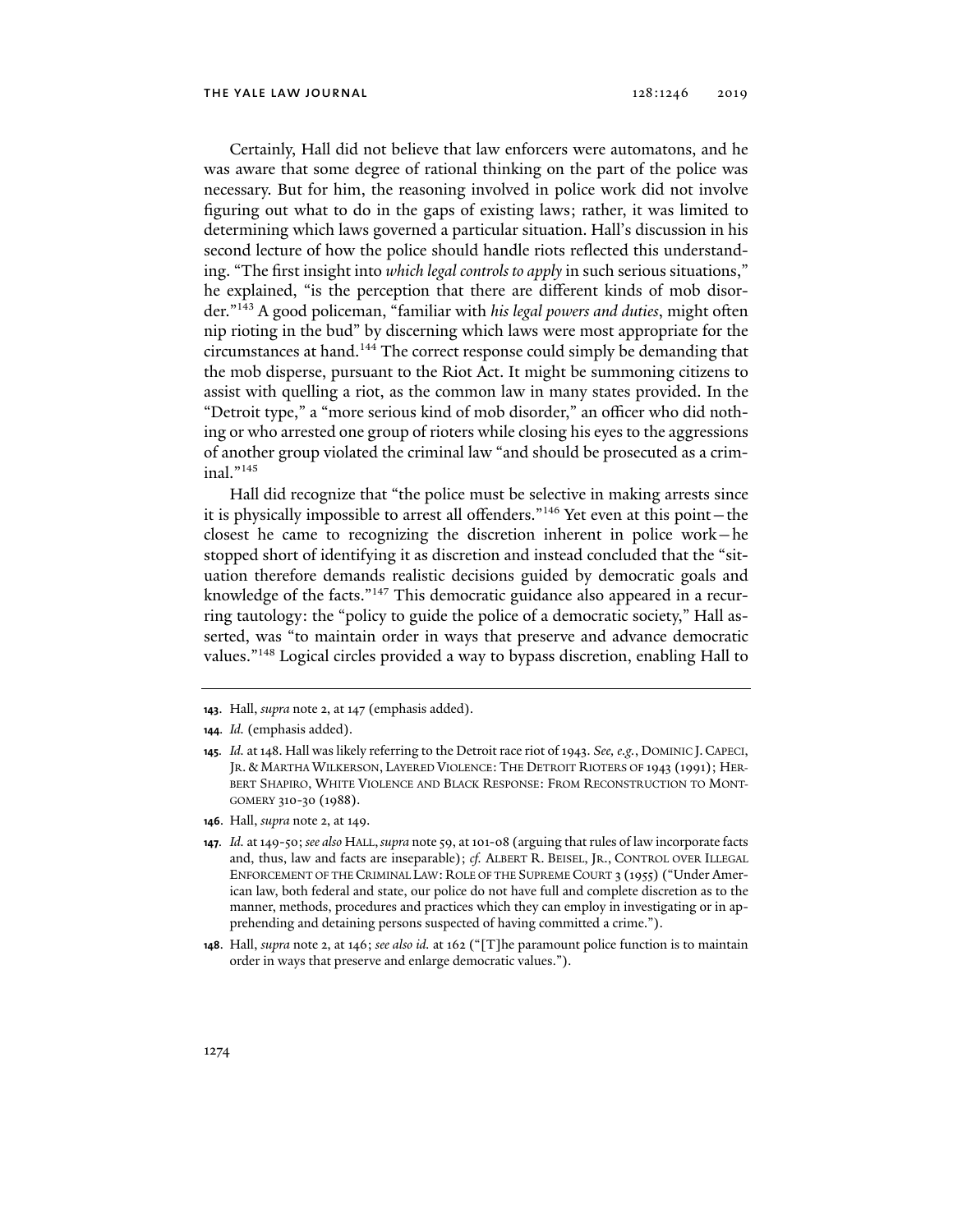describe the policeman not so much as a discretion-exercising official, but as a law enforcer who now and then required democratic inspiration to determine how best to implement the laws' commands.<sup>149</sup>

Not only did Hall fail to perceive that dispersing riots or even preventing one from forming required more than guidance from democratic ideals, but he also failed to grasp the discretion inherent in crime prevention. There were "available controls and legal measures which can be taken before crimes are committed or before serious aggressions occur," Hall noted.<sup>150</sup> He pointed out that police were legally authorized to arrest for solicitation, incitement, and conspiracy to commit a breach of the peace—inchoate behaviors that were criminalized in order "to check criminal conduct in its incipient stages."151 Another "control of incipient symptoms of serious disorder" was the peace bond.<sup>152</sup> In several states that allowed the procedure, a court could require an individual who posed a threat to a person or property to post a bond. Failure to do so resulted in imprisonment. Hall endorsed peace bonds as a tool of "preventive justice" since the "statutes [were] broad enough to include the issuance of orders for recognizance against almost any threatened breach of the peace."153 In other words, Hall appreciated peace bonds for offering legal provisions for proactive policing. He did not mention, however, that this sounded functionally like the "[p]reventive, anticipatory detention" characteristic of dictatorial police, as he had described elsewhere in his lecture.<sup>154</sup>

Hall knew that police officers too often carried out their duties according to their whim rather than pursuant to legal norms. He was troubled by the "startling fact that there is hardly a single physical brutality inflicted by the Gestapo and the NKVD which American policemen have not at some time perpetrated."155 But for Hall, acting lawlessly was not the same as using discretion or rather, indiscretion—in the way that legal-process theorists understood what judges and administrative officials were doing when managing the regulatory state. Lawless behavior occurred when officers defied existing laws; in contrast,

- **153***. Id.* at 151.
- **154***. Id.* at 141.
- **155***. Id.* at 140.

**<sup>149</sup>***. See* Frank J. Remington, Book Review, 36 U. CHI. L. REV. 884, 891 (1969) (reviewing DAVIS, *supra* note 125) ("For some agencies, police, for example, it has traditionally been assumed that they merely 'enforce the law' and thus did not exercise discretionary power.").

**<sup>150</sup>**. Hall, *supra* note 2, at 150.

**<sup>151</sup>***. Id.* at 151.

**<sup>152</sup>***. Id.* at 150.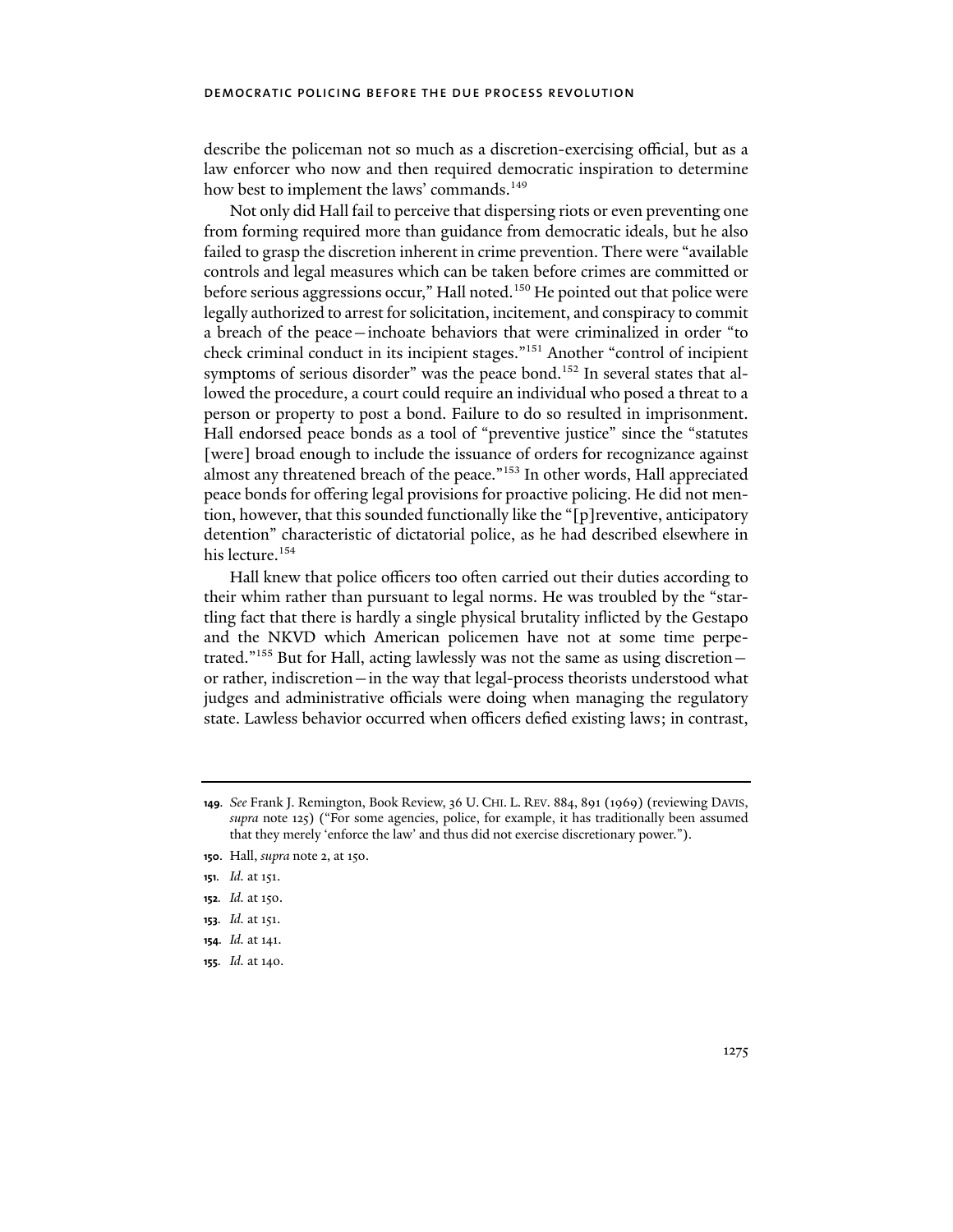#### the yale law journal 128:1246 2019

discretion came into play when there were no laws to dictate outcomes in particular circumstances. This was the rule-of-law problem of administration: an increasingly complex social world resulted in even more legal indeterminacy. Hall did not view the police as officials who exercised discretion to fill gaps in legal rules. In his mind, the police simply enforced laws.

Hall's inclination to view what was essentially police discretion as either lawlessness or democratically inspired lawfulness was typical of the period. There was a creeping sense, not yet fully formed, among judges and lawyers that legal indeterminacy existed in the world of policing as well. In 1953, the American Bar Foundation, with funds from the Ford Foundation, undertook a study of the entire criminal justice system, "from the time a crime is committed until the convict is released from prison."156 Justice Jackson, the first committee chairman of the project, commented at its inception that even after decades as a rural lawyer, federal prosecutor, and Supreme Court Justice, he still had "the impression that no one really knows just how our criminal system is working and what its defects really are."157 No one had conclusive answers for why crime was increasing and why law enforcement proved ineffective.<sup>158</sup> In fact, what legal reformers found particularly problematic was the police's decision "not to report crimes," which meant that they were not fulfilling their role as law enforcers.<sup>159</sup>

An important component of the study thus included an investigation of everyday police work that "encompass[ed] not only the acts of the officer but also the situation in which he acts."160 To that end, "professional field representatives" observed and tabulated every moment of an officer's working day. These meticulously gathered reports, legal reformers hoped, would provide a larger picture of the "deficiencies in a system of criminal justice."161 Each field report compiled over months and years added up to something of greater importance.

**158***. Id.* at 6.

**<sup>156</sup>**. AM. BAR FOUND., SURVEY OF THE ADMINISTRATION OF CRIMINAL JUSTICE IN THE UNITED STATES:HISTORY AND STATUS REPORT 6 (July 1959) (on file with the University of Wisconsin Law Library).

**<sup>157</sup>***. Id.* at 9.

**<sup>159</sup>**. Albert J. Harno, *The American Law Institute Proceedings, May 20, 1954, I. Crime and Punishment*, 45 NW.J. CRIM. L. CRIMINOLOGY & POLICE SCI. 520, 523 (1954).

**<sup>160</sup>**. O.W. Wilson, *Selected Police Practices in the Administration of Criminal Justice*, *in* 7 SURVEY OF THE ADMINISTRATION OF CRIMINAL JUSTICE IN THE UNITED STATES: HISTORY AND STATUS RE-PORT 2 (July 1959) (on file with the University of Wisconsin Law Library).

**<sup>161</sup>**. ARTHUR H. SHERRY, AM. BAR FOUND., THE ADMINISTRATION OF CRIMINAL JUSTICE IN THE UNITED STATES: PLAN FOR SURVEY 9 (1955).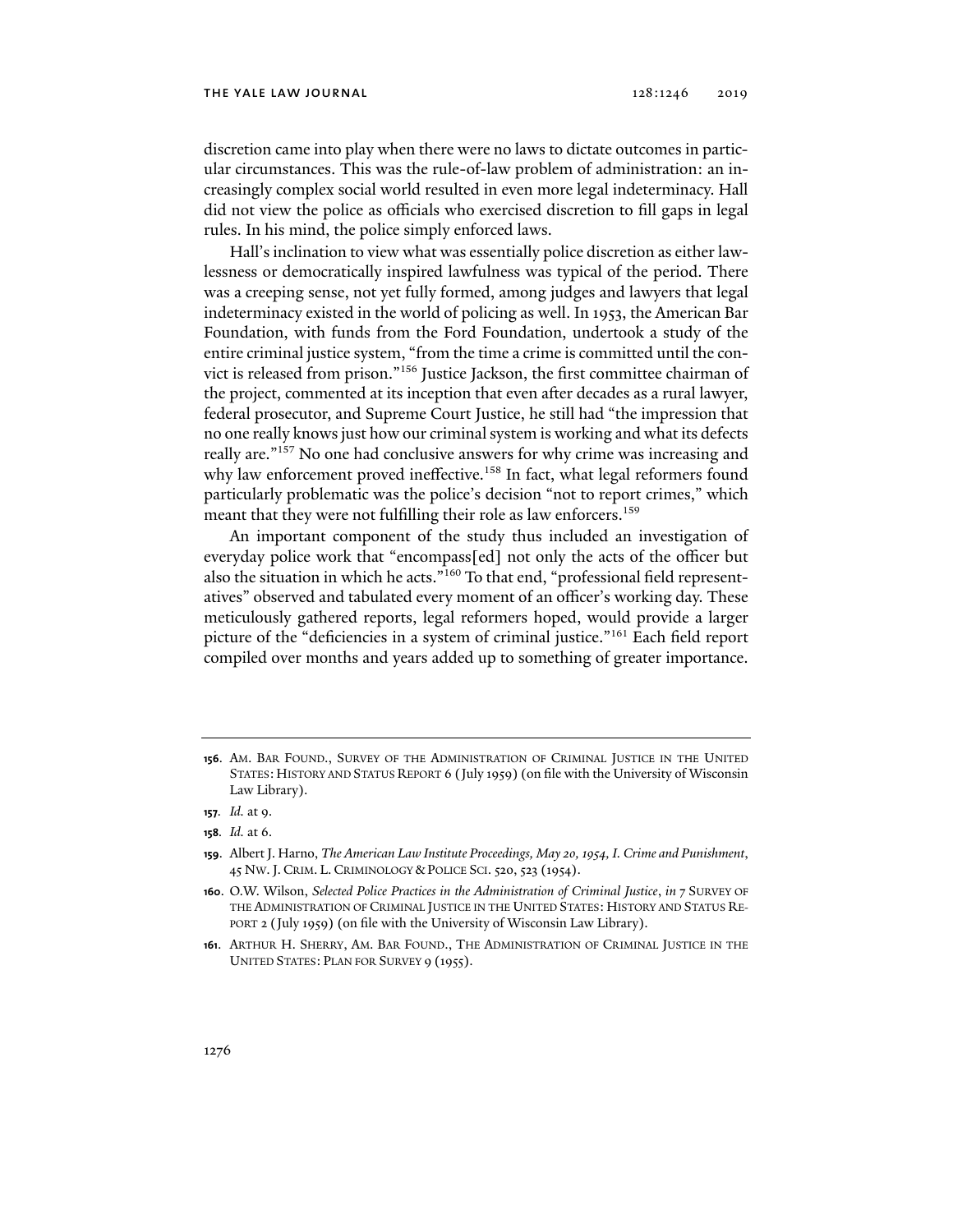Justice Jackson envisioned them as "building a cathedral to testify to our faith in the rule of law."162

By the late 1950s, as researchers began to pore over the field reports, they were stunned to realize that the police exercised a great deal of unregulated discretion. Articles and books came out of this watershed moment with titles such as *Police Discretion Not to Invoke the Criminal Process* and *Arrest: The Decision to Take a Suspect into Custody*. 163 In 1969, administrative law scholar Kenneth Culp Davis would declare, "The police are among the most important policy-makers of our entire society. And they make far more discretionary determinations in individual cases than any other class of administrators; I know of no close second."164 Herman Goldstein, who began his career as a field reporter in the police study,165 would come to claim, in his seminal 1977 book *Policing a Free Society*, that "it was only approximately fifteen years ago that the existence of discretion in police work was first openly recognized."<sup>166</sup> By "discovering" discretion sometime around 1960, scholars came to acknowledge that preestablished rules and laws could not possibly dictate the entire domain of policing as the rule of law required.167 Police officers, like judges and administrators, had the power of choice. Tellingly, once reformers discovered police discretion, they sought to apply the same methods that structured the discretion of every other regulatory agency: those of administrative rulemaking.<sup>168</sup>

**164**. DAVIS, *supra* note 125, at 222.

**<sup>162</sup>**. Harno, *supra* note 159, at 523.

**<sup>163</sup>**. WAYNE R. LAFAVE, ARREST: THE DECISION TO TAKE A SUSPECT INTO CUSTODY (1965); Joseph Goldstein, *Police Discretion Not to Invoke the Criminal Process: Low-Visibility Decisions in the Administration of Justice*, 69 YALE L.J. 543 (1960); *see also* Remington, *supra* note 149, at 889 ("[I]t has only been recently that there has been any study of the exercise of discretion by police."). Frank J. Remington believed that the inevitability of discretionary authority appeared difficult to accept even for the "discretionary justice" advocate Kenneth Culp Davis. *See* Remington, *supra* note 149, at 898-99.

**<sup>165</sup>***. See How I Got Here: Herman Goldstein*, 33 GARGOYLE–ALUMNI MAG. WIS. L. SCH. 16, 17-18 (2008).

**<sup>166</sup>**. HERMAN GOLDSTEIN, POLICING A FREE SOCIETY 93 (1977); *id.* at 12 ("Until recently the broad discretion police actually exercise in carrying out their responsibilities was unrecognized."); *see also* CHRISTOPHER LOWEN AGEE, THE STREETS OF SAN FRANCISCO: POLICING AND THE CRE-ATION OF A COSMOPOLITAN LIBERAL POLITICS,1950-1972, at 37-38 (2014).

**<sup>167</sup>***. See* JONATHON A. COOPER, TWENTIETH-CENTURY INFLUENCES ON TWENTY-FIRST-CENTURY POLICING: CONTINUED LESSONS OF POLICE REFORM 77 (2015); *see also* ADAMS, *supra* note 133, at 25-26; RISA GOLUBOFF, VAGRANT NATION: POLICE POWER, CONSTITUTIONAL CHANGE, AND THE MAKING OF THE 1960S, at 192 (2016) (discussing the "'discovery' of police discretion"); PRESIDENT'S COMM'N ON LAW ENFORCEMENT & ADMIN. OF JUSTICE, TASK FORCE REPORT: THE POLICE (1967) (reporting variance in police practices throughout the United States).

**<sup>168</sup>***. See, e.g.*, DAVIS, *supra* note 125, at 222-23; GOLDSTEIN, *supra* note 166, at 115.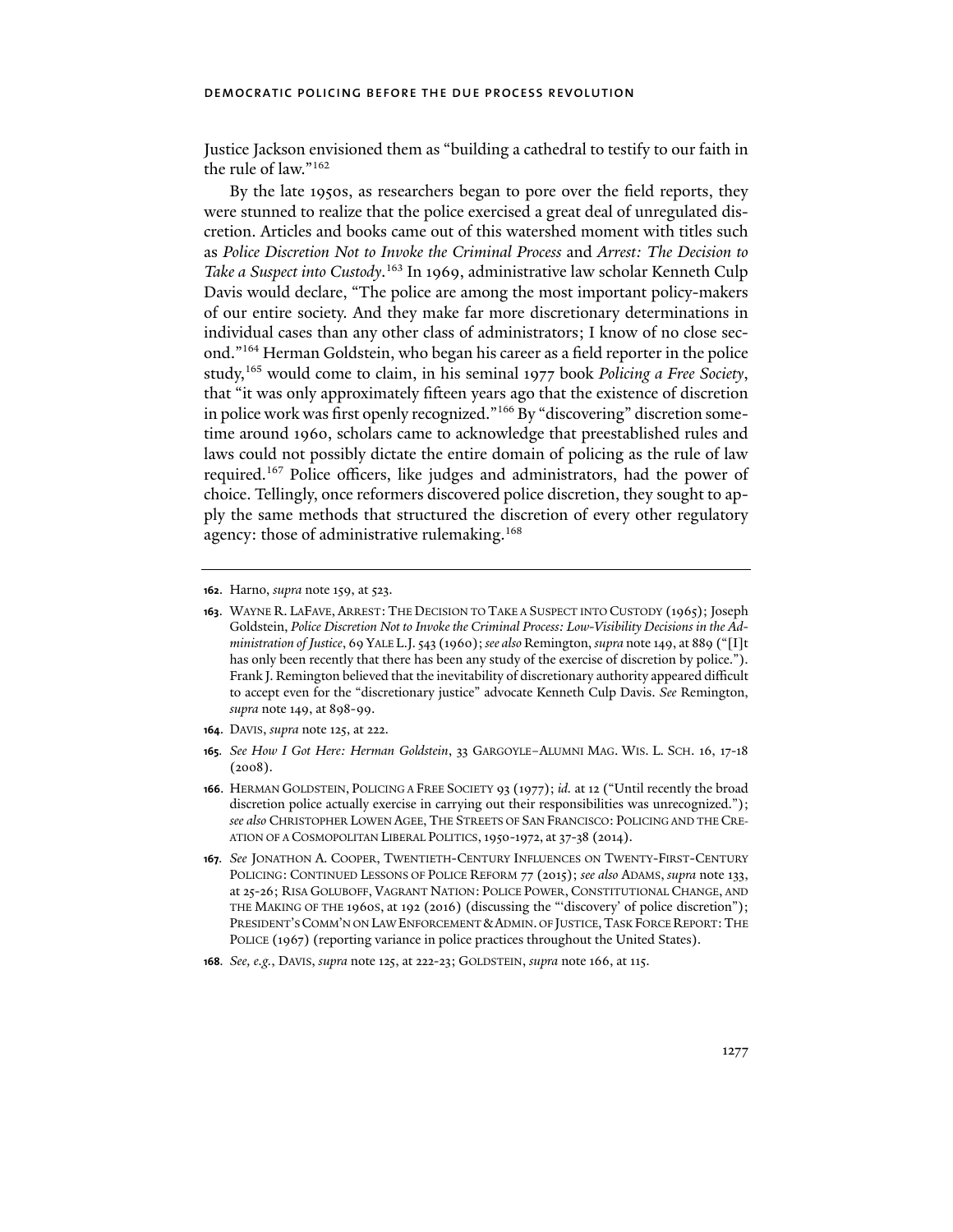Back in 1952, Hall did not perceive, or at least did not explicitly acknowledge, that officers exercised discretion and that the law of arrests actually required it. In his illustration of the rule of law in action, Hall understood the police making warrantless arrests as following a legal command rather than using discretion in determining whether a warrantless arrest in a given situation would be reasonable.169 To account for the discretion that he could not name, Hall relied on metaphor. It was here that he wrote of the law-abiding officer as becoming "the living embodiment of democratic law" and "the concrete distillation of the entire mighty, historic corpus juris, representing all of it, including the constitution itself."170 To show how the felony rule of warrantless arrests constrained police action, Hall ended up with the discretion-wielding police officer as the personification of the rule of law. Figures of speech enabled a skeptic of the modern administrative state to wield the rule-of-law critique against bureaucratic management and, at the same time, understand police discretion to be consistent with the rule of law.

## **iii. due process**

Another way to align police discretion with the rule of law was to modify the concept of rule of law. Without explanation (again), Hall's definition of democratic policing changed (again). The rule of law as the absence of discretion became the rule of law as due process—a shift from substance to procedure that occurred within a few paragraphs in the second lecture. One could interpret this conflation of concepts as intentional—that Hall meant, similar to Jeremy Waldron's more recent exposition, that due process serves to manage state power,

**<sup>169</sup>**. This is a curious oversight on Hall's part. After the Supreme Court established the automobile exception in *Carroll v. United States*, 267 U.S. 132 (1925), legal commentators at the time criticized the opinion for giving "discretionary *carte blanche*" to patrolling officers. Robert Post, *Federalism, Positive Law, and the Emergence of the American Administrative State: Prohibition in the Taft Court Era*, 48 WM. & MARY L. REV. 1, 136 (2006) (quoting Comment, *Search and Seizure: Constitutional Prohibition Applied to Transportation of Contraband Liquor in Automobiles*, 13 CALIF.L.REV. 351, 352 (1925)). The automobile exception, just like the felony-arrest exception, authorized warrantless car stops and searches if officers have "reasonable or probable cause for believing" that the car has contraband. *Carroll*, 267 U.S. at 155-56. It is difficult to understand why, after about three decades, Hall failed to recognize warrantless searches and seizures as inherently discretionary acts. Perhaps, as this Essay argues, the cultural and political imperative to distinguish American police from discretion-wielding dictatorial police was so powerful as to erase the discretion of arresting officers.

**<sup>170</sup>**. Hall, *supra* note 2, at 144-45.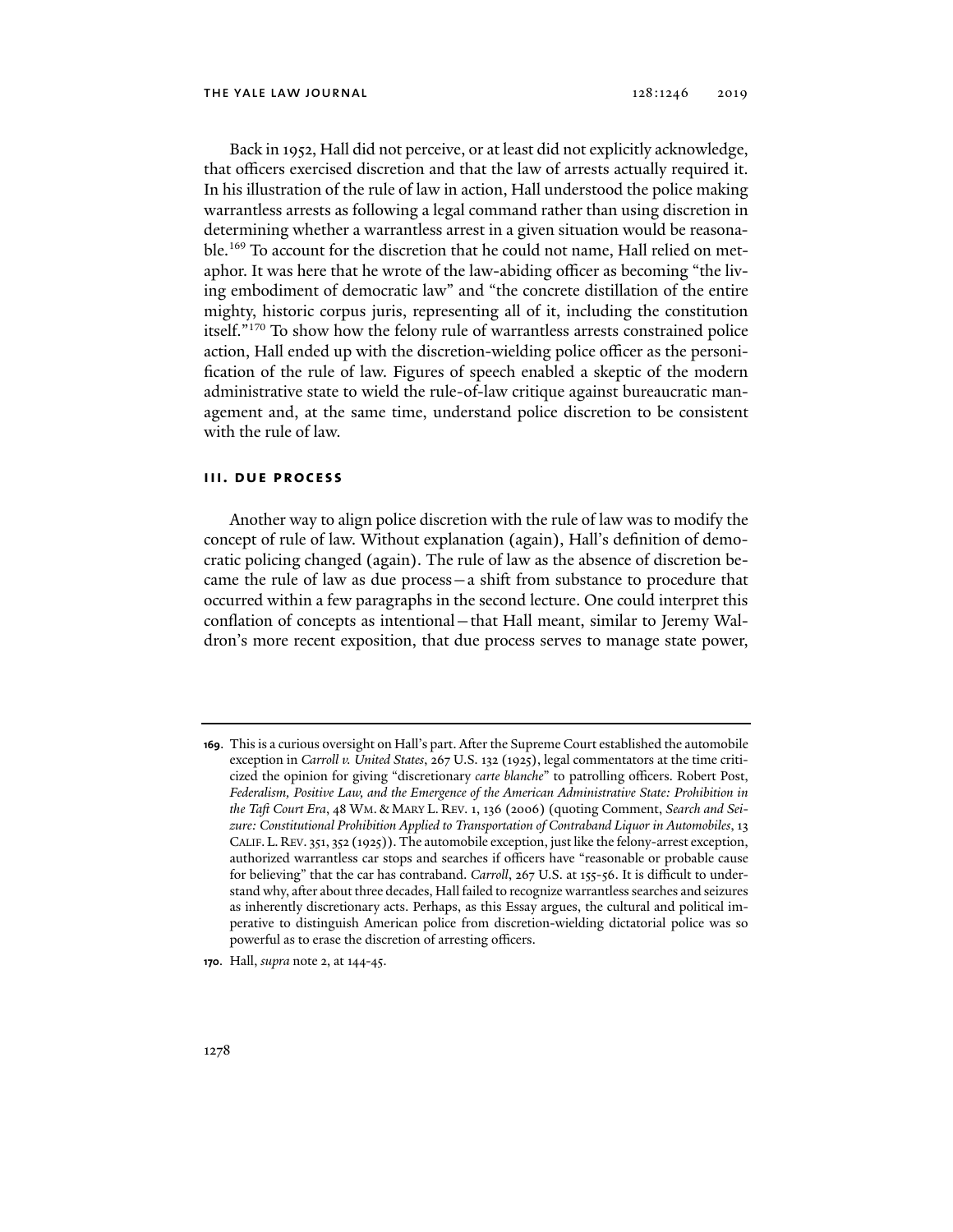which, in turn, ensures that that power conforms to the rule of law.<sup>171</sup> Hall certainly detected a connection between the "procedural" aspect of due process and the "substantive" manifestation of the rule of law. But his articulation of the primary purpose of due process in the police context is different from our current understanding of due process, which emphasizes judicial management of the police's power. In fact, Hall's idea of due process had little to do with placing limits on routine, discretionary policing.

According to Hall, due process included "the presumption of innocence, notice and opportunity to prepare, specificity of the indictment, right to counsel, unbiased judge, and change of venue."172 It may be puzzling, in the post-Warren Court era, that Hall listed *trial* procedures in a discussion about policing. But he saw the "fair trial" as integral to democratic police under the rule of law. "[S]o long as the police in a democratic society obey the law," he maintained, "they do not decide that an arrestee is guilty of any crime."173 In other words, due process ensured that the police did not determine individual guilt, a duty that fell strictly within the judicial domain. He granted that the police were the officials who initiated the criminal process with an arrest, but he was firm that any police action had to be followed by "a prompt, fair trial," which prevented "our police" from turning into "a Praetorian Guard available to some would-be Caesar."174 A hearing in court represented the "sharp demarcation of the police job from judicial functions, and the restriction of police to the so-called ministerial work."175 This separation of powers was necessary because it was "the dictatorial police who sit as judges, decide cases, and enforce their decisions." The most important point for Hall was that a free society with the rule of law maintained the separation of judicial and law enforcement functions.<sup>176</sup>

- **173**. Hall, *supra* note 2, at 155.
- **174***. Id*.
- **175***. Id.*

**<sup>171</sup>***. See* Jeremy Waldron, *The Rule of Law and the Importance of Procedure*, 50 NOMOS 3, 5 (2011).

**<sup>172</sup>**. Hall, *supra* note 2, at 145. This was Hall's list of essential due process guarantees. At the time of his lectures, jurists, most prominently Justice Frankfurter and Justice Black, were debating the contents of due process. Due process turned out to be a conceptual vessel as malleable as democratic policing itself. Legal minds could and did disagree over which procedures counted as fundamental to due process. *See infra* notes 259-260 and accompanying text; *see also* Adamson v. California, 332 U.S. 46 (1947) (determining whether the Fourteenth Amendment's Due Process Clause incorporates the Fifth Amendment); MELVIN I. UROFSKY, FELIX FRANK-FURTER: JUDICIAL RESTRAINT AND INDIVIDUAL LIBERTIES 96-99 (1991) (describing the disagreement between Justices Frankfurter and Black about the requirements of due process in *Adamson*).

**<sup>176</sup>**. The cultural values of due process, judicial review, and trial-like procedures were imported into the Administrative Procedure Act of 1946 in order to impart democratic legitimacy to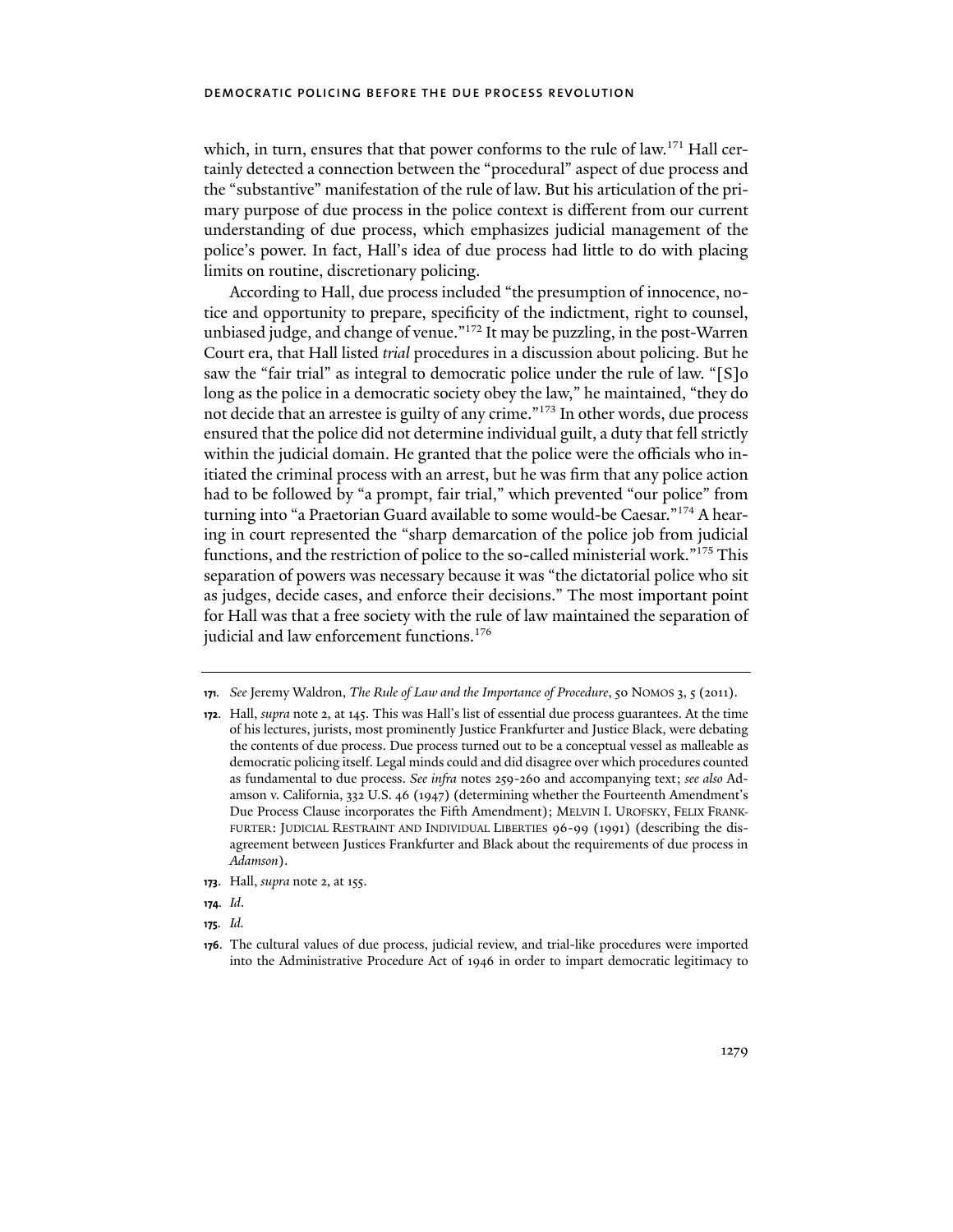It was precisely this perspective that motivated the American Bar Foundation's police study in the 1950s. Reports of widespread nonenforcement of crimes suggested that individual officers had taken upon themselves the roles of judge and jury when deciding to forgo arrest even though a crime had been committed.<sup>177</sup> This understanding of the limits of policing also informed the ACLU's argument in 1938 that the "most fundamental right" in the United States was "the right to be arrested."178 In challenging Jersey City police's refusal to arrest strikers, lawyer Arthur Garfield Hays explained that "courts mean nothing, jury trials mean nothing, indictments mean nothing, a writ of habeas corpus means nothing, if the police don't arrest you."179 When the police decided that laborers were not striking but merely creating a disturbance and, accordingly, put them on buses to New York instead of making arrests, then the police were "acting as judges."<sup>180</sup> To convince the judge of the foundational principle that "[p]olicemen are never judges," Hays submitted rhetorically, "Certainly that is a good Americanism, isn't it?"<sup>181</sup> The trial judge hearing the ACLU's application for an injunction showed his hand when he informed the city's counsel that the police were "avoiding a judicial determination" of "the question whether there is a strike."182 A fundamental right to be arrested certainly sounds foreign today, when the decision *not* to make an arrest—the first entry in a criminal record that has lifelong ramifications—can be seen as the more rights-preserving course of action.<sup>183</sup> But at midcentury, an arrest was just as important as the trial following it to maintain the "distinctions between the functions of the judge and that of the policeman" that Hall spoke of.<sup>184</sup>

- **179**. ACLU, *supra* note 178, at 18.
- **180***. Id.*
- **181***. Id*.
- **182***. Id.* at 16.

**184**. Hall, *supra* note 2, at 155.

administrative discretion. Both process theorists and Hall came from the same legal culture and relied on the same solution to address discretionary authority, albeit in different contexts. *See* ERNST, *supra* note 40, at 5, 137, 145 ("Americans decided they could avoid Tocqueville's nightmare if administration approximated the structure, procedures, and logic of the judiciary"); Kessler, *supra* note 105.

**<sup>177</sup>***. See* Harno, *supra* note 159, at 521-23. A similar concern arose when arrests resulted in dismissals, which meant that the defendant was left with an arrest record without having an opportunity to defend against the charge. *See* GOLUBOFF, *supra* note 167, at 193.

**<sup>178</sup>**. ACLU, Civil Rights Under Mayor Hague 18 (on file with author). For an account, see, for example, LAURA WEINRIB,THE TAMING OF FREE SPEECH:AMERICA'S CIVIL LIBERTIES COMPRO-MISE 226-27 (2016).

**<sup>183</sup>***. See* JAMES B.JACOBS, THE ETERNAL CRIMINAL RECORD (2015) (exploring the direct and collateral consequences of a criminal record over one's lifetime).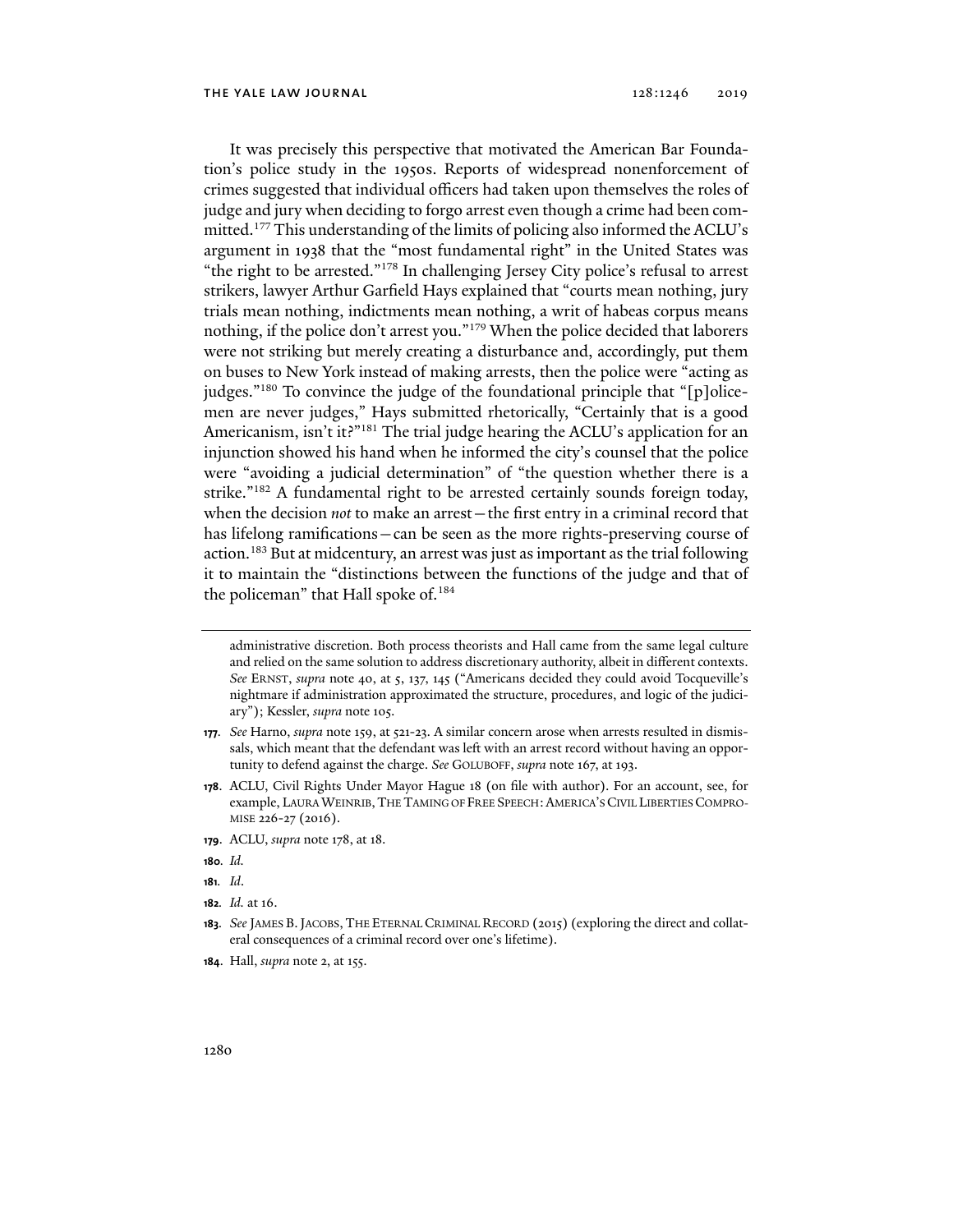Significantly, for Hall, the separation of functions seemed paramount over any substantive limits on police action.<sup>185</sup> To be sure, Hall believed that the police themselves had to obey all laws. He recognized that police lawlessness was "a very serious matter in a democratic society," and he was concerned that only a handful of lawsuits were filed against the police each year, compared to the several million cases that could be brought.<sup>186</sup> This suggested that damage claims—at the time, the only viable remedy for violations of individual rights187—hardly deterred the police from violating the law. Hall also acknowledged that minorities and the poor were typically the ones who suffered from lawless policing. As disconcerting as these trends were, Hall nonetheless asserted that "[m]ore serious than the millions of illegal arrests that occur annually" were "illegal imprisonments and releases *without judicial determination*."188 In other words, the main problem with unlawful arrests was not recurring police lawlessness, not the lack of adequate remedies that could encourage lawfulness, and not even that most of the people who were unlawfully arrested were minorities or poor or both. The greatest problem, according to Hall, was the fact that the police were the ones determining the final outcomes of their actions.

Hall's proposals to address police lawlessness further indicated that he had little issue with police authority as then exercised. Illegal arrests and detentions were not "vicious or brutal," he claimed, but were "well motivated and [served] a social need," namely, dealing with "vagrants, drunkards, and derelicts."189 Hall also expressed worry that efforts to make an officer "pay from his personal estate for acts done in the conscientious discharge of his duties" would only make him "feel aggrieved" and injure police morale.<sup>190</sup> Because "the present police practice, crude as it is, can hardly be abandoned" given the social value of preventing crime and imposing order, Hall suggested that potential lawsuits "can be avoided

- **189***. Id.* at 156-57.
- **190***. Id.* at 156.

**<sup>185</sup>**. The importance of separating the prosecutorial and adjudicative functions had purchase beyond the police context. For instance, in 1941, the Attorney General's Committee on Administrative Procedure recommended that "[a]s a general policy, . . . a separation of functions within each agency should be provided." FINAL REPORT OF THE ATTORNEY GENERAL'S COM-MITTEE ON ADMINISTRATIVE PROCEDURE 208 (1941). The Administrative Procedure Act ultimately included a separation-of-functions provision. *See* 5 U.S.C. § 554(d) (2018).

**<sup>186</sup>**. Hall, *supra* note 2, at 154.

**<sup>187</sup>***. See, e.g.*, Caleb Foote, *Tort Remedies for Police Violations of Individual Rights*, 39 MINN. L. REV. 493, 493-508, 513 (1955); Markowitz & Summerfield, *supra* note 36, at 1206-12.

**<sup>188</sup>**. Hall, *supra* note 2, at 154 (emphasis added).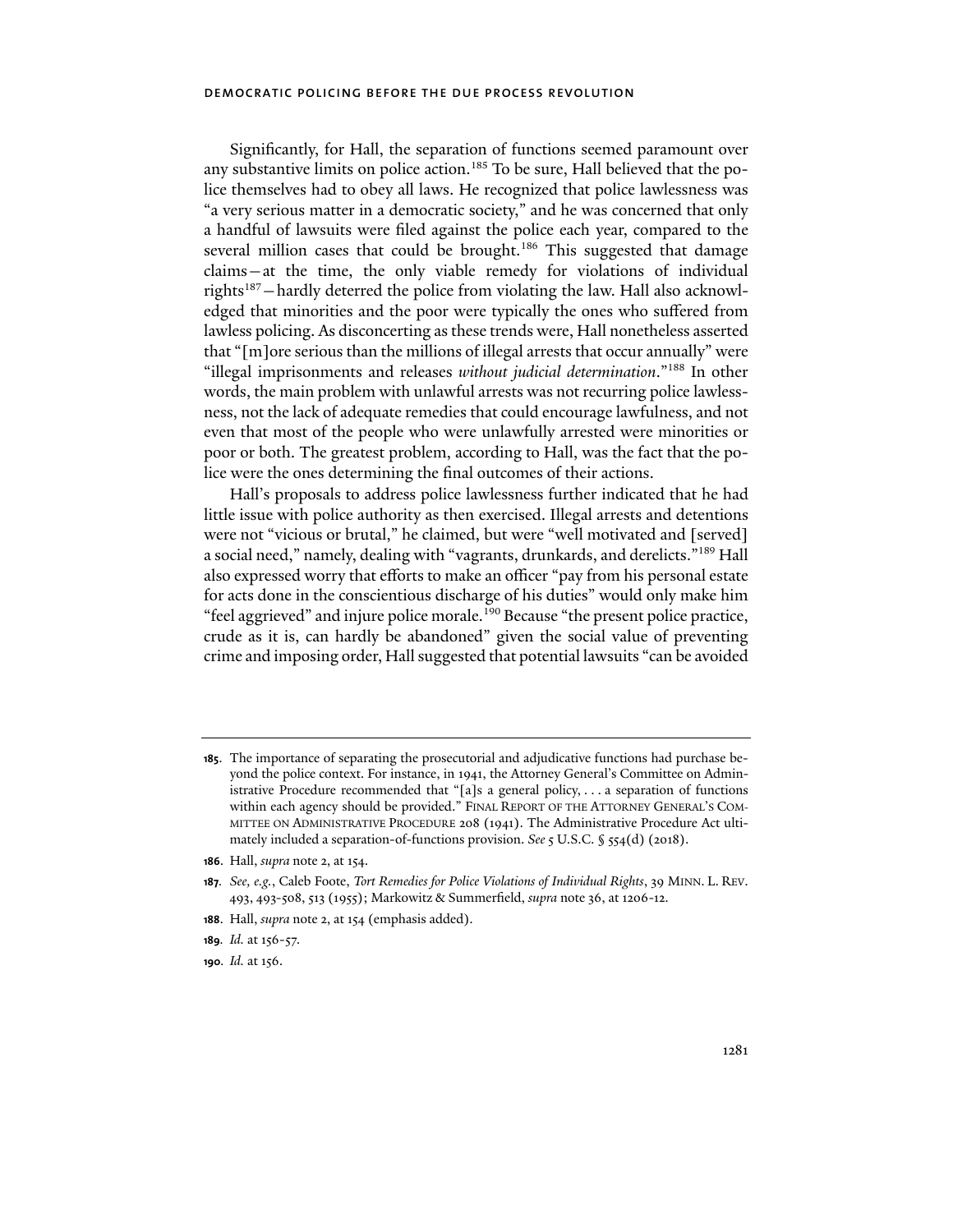#### the yale law journal 128:1246 2019

by requiring waivers to be signed on release from prison."191 Hall did believe that a better option existed than having individuals sign away their legal rights. Having a different agency, separate from the police department, deal with drunks and derelicts would "drastically" reduce the number of illegal arrests and detentions.<sup>192</sup> That way, the task of providing prompt judicial hearings "would begin to assume manageable proportions."193

Because Hall appreciated what he called "preventive justice," or what we would recognize today as discretionary policing, his preferred solution to the problem of police unlawfulness was legal reform to "enlarg[e] the right of arrest," which would "eliminate vast numbers of presently illegal arrests and detentions."194 As Hall explained, in their efforts to investigate suspicious characters or circumstances, the police often questioned individuals and frisked them. But these actions involved a short detention, technically an arrest under the common law, which required the police to have probable cause rather than mere suspicion. By definition, then, proactive policing violated the common law of arrests. Even more problematically, according to Hall, the "archaic law of arrest encourages policemen to use wide powers, not provided for by law—so that instead of being police officers they must make decisions and discharge functions that are legislative, judicial, and administrative."<sup>195</sup> This occurred when, to get around the "archaic law," police officers had to arrest suspicious persons to ask a few questions and then release them upon confirming their innocence. To correct this situation, Hall endorsed the adoption of the 1942 Uniform Arrest Act, which authorized police practices that violated the common law.196 It did so by defining stops, frisks, and police questioning *not* as arrests, and then lowering the standard that the police had to meet to justify those actions, from probable cause to reasonable suspicion.<sup>197</sup> Legalizing presently illegal police practices not only solved the rule-of-law problem of police lawlessness, but it also eliminated the due process problem of limited judicial resources in disposing of false positive cases inherent in proactive policing. In sum, Hall's understanding of policing

**<sup>191</sup>***. Id.* at 156-57. On the common practice of requiring release forms, see Gartner, *supra* note 80, at 12, which notes: "The so-called 'release form,' under which the police release from detention certain detained persons on condition they sign a waiver of their rights to civilly sue the police, is most frequently used for persons taken in as drunk. It is applied, too, in other cases."

**<sup>192</sup>**. Hall, *supra* note 2, at 157.

**<sup>193</sup>***. Id.*

**<sup>194</sup>***. Id.* at 151, 158.

**<sup>195</sup>***. Id.* at 159.

**<sup>196</sup>***. Id.* at 157-60; *cf.* Packer, *supra* note 5, at 8 (noting the general perception that the Uniform Arrest Act amounted to a "substantial expansion of police power").

**<sup>197</sup>**. Sam B. Warner, *The Uniform Arrest Act*, 28 VA. L. REV. 315, 317-27, 331-34 (1942).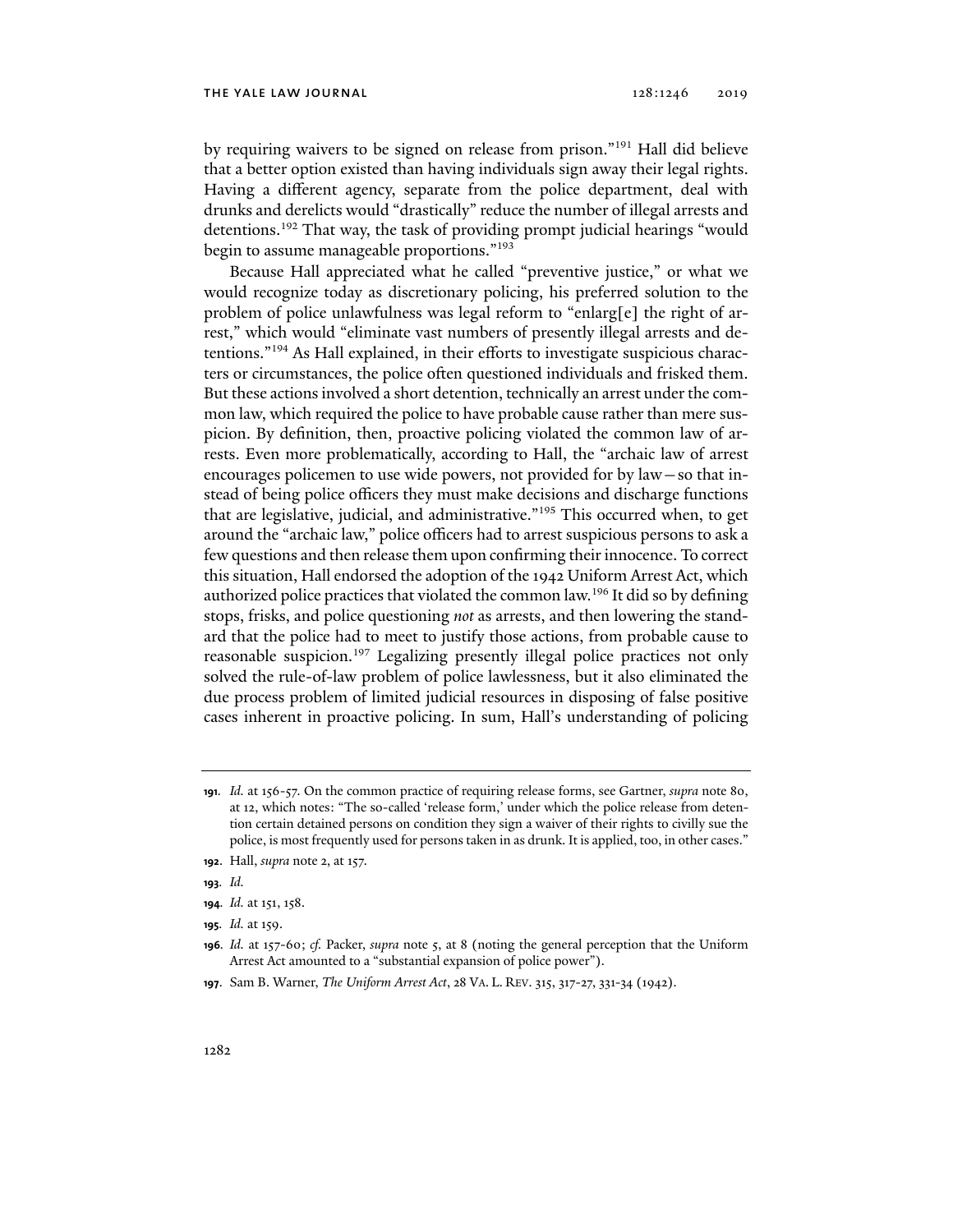constrained by the rule of law entailed a commitment to judicial procedures that depended on an expansion of the scope of lawful police action.

## **iv. the american way**

While Hall struggled to apply his theory in the real world of discretionary policing, judges confronted the tension between the rule of law and the mandate of security in actual cases. Like Hall, they resolved that tension by justifying the police's discretionary actions within their understanding of due process and the rule of law. A typical example is *Brinegar v. State*, a case that began in 1952 when two Oklahoma State highway patrolmen pulled over Virgil Brinegar for passing in a no-passing zone. The facts strongly suggested, however, that they had stopped him because he was a known "habitual whiskey runner" in a state that had remained steadfastly dry.<sup>198</sup> During the stop for the alleged traffic violation, the officers searched the glove compartment and found an opened half-pint bottle of liquor. They also wanted to search the trunk, but Brinegar claimed not to have the key with him. So the officers arrested him and put him in jail. The following morning, without getting a warrant, they impounded the car and pried the trunk open, which, as they expected, contained liquor. By the time Brinegar's case reached Oklahoma's highest criminal appeals court, the issue centered on whether the police could search the trunk of a car as part of an arrest for a minor traffic violation that had nothing to do with liquor and even may have been, the court acknowledged, "a subterfuge for a search."199 The judges found themselves in a predicament. Clearly, the officers did not act within legal constraints, but their suspicions were right that Brinegar was rum running. How could they affirm the guilty man's conviction and uphold the rule of law?

The court's legal analysis began by affirming "the principle of the strict upholding" of the Fourth Amendment, which was "necessary to the preservation of the American Way of Life."200 At midcentury, "the American Way of Life" referred to a distinct national culture encompassing political, social, and economic values held to be the opposite of unfree, nondemocratic states. Historians have examined some of its key tenets, such as mass consumption and free enterprise, which many believed provided the basis for individual freedom.<sup>201</sup> In referring to the American Way in a Fourth Amendment case, the Oklahoma court included

**<sup>198</sup>**. Brinegar v. State, 262 P.2d 464, 472 (Okla. Crim. App. 1953).

**<sup>199</sup>***. Id.*

**<sup>200</sup>***. Id.* at 478.

**<sup>201</sup>***. See, e.g.*, WALL, *supra* note 37; Jackson Lears, *A Matter of Taste: Corporate Cultural Hegemony in a Mass-Consumption Society*, *in* RECASTING AMERICA: CULTURE AND POLITICS IN THE AGE OF COLD WAR 38, 38-57 (Lary May ed., 1989).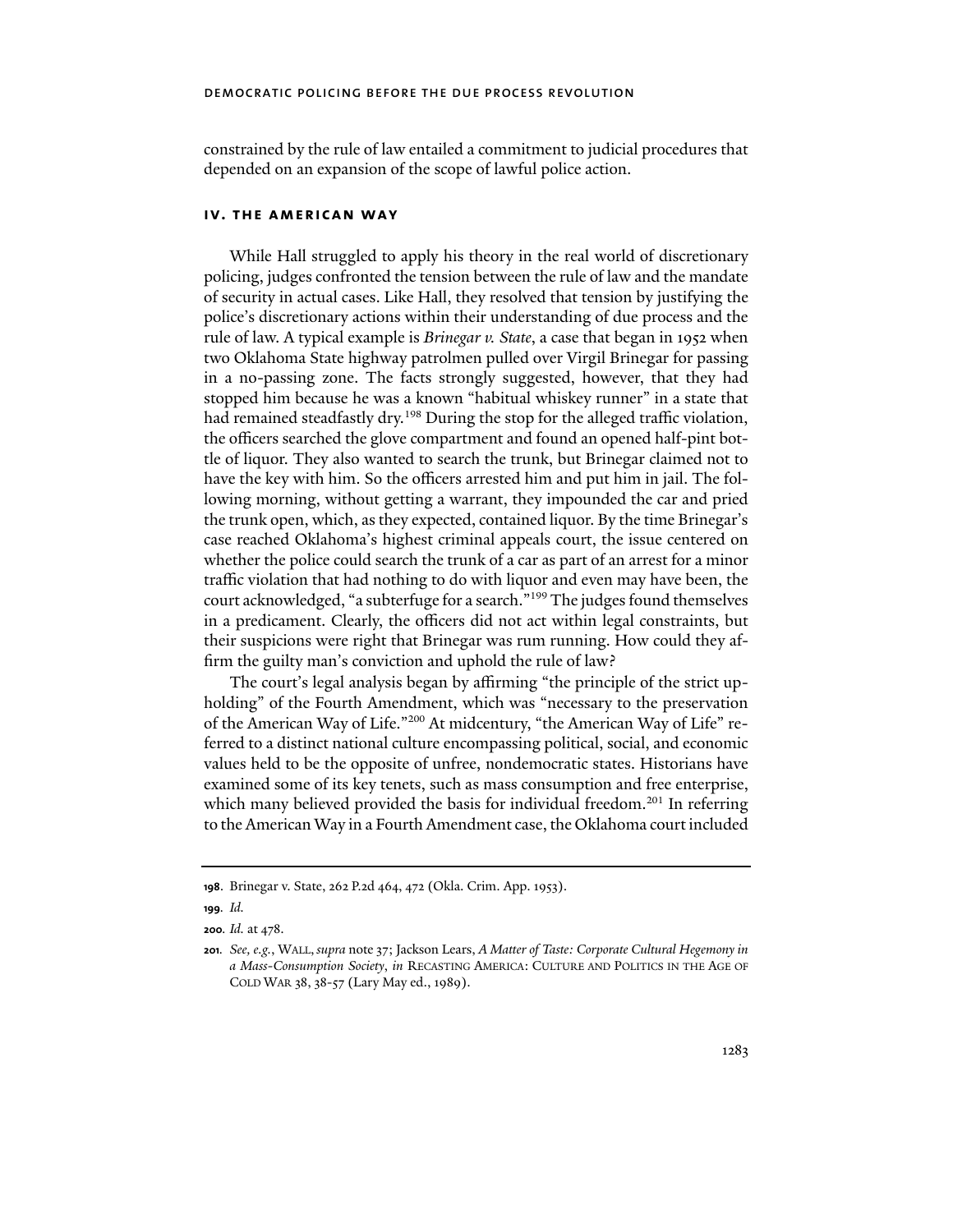police adherence to the law as an essential component of personal liberty. The "strict upholding" of the constitutional provision that most directly regulated policing would ensure that law enforcement officers used their authority within the bounds of law.

Moving on from the general rule-of-law principle, the court then attempted to discern the most applicable precedent from scores of cases, both state and federal. None had an identical set of facts, but all involved a police stop and search of a car. "The lesson to be learned from the cases," the court discovered, boiled down to one question: "*Was it reasonable?*"202 The reasonableness standard intrinsic to Hall's illustration of the warrant exception was, in fact, ingrained in Fourth Amendment jurisprudence. Like Hall's rule-of-law flowchart, the Oklahoma court began with a constitutional principle, then proceeded to judicial decisions, and ended with the standard of reasonableness. Unlike Hall, the court actually had to apply the standard to a specific case. "The great problem," the court noted, "has always been in the application of the rule," which revealed even more tensions in the concept of rule of law.<sup>203</sup>

Despite their lack of sympathy for Brinegar's "habit of violating with impunity that very constitution for which he now expresses so great concern," the judges believed that a stop for a minor traffic violation could not justify an unrelated search of the trunk.<sup>204</sup> Nonetheless, the court found a way to conclude that in this particular instance, such a search had been reasonable: the "accused's downfall here was having the liquor in a place convenient for rapid procurement and use of firearms or other weapons."205 Because officers were entitled to search a person and his immediate surroundings for weapons as a safety precaution, the glove compartment, which was within Brinegar's reaching distance, was searchable. The whiskey found there "opened the gate for a quest otherwise barred."<sup>206</sup>

The rationalization of the officers' actions demonstrated the usefulness of the reasonableness standard. The *Brinegar* opinion recited Fourth Amendment boilerplate that "each case is to be decided on its own facts and circumstances" and, therefore, "[t]here is no formula for the determination of reasonableness."207 These incantations presented an astounding articulation of the legal standard for policing under the rule of law. Having "no formula" meant that the Fourth

**<sup>202</sup>***. Brinegar*, 262 P.2d at 478 (emphasis added).

**<sup>203</sup>***. Id.* at 479.

**<sup>204</sup>***. Id*. at 481.

**<sup>205</sup>***. Id.*

**<sup>206</sup>***. Id.* at 480.

**<sup>207</sup>***. Id.* at 479 (quoting Go-Bart Importing Co. v. United States, 282 U.S. 344, 357 (1931)).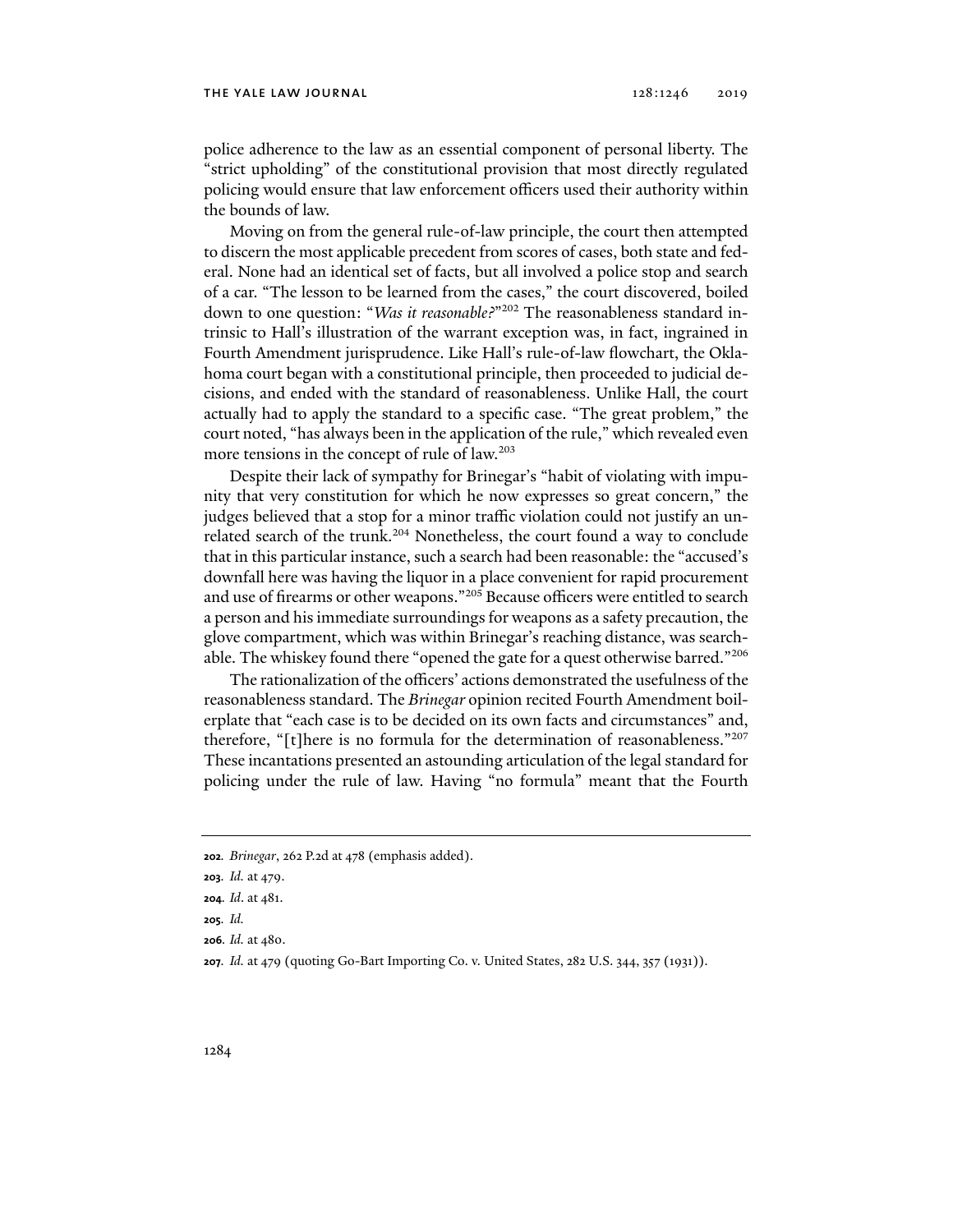Amendment did not advance preestablished, general rules to guide police officers in performing their duties. Instead, whether a police officer acted reasonably, and thus lawfully, was a question that judges would determine after the fact on a case-by-case basis. The reasonableness standard essentially allowed courts to decide in each case whether to let the police do their job, even when they appeared to violate constitutional norms.<sup>208</sup> Though mindful of the rule-of-law issues at stake, the court in Brinegar's case concluded that the police, solely because of the suspect's reputation for hauling liquor, could stop a driver for a fabricated traffic violation in order to search the trunk for contraband. The *Brinegar* court believed it had given the defendant due process of law. But its "strict upholding" of the Fourth Amendment did not manifest an antidiscretion norm; it served as a discretion-justifying principle.

*Abel v. United States* raised far higher stakes for both American security and American criminal procedure. The case began in 1953 when a newsboy found a hollowed-out nickel containing a microphotograph of a coded message.<sup>209</sup> After the defection of a dissolute Russian intelligence officer who sensed his usefulness to Moscow coming to an end, FBI agents learned the identity of the head of the Soviet spy network in North America, Rudolf Ivanovich Abel.<sup>210</sup> The FBI then recruited the Immigration and Naturalization Service to obtain an administrative arrest warrant for the purpose of commencing deportation proceedings against Abel. With that warrant, officers from both agencies stormed Abel's hotel room and carted off all of its contents—"a classic example of the kind of thing the Fourth Amendment to the Constitution was designed to end in America," his lawyer James Donovan argued.<sup>211</sup> Donovan charged that the administrative warrant served as a "subterfuge" to allow the FBI to gather evidence for the espionage charge without getting a regular warrant subject to Fourth Amendment requirements.212 Prosecuting Abel for crimes, including a crime punishable by

- **210**. DONOVAN, *supra* note 209, at 2.
- **211.** *Id.* at 56.
- **212***. Id.* at 330; *see also* Brief for Petitioner at 11, Abel v. United States, 362 U.S. 217 (1960) (No. 2).

**<sup>208</sup>**. On how the reasonableness standard in the stop-and-frisk context has enhanced police discretion, see, for example, David A. Harris, *Particularized Suspicion, Categorical Judgments: Supreme Court Rhetoric Versus Lower Court Reality Under* Terry v. Ohio, 72 ST.JOHN'S L. REV. 975, 976 (1998); and Daniel Richman, *The Process of* Terry-*Lawmaking*, 72 ST.JOHN'S L.REV. 1043, 1044-46 (1998).

**<sup>209</sup>**. JAMES B. DONOVAN, STRANGERS ON A BRIDGE (Scribner 2015) (1964); *see also* Jeffrey Kahn, *The Case of Colonel Abel*, 5 J. NAT'L SECURITY L. & POL'Y 263, 282 (2011); Garrett Epps, *The Real Court Case Behind* Bridge of Spies, ATLANTIC (Nov. 17, 2015), https://www.theatlantic .com/politics/archive/2015/11/abel-bridge-of-spies/416325 [https://perma.cc/E995-VAYV].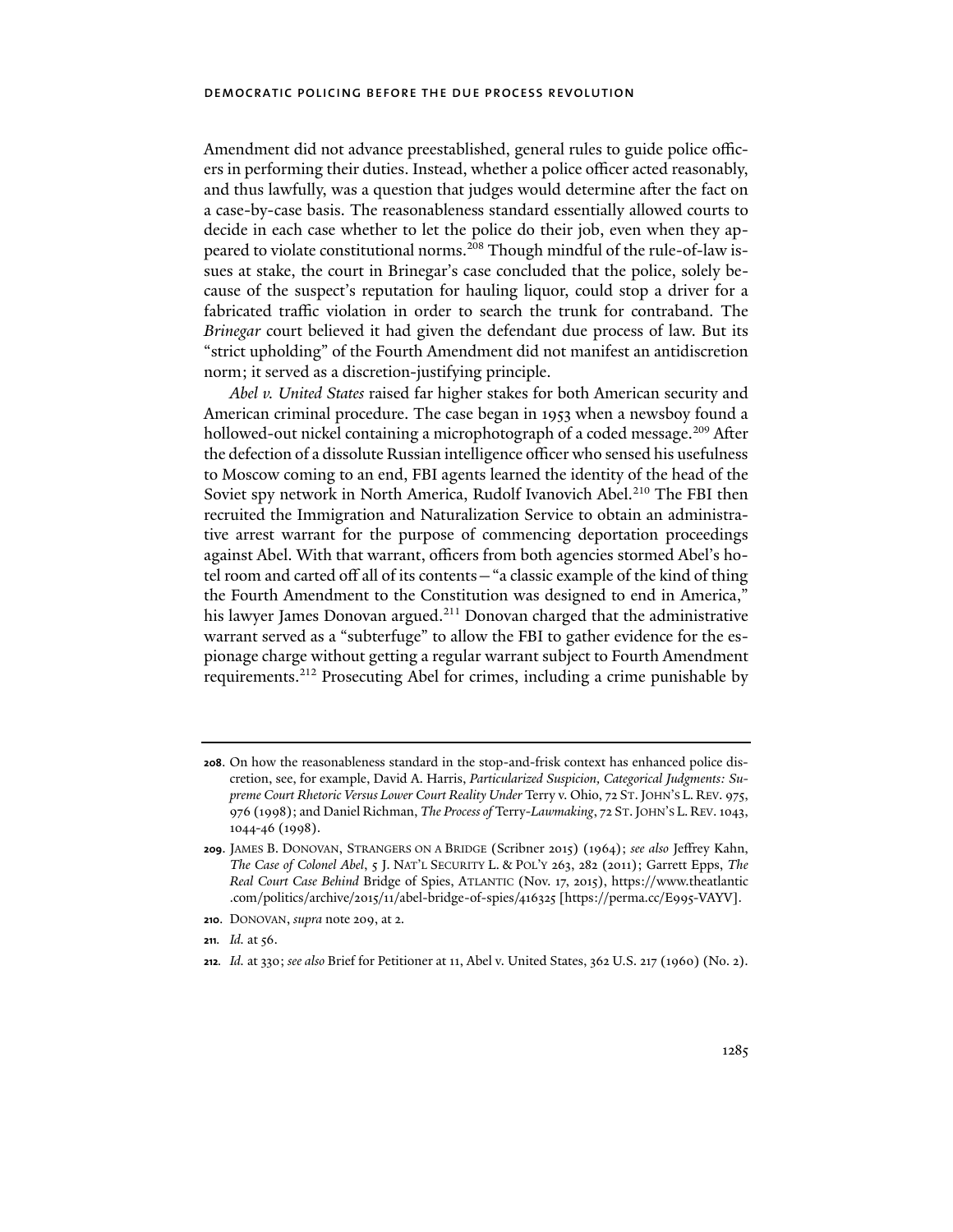#### the yale law journal 128:1246 2019

death, based on spy paraphernalia found in the room would "pay lip service to due process of law," Donovan maintained.<sup>213</sup>

Notwithstanding Donovan's conclusion that the FBI had "unquestionably violated the United States Constitution" and despite his formidable legal skills he was a Harvard-educated trial lawyer, a Nuremberg prosecutor, and once the General Counsel of the Office of Strategic Services—Donovan lost at every step.<sup>214</sup> He raised the Fourth Amendment issue in two federal district courts and the Court of Appeals for the Second Circuit. The Supreme Court was his last resort. In 1959, Donovan declared before the Justices that "the only place that criminal procedures have been based on such a process have been in the police states of Nazi Germany [and] Soviet Russia."215 For the final time, a court of law rejected Donovan's plea on behalf of Colonel Abel. The majority found no problems with the cooperation of two separate agencies so long as there was no evidence of bad faith, and they did not find any. After all, they pointed out, Donovan conceded that Abel had been in the country illegally.

After the Supreme Court handed down its decision, Donovan immediately issued a statement declaring that the "very fact that Abel has been receiving due process of law in the United States is far more significant . . . than the particular outcome of the case."216 He believed simultaneously that Abel's Fourth Amendment rights had been violated *and* that Abel had received the full benefits of due process. For Donovan, due process did not necessarily mandate the right legal outcome. In fact, the understanding that due process was not intended primarily to achieve just results did not appear to be an exceptional position. When, in 1955, McGeorge Bundy, Dean of the Faculty of Arts and Sciences at Harvard, offered *A Lay View of Due Process*, he conceived of it "not as a handsome device for ensuring justice, but as a blunt instrument for the prevention or avoidance of the most serious forms of unfairness."217 Dean Bundy asserted that "[v]erdicts, in such a view, need not be right; they need only be, on the average,

**<sup>213</sup>**. Brief for Petitioner, *supra* note 212, at 13.

**<sup>214</sup>***. Dr. James B. Donovan, 53, Dies; Lawyer Arranged Spy Exchange*, N.Y. TIMES (Jan. 20, 1970), https://www.nytimes.com/1970/01/20/archives/dr-james-b-donovan-53-dies-lawyer -arranged-spy-exchange-president.html [https://perma.cc/HP79-5BHJ]; *see also* DONOVAN, *supra* note 209, at 55.

**<sup>215</sup>**. Oral Argument at 1:04:53, Abel v. United States, 362 U.S. 217 (1960) (No. 2), https://www.oyez.org/cases/1959/2.

**<sup>216</sup>**. DONOVAN, *supra* note 209, at 339.

**<sup>217</sup>**. McGeorge Bundy, *A Law View of Due Process*, *in* GOVERNMENT UNDER LAW, *supra* note 108, at 374.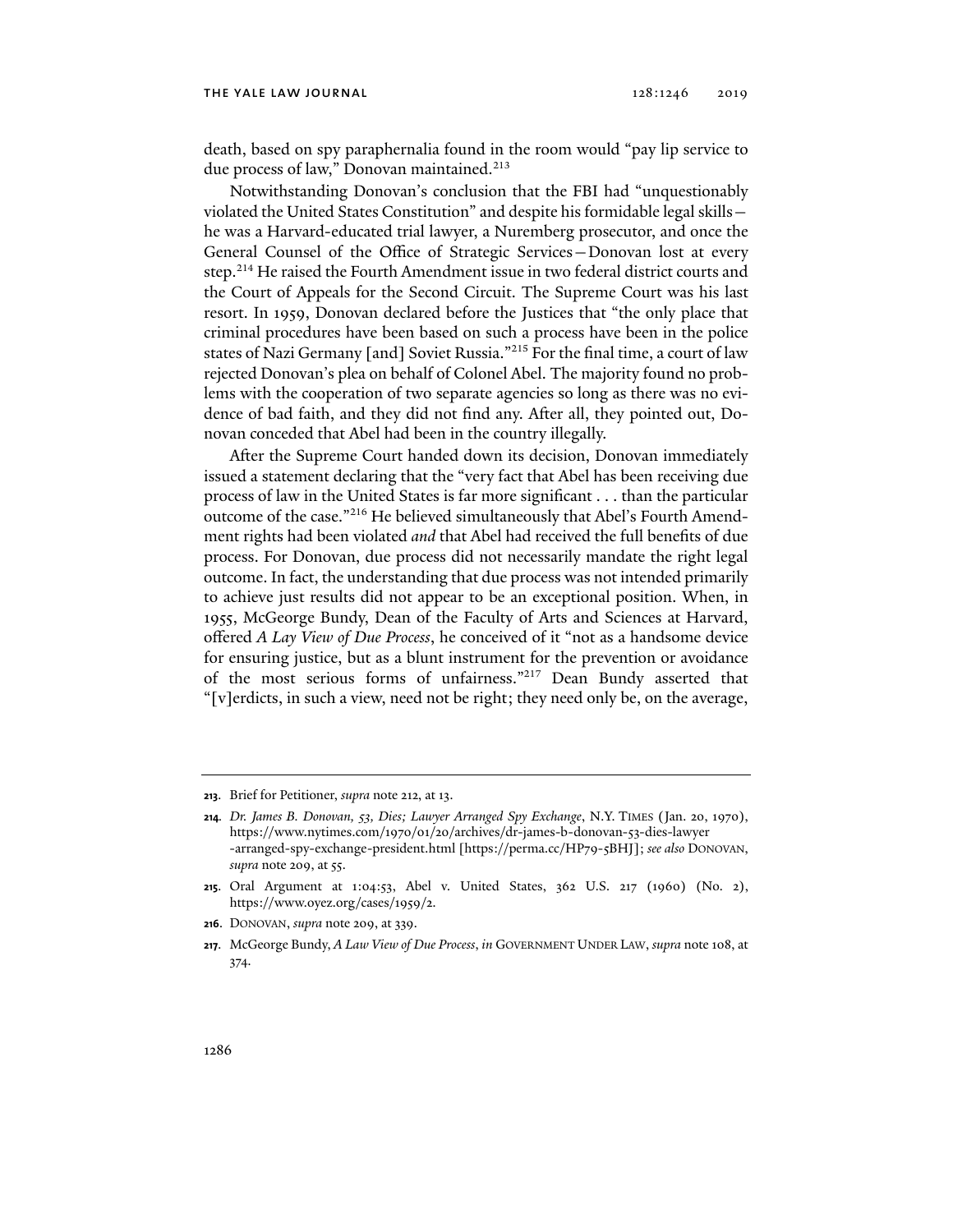substantially less wrong than what would have happened without legal process."218

If due process did not require correct verdicts or correct rulings, then what was it for? The context of Hall's lectures and the *Brinegar* and *Abel* cases offers an explanation. All took place during the most paranoid spell of the Cold War. During Abel's trial, a friend encouraged Donovan by reminding him of his "chance to demonstrate American justice at its finest to all the world and to Abel's Russian masters."<sup>219</sup> These claims of supremacy became increasingly common during the Cold War, which involved multiple arenas of competition, from territorial dominance to scientific progress. At the core of them all, at least from the Americans' perspective, was an ideological contest between government by the people and the total rule of a dictator, whether fascist, socialist, or communist. This rivalry measured not only economic flourishing and equality before the law<sup>220</sup> but also the rights of individuals in the criminal justice system. These, Donovan maintained, were "our strongest defensive weapon" against the forces of totalitarianism.221 A "firm belief in the truths of freedom that led our ancestors to migrate to this land," he declared, would prove much stronger than "our stockpile of atomic bombs" or the "development of poison gas or lethal rays."222 Associating due process with American values became a recurring theme in Donovan's legal strategy. To his client, he repeatedly intoned that he would "benefit from the American trait of fair play."223 To the jurors, the lawyer emphatically called on them to uphold "the tradition of a fair American trial."<sup>224</sup> To the public, Donovan carefully reminded them of "our principles . . . engraved in the history and the law of the land."225 Claiming due process as distinctly American was essentially a comparative claim.

Fortuitously, the opportunity to compare the rival systems side by side came shortly after Abel's trial, when the Soviet Union tried and convicted CIA pilot

**<sup>218</sup>***. Id.* at 366.

**<sup>219</sup>**. DONOVAN, *supra* note 209, at 26 (quoting a letter from Ray Murphy).

**<sup>220</sup>**. On economic flourishing, see generally HAYEK, *supra* note 115. On equality and nondiscrimination, see generally MARY L. DUDZIAK, COLD WAR CIVIL RIGHTS (2000).

**<sup>221</sup>**. DONOVAN, *supra* note 209, at 310.

**<sup>222</sup>***. Id.* 

**<sup>223</sup>***. Id.* at 28; *see also id.* at 16 ("I told him that he should have confidence in the basic American devotion to fair play.").

**<sup>224</sup>***. Id.* at 124; *see also id.* at 231 ("It is terribly important in this particular trial that you have a clear concept of the function of the jury in America. We believe that our trial-by-jury system is the best system ever devised for arriving at the truth.").

**<sup>225</sup>***. Id.* at 64.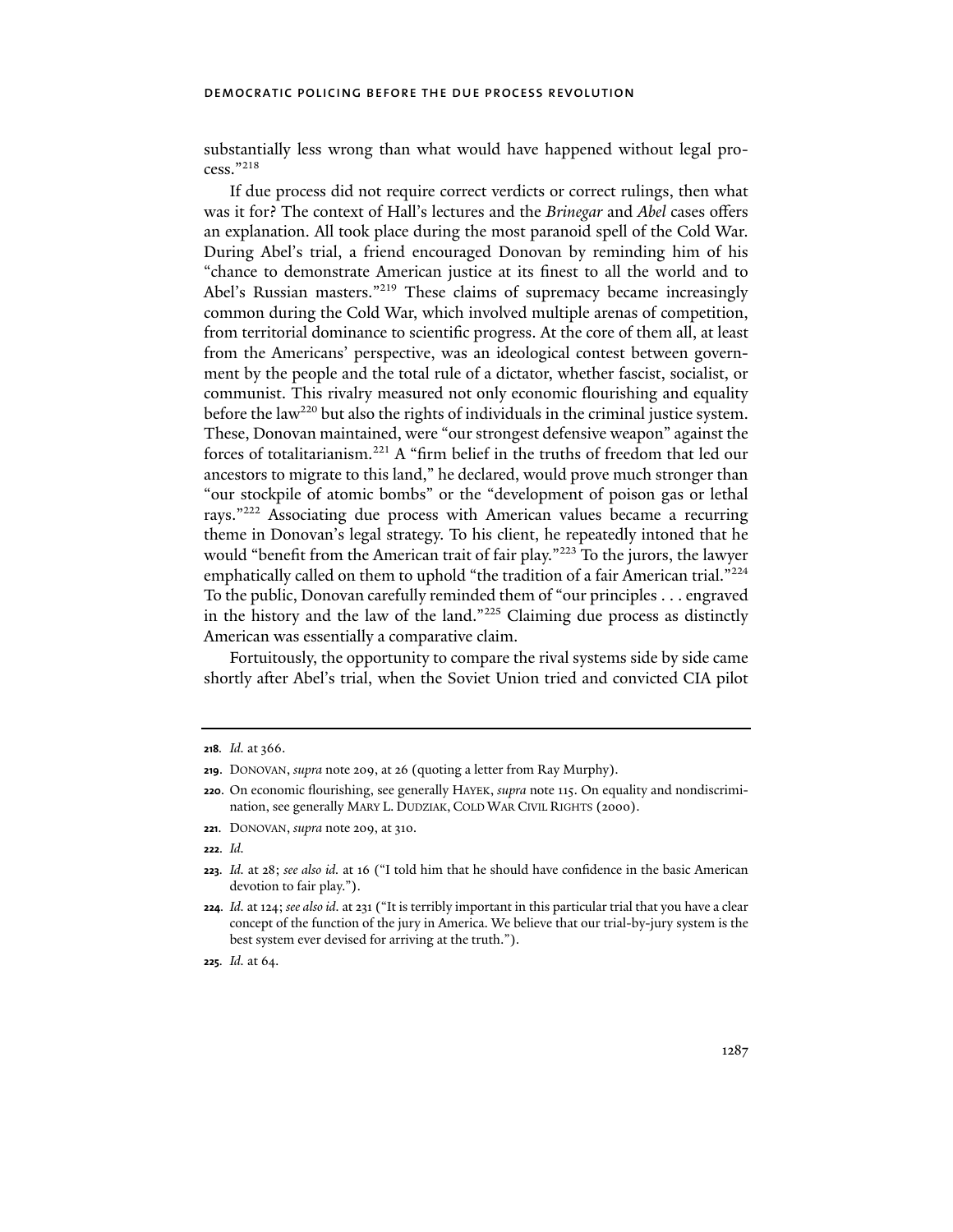Francis Gary Powers for the exact same charge: spying. On May Day 1960, Powers was captured when his U-2 spy plane, which the Russians referred to as the "Black Lady of Espionage," crashed during a covert mission to take aerial photographs of Russian missile sites.<sup>226</sup> Donovan used the occasion to offer his thoughts on the differences between the American and Soviet criminal justice systems. In the United States, procedural rights were "well designed to achieve abstract justice," a concept that Donovan did not define.<sup>227</sup> Soviet laws, in cases that did not affect the security of the state, also provided "a reasonable attempt . . . to achieve abstract justice." But the difference arose in cases that involved state security. In Russia, such cases were "given a value transcending the natural and constitutional rights which a defendant always has in a free society."228 Absolute dictatorships "suppressed or obliterated" "human rights" in these cases "to the degree believed to be required by national interests," Donovan explained.<sup>229</sup>

Even if Donovan was right that manifest differences existed between Soviet trials and American ones, he missed or ignored obvious similarities between the two cases. Abel certainly received a trial, perhaps even a fair one in his lawyer's estimation. Still, how different were the proceedings in Abel's case in the United States from Powers's trial in the Soviet Union, when Donovan maintained that the "seizure of Abel and all his effects at the Hotel Latham *unquestionably violated* the United States Constitution"?230 Donovan argued before the Supreme Court that by "the use of the evidence obtained in this manner, through this illegal search and seizure[,] . . . this man has been convicted of a capital crime."<sup>231</sup> And Abel lost! To be sure, Justice Frankfurter's opinion for the Court insisted that "the nature of the case, the fact that it was a prosecution for espionage, ha[d] no bearing whatever upon the legal considerations."<sup>232</sup> But Justice Douglas saw through the disclaimer, pointing out that "[c]ases of notorious criminals . . . are apt to make bad law."233

**229**. DONOVAN, *supra* note 209, at 356.

- **231***. Id.* at 308.
- **232**. Abel v. United States, 362 U.S. 217, 219-20 (1960).
- **233***. Id.* at 241 (Douglas, J., dissenting).

**<sup>226</sup>***. Id.* at 348-49.

**<sup>227</sup>***. Id.* at 356.

**<sup>228</sup>***. Id.*; *see also* PURCELL, *supra* note 105, at 135-37 (describing the midcentury American understanding of totalitarianism).

**<sup>230</sup>***. Id*. at 55 (emphasis added); *see also id.* at 343 ("The Fourth Amendment was the very heart of the search-and-seizure question and there never was any doubt that the constitutional protection applied to aliens, as well as every citizen.").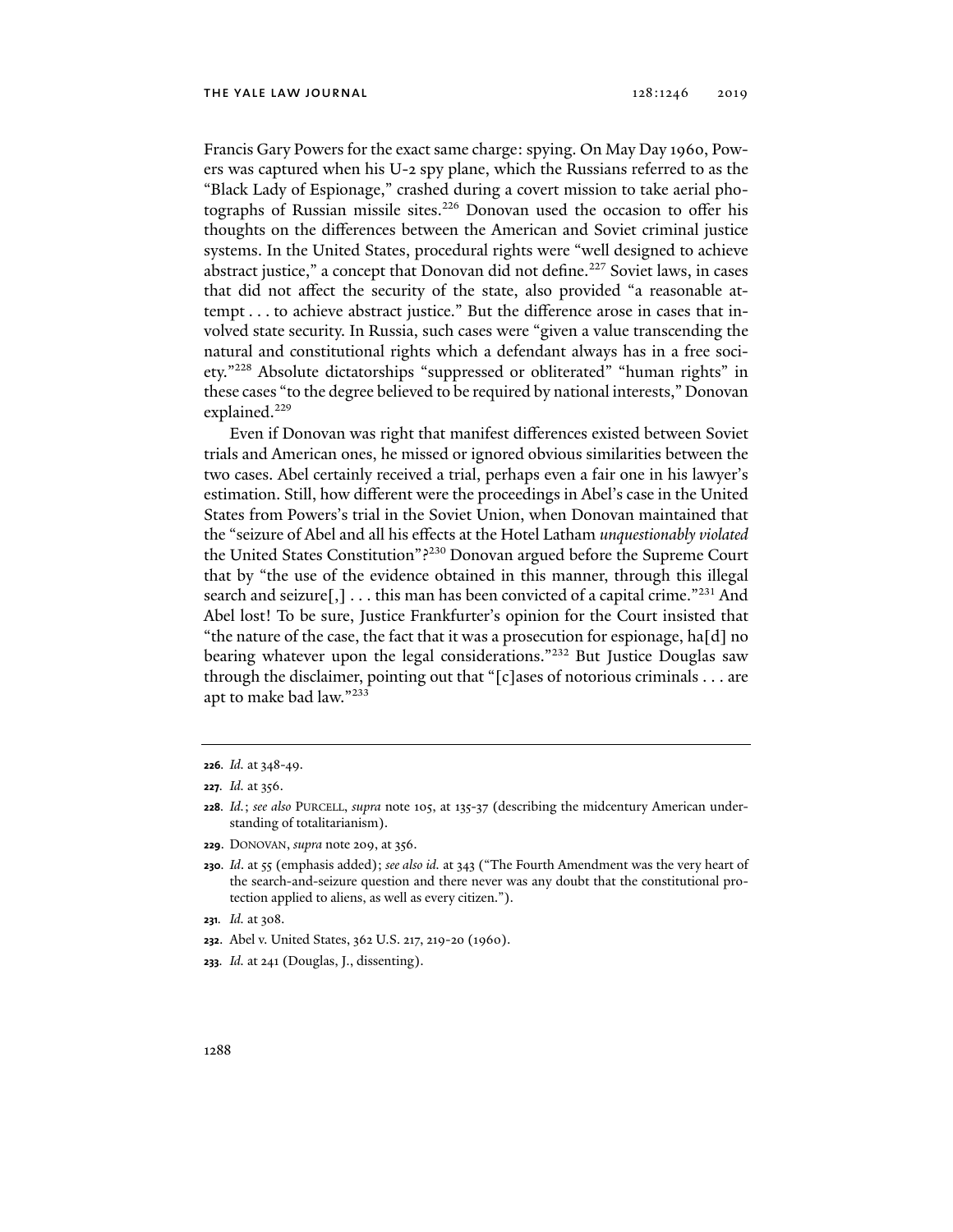Certainly, there was a contingent of the American public that, like Douglas, was not so credulous. An editorial in the *Washington Post* observed that "[i]t would be ironic indeed if the Court had jeopardized" the "decent privacy of American homes" against unreasonable searches "in upholding the methods used to convict a Soviet spy."234 The author had apparently read the dissenting opinion, which charged that "the administrative officer who invades the privacy of the home may be only a front for the police who are thus saved the nuisance of getting a warrant."235 Justice Douglas could have been describing the decision in *Brinegar* as much as the decision in *Abel* in writing that "[w]hen guilt permeates a record, even judges sometimes relax and let the police take shortcuts not sanctioned by constitutional procedures."<sup>236</sup> Nevertheless, these views were in the minority.

The justifications of all the jurists who ruled against Abel demonstrated that, even in the United States, national security interests could override a defendant's constitutional rights. The trial court stated at Abel's sentencing hearing that the laws that the convicted spy had violated were "enacted by Congress for the protection of the American people and our way of life."237 The judge certainly did not have judicial oversight of policing in mind—as we understand the purpose of criminal procedures today—when he informed Donovan that "it is the job of the F.B.I. to bring to light information concerning violations of the law and [that he did not] think [that] it is part of the Court's duty to tell them how they should function."238 Donovan's argument for excluding evidence, the judge asserted, was an "extreme attitude."239 Others shared the judge's view. One lawyer who previewed the defense's affidavit on the Fourth Amendment issue "denounced the entire document and said that to present such 'lurid' material in open court would smear the FBI."240 This lawyer prioritized security not only over the Fourth Amendment guarantee but also over an open hearing. Editorials, if they can serve as a barometer of public opinion, suggested that many Americans agreed with the Supreme Court's decision. "In protecting the life of a great nation against Communism," one commentator insisted, "officers cannot be expected to be too technical."241 "If they had waited to get a search warrant they

- **237**. Transcript of Record at 828-29, *Abel*, 362 U.S. 217 (No. 2).
- **238**. Brief for Petitioner, *supra* note 212, at 13.
- **239**. DONOVAN, *supra* note 209, at 110.
- **240***. Id.* at 58.
- **241***. Id.* at 343.

**<sup>234</sup>**. Editorial, *Writ of Assistance*, WASH. POST, Apr. 2, 1960, at A16.

**<sup>235</sup>***. Abel*, 362 U.S. at 242 (Douglas, J., dissenting).

**<sup>236</sup>***. Id.* at 241-42.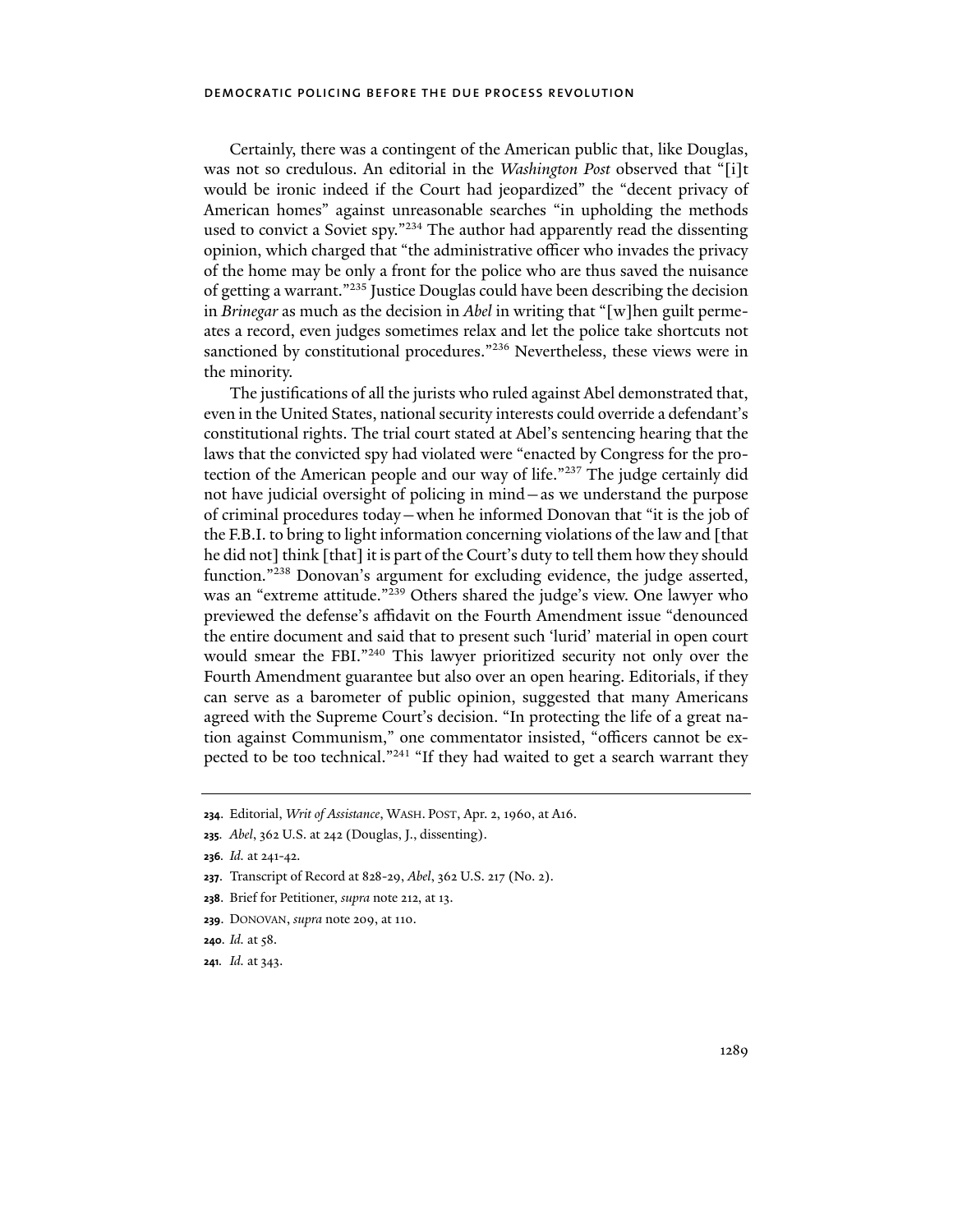might not have secured the evidence to convict the spy."<sup>242</sup> Another cautioned that it was "a dangerous situation indeed when a Soviet spy apprehended with the materials of his trade in his possession[] can almost be freed on a technicality."243 American procedures, it turned out, were not too stringent to hinder the FBI's efforts to protect the nation from communism.

Even though the weight of opinion fell against him on the Fourth Amendment issue, Donovan still believed that his Russian client had received due process of law. Abel and Powers received the same substantive outcome, but for Donovan, the mere existence of due process made all the difference between liberty and oppression. A fair trial was sufficient for American freedom. The result did not matter because the point of due process—the cultural work that it did—was to differentiate the United States from the Soviet Union. In this light, Donovan was not so different from his editorializing peers. Even as newspaper columnists breathed a collective sigh of relief that procedural technicalities had not been so rigid as to set the Russian spy free, they still deemed the entire proceeding an exemplar of the strength of American due process. The Abel case, one paper exulted, "jibes precisely with the hallowed American principle that every malefactor-not excepting Communists spies-is entitled to a day in court."<sup>244</sup> Even Chief Justice Warren, who dissented in the case, later spoke in praise of the fact that Abel had been "accorded a full civilian trial."245 But when a conviction at the conclusion of trial seemed foreordained, as Abel believed all along, the pageantry of due process became a symbolic gesture, masking any similarities between the United States and foreign regimes abroad, even for sophisticated legal minds.

When confronted with aggressive policing to the point of lawlessness, jurists and mainstream Americans alike found reassurance in the idea of due process instead of questioning the extent of their reliance on the police or the FBI. Hall's explication of democratic policing and Donovan's evaluation of the Supreme Court's decision had little to do with the need to place substantive limits on law enforcement. To be sure, Hall and Donovan believed that the United States had the rule of law. But when the legalist understanding of the rule of law had to give way to the realities of twentieth-century policing, the meaning of the rule of law changed from an antidiscretion principle to a due process ideal. Due process conveyed the meaning that even if individuals in the United States were not free from the tremendous power of the police, Americans were free.

**244***. Id.* at 33 (quoting an editorial in the *San Francisco Chronicle*).

**<sup>242</sup>***. Id.*

**<sup>243</sup>***. Id.*

**<sup>245</sup>***. Freedom and the Military*, WASH. POST, Feb. 4, 1962, at E4.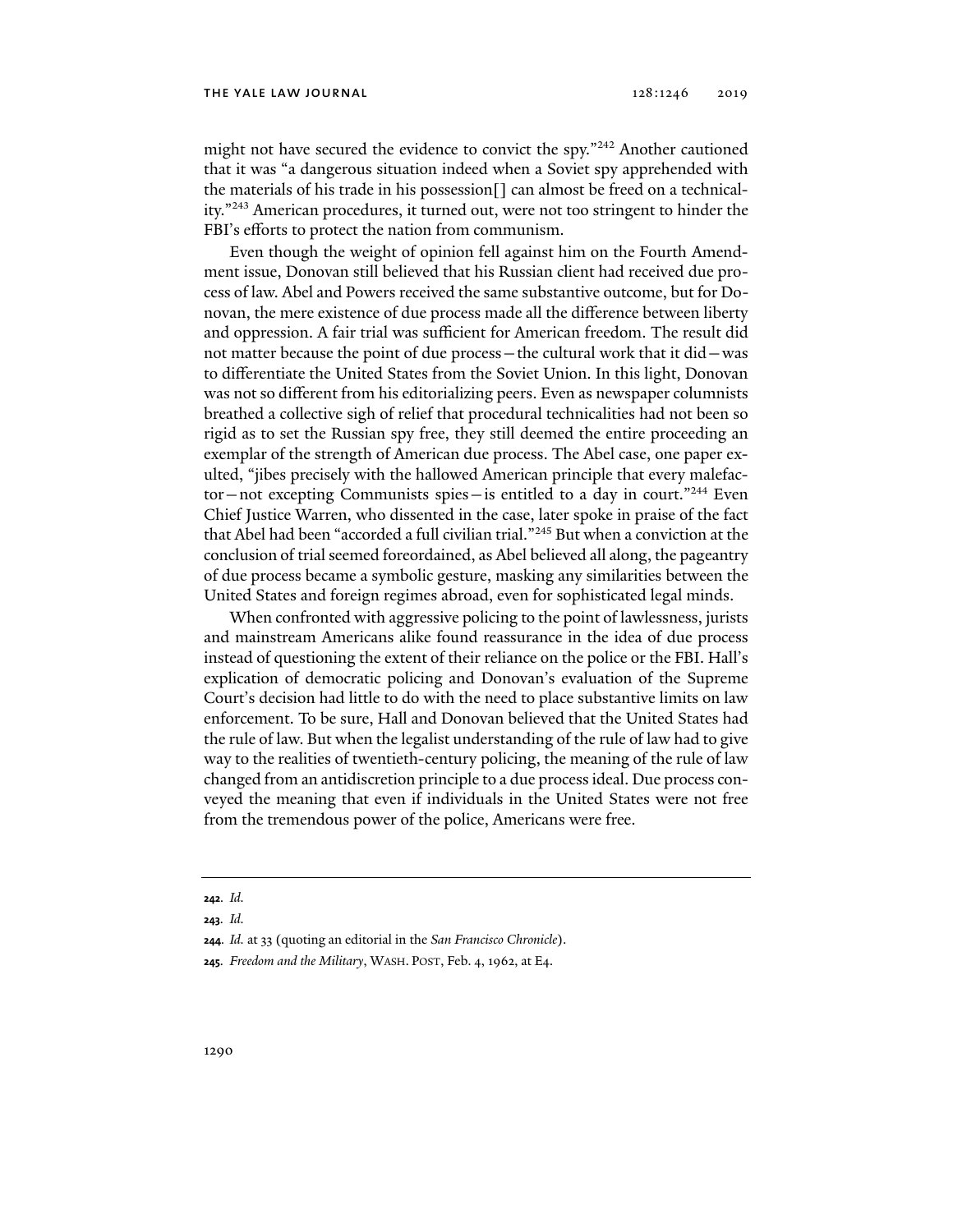## **v. prelude to the due process revolution**

The Warren Court upheld Colonel Abel's conviction in 1960, one year before it launched the Due Process Revolution. The use of due process to rationalize police discretion preceded the Supreme Court cases we have long celebrated for limiting police discretion. In 1961, the Court in *Mapp v. Ohio*246 incorporated the Fourth Amendment's exclusionary rule against the states, which, according to conventional accounts,<sup>247</sup> spawned countless constitutional challenges and placed judges in the role of reviewing even the most routine police actions. One possible way to distinguish *Abel* from *Mapp* and its progeny may be on the basis of the national security concerns underlying the spy case. But explaining away *Abel* as an outlier does not help to account for other cases at the peak of the Due Process Revolution that also came down against criminal defendants.<sup>248</sup>

A different understanding of due process, that of midcentury Americans, may refine our perspective of the Court's revolutionary years. It may be that the Court intended not simply to limit police action, but to allow it so long as officers did not encroach on judicial functions. The three cases that occupy the pantheon of the Revolution – Mapp v. Ohio in 1961,<sup>249</sup> Gideon v. Wainwright in 1963,<sup>250</sup> and *Miranda v. Arizona* in 1966<sup>251</sup> – all forged new rights in ways that preserved the separation of magisterial and law enforcement roles. Moreover, *Terry v. Ohio*, decided in 1968, <sup>252</sup> and *Papachristou v. City of Jacksonville*, decided in 1972,<sup>253</sup> show that when the Supreme Court wanted to enable discretionary policing within rule-of-law constraints, it did so by applying the standard of reasonableness—just as Hall did in his illustration of the rule of law in action. In this light, all of these cases indicate more continuity from the 1950s through the early 1970s than we have previously recognized.

Just as significantly, the specter of totalitarianism lurked in the cases as well, demonstrating that the Cold War imperative of distinguishing American justice

- **249**. 367 U.S. 643 (1961).
- **250**. 372 U.S. 335 (1963).
- **251**. 384 U.S. 436 (1966).
- **252**. 392 U.S. 1 (1968).
- **253**. 405 U.S. 156 (1972).

**<sup>246</sup>**. 367 U.S. 643 (1961).

**<sup>247</sup>**. *See supra* notes 5-6.

**<sup>248</sup>***. See* Hoffa v. United States, 385 U.S. 293 (1966); Lopez v. United States, 373 U.S. 427 (1963); *see also* Kamisar, *supra* note 7, at 4 n.15 (providing additional details on the Warren Court's view of the government's power to employ undercover agents).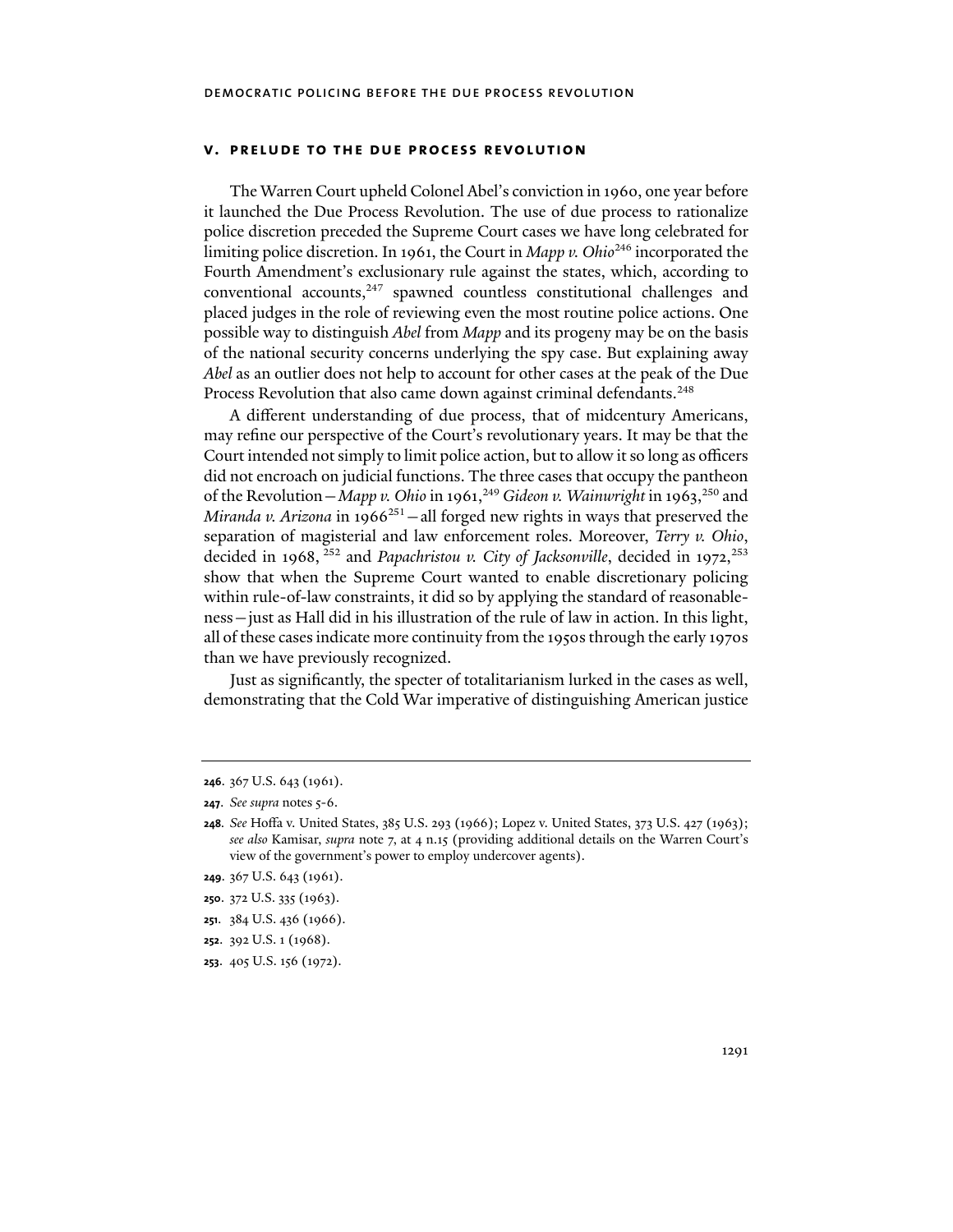from dictatorial regimes also shaped Supreme Court doctrine.254 In *Gideon*, for instance, the Court declared that "[t]he right of one charged with crime to counsel may not be deemed fundamental and essential to fair trials in some countries, but it is in ours."255 Even more pointedly, the *Papachristou* opinion asserted that vague vagrancy laws, "though long common in Russia, are not compatible with our constitutional system."256 These references to totalitarian states abroad strongly suggest that the Due Process Revolution was not just a legal movement to reform policing. Reexamining these well-known cases as a cultural project of a piece with Hall's 1952 lectures may help us see more clearly how a democratic theory that accommodated discretionary policing informed the Warren Court's constitutional interpretations.

Hall believed that a "prompt, fair trial" administered by judge or jury, not the police, was crucial to democracy.<sup>257</sup> So did the Warren Court, which connected this democratic necessity to the Sixth Amendment right to counsel. Accordingly, in *Gideon* the Court required states to appoint lawyers for indigent defendants, explaining that "any person haled into court, who is too poor to hire a lawyer, cannot be assured a *fair trial* unless counsel is provided for him."258 One could analyze this radical move in purely doctrinal terms, as part of the longstanding debate on incorporation. On one side, Justice Frankfurter argued that the government provision of counsel to poor defendants was not "so fundamental and essential to a fair trial, and so, to due process of law."259 On the other, Justice Black, who wrote the *Gideon* majority opinion, maintained that due process required it because of "the fundamental nature of original Bill of Rights guarantees."260 From a doctrinal point of view, a disagreement about the legal interpretation of due process lay at the heart of this debate—a dispute that Black ultimately won with respect to the right to counsel.

But it is also possible to place Frankfurter and Black within the same legal culture. Whether Frankfurter looked to "those canons of decency and fairness which express the notions of justice of *English-speaking peoples*,"261 or Black to

- **255**. *Gideon*, 372 U.S. at 344.
- **256**. *Papachristou*, 405 U.S. at 168-69 (footnote omitted).
- **257**. Hall, *supra* note 2, at 155-56.
- **258***. Gideon*, 372 U.S. at 344 (emphasis added).
- **259**. Betts v. Brady, 316 U.S. 455, 465 (1942).
- **260***. Gideon*, 372 U.S. at 341.
- **261**. Adamson v. California, 332 U.S. 46, 67 (1947) (Frankfurter, J., concurring) (emphasis added).

**<sup>254</sup>***. See* Primus, *supra* note 39, at 423 ("In the years after World War II, the Supreme Court continually reformulated constitutional doctrine in ways designed to prevent a totalitarian regime . . . from arising in the United States.").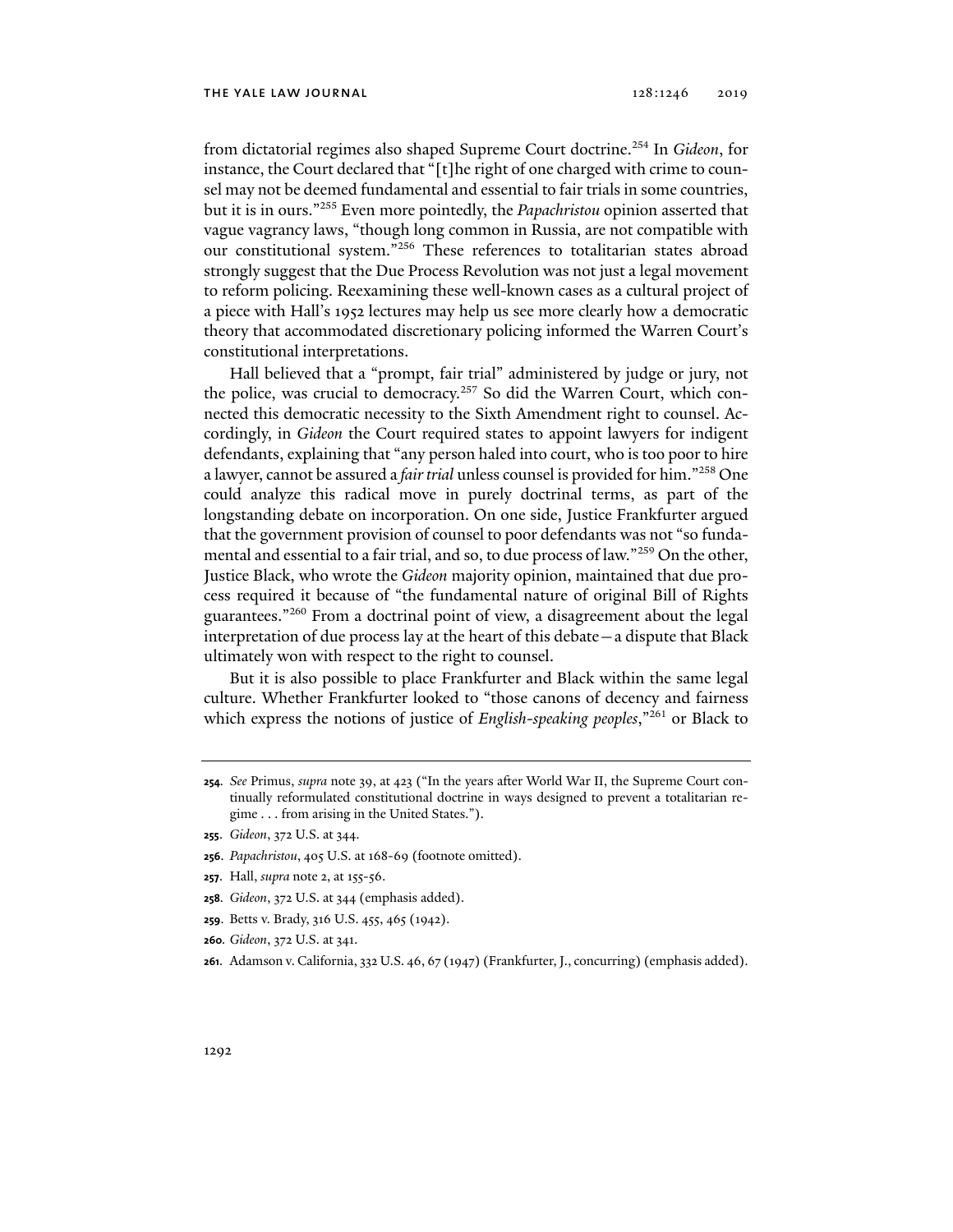the first eight amendments to argue that "the people of no nation can lose their liberty so long as a Bill of Rights *like ours* survives," their interpretations of due process were grounded in Anglo-American history, tradition, and ideas.262 Their culture was the same, though it encompassed divergent legal arguments. Although at odds on a technical matter of law, the Justices were united in their partiality to the American adversarial trial, especially during the Cold War.263 This context has informed several legal scholars' explanations for why jurists, even elite members of the bar, supported the provision of counsel to indigent defendants.<sup>264</sup> The mandate to demonstrate the superiority of the American system over Soviet show trials also explains why *Gideon* proved uncontroversial among the American public as well.

The significance of a fair trial also informed the Justices' views on the limits of policing. The Warren Court's most doctrinally innovative decision, *Miranda v. Arizona*, sought to manage how police conducted interrogations by requiring the exclusion of statements if the police failed to inform the suspect of the rights to remain silent and to have a lawyer present during questioning.<sup>265</sup> The judicial creativity employed to tether the *Miranda* right to the Fifth and Sixth Amendments provoked immediate backlash. Two years later, Congress passed the Omnibus Crime Control and Safe Streets Act, which explicitly sought to overrule *Miranda*. 266 That the Court took such bold interpretative steps to protect individuals from coercive interrogation tactics is understandable, and has been understood, as a measure against police abuse and torture. Language in the opinion provides ample support for this explanation. For instance, the Court declared that "[e]ven without employing brutality, the 'third degree' or [psychological] stratagems . . . , the very fact of custodial interrogation exacts a heavy toll on individual liberty and trades on the weakness of individuals."267

But the need to curb coercion was not the only reason for the Warren Court's *Miranda* decision. After all, although the Court concluded that in-custodial interrogations contain "inherently compelling pressures" even without physical in-

**265**. Miranda v. Arizona, 384 U.S. 436 (1966).

**<sup>262</sup>**. *Id.* at 89 (Black, J., dissenting) (emphasis added).

**<sup>263</sup>***. See* Primus, *supra* note 39, at 444-45.

**<sup>264</sup>***. See, e.g.*, *id*. at 445. *See generally* Sara Mayeux, The Cold War Right to Counsel (2017) (unpublished manuscript) (on file with author) (explaining that in the 1950s, a legal consensus emerged that the government ought to provide counsel for the poor because the right to counsel was associated with both a fair trial and an American national identity).

**<sup>266</sup>**. Omnibus Crime Control and Safe Streets Act of 1968, Pub. L. No. 90-351, 82 Stat. 187.

**<sup>267</sup>**. *Miranda*, 384 U.S. at 455.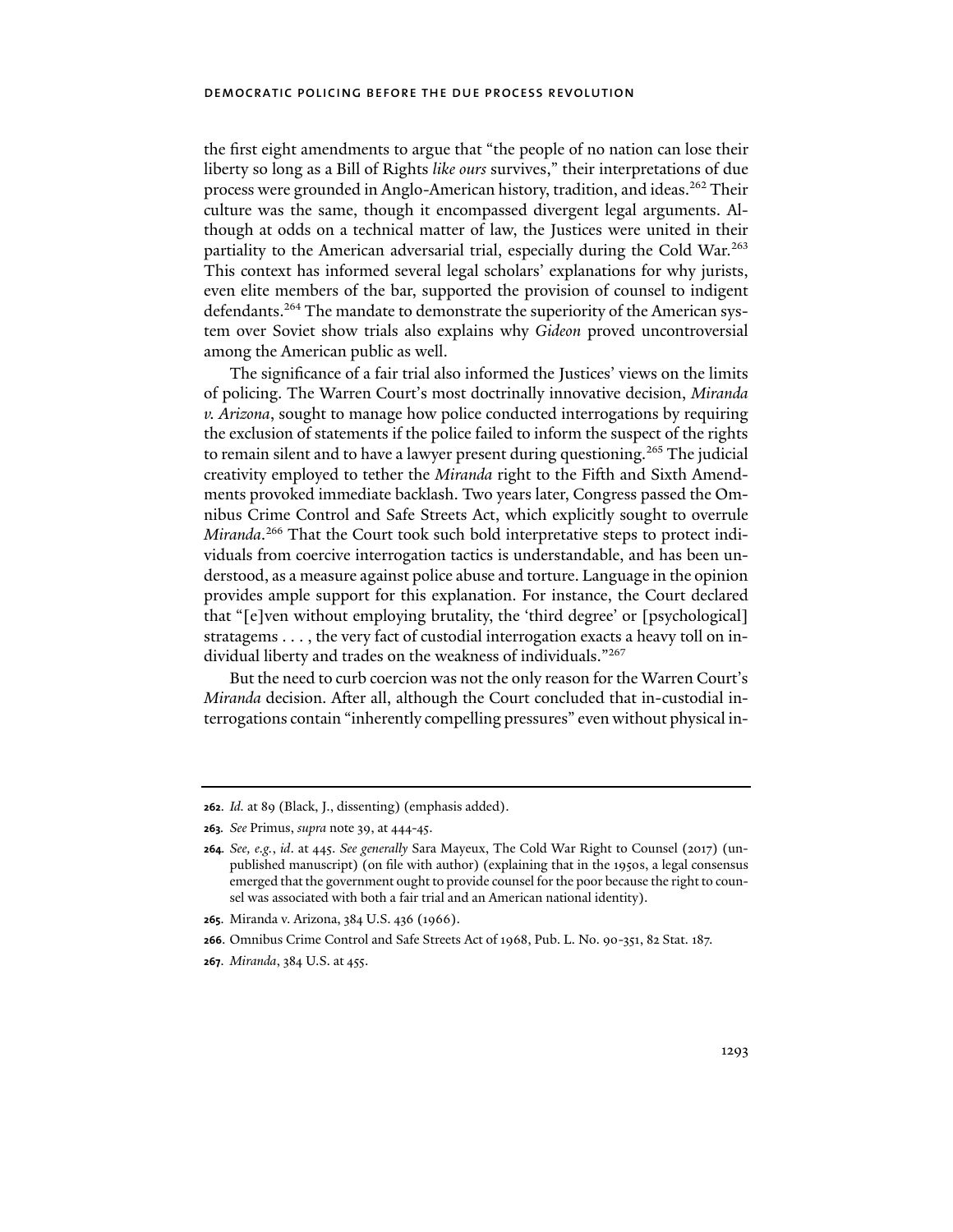timidation, *Miranda* did not abolish the practice or enumerate the coercive practices short of brutality or psychological manipulation that would also violate due process.268 In fact, the opinion affirmed that "[c]onfessions remain a proper element in law enforcement" and insisted that its decision was "not intended to hamper the traditional function of police officers in investigating crime."<sup>269</sup>

The Court's procedural remedy—establishing a right to counsel during questioning—suggests that the *Miranda* rule served an additional purpose. The opinion noted the possibility that the "most compelling possible evidence of guilt, a confession, would have already been obtained at the unsupervised pleasure of the police."270 In other words, *Miranda* extended the right to counsel outside the courtroom and into the station house because, without such assistance, an officer's heavy-handed tactics to extract a confession might effectively seal a defendant's fate and render a trial moot.271 This would dissolve the "distinctions between the functions of the judge and that of the policeman" that Hall had insisted were basic to a democracy.272 Most Americans did not appreciate the *Miranda* right's connection to a fair trial. For them, the decision seemed to serve as a constraint on effective law enforcement, which explains why *Miranda* did not enjoy *Gideon*'s popularity. But the Court made the connection explicit in its opinion. For the Justices, having counsel present during interrogations not only offered a way to allow police interrogations to continue; it also ensured that a fair trial, not the police's wiles, would determine the question of guilt.

A similar logic also appeared in *Mapp v. Ohio*, the case that started the Due Process Revolution. To justify incorporating the Fourth Amendment's exclusionary rule, the opinion asked rhetorically that if coerced confessions were excluded "without regard to [their] reliability," then "[w]hy should not the same rule apply to what is tantamount to coerced testimony by way of unconstitutional seizure of goods, papers, effect, documents, etc.?"273 The reliability of physical evidence was arguably harder to controvert than verbal statements made under coercive circumstances. Even so, the *Mapp* opinion suggested that

**<sup>268</sup>***. Id.* at 467.

**<sup>269</sup>***. Id.* at 477-78.

**<sup>270</sup>***. Id.* at 466 (quoting Mapp v. Ohio, 367 U.S. 643, 685 (1961) (Harlan, J., dissenting)).

**<sup>271</sup>***. See id.* at 445 (noting that confessions made during "incommunicado interrogation of individuals in a police-dominated atmosphere" were "admitted at [defendants'] trials").

**<sup>272</sup>**. Hall, *supra* note 2, at 155.

**<sup>273</sup>**. *Mapp*, 367 U.S. at 656.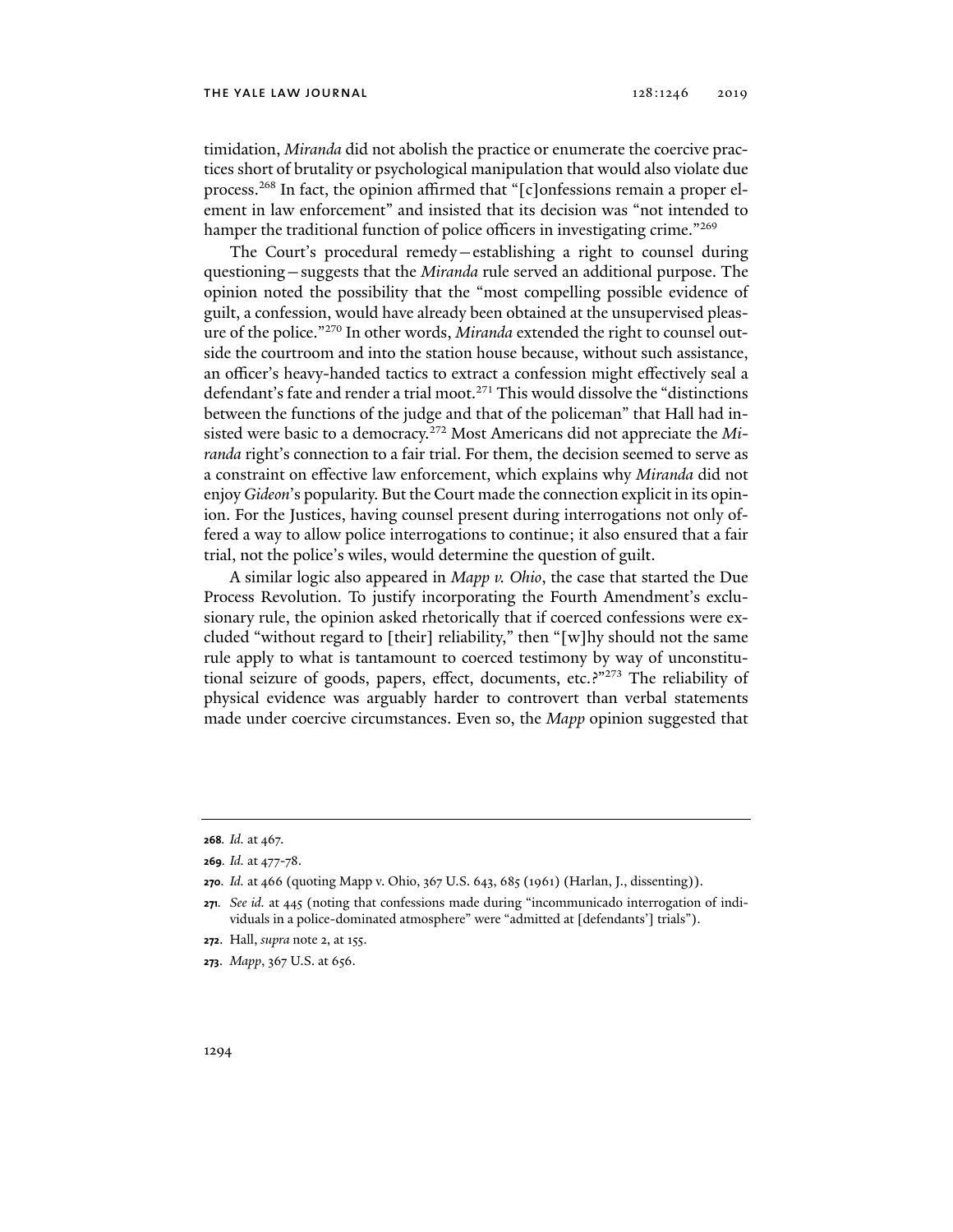unlawful police searches and seizures came too close to undermining "a fair, public trial."274 Just as *Miranda* saw the progression from police questioning to trial, *Mapp* likewise linked police investigations to trial and accordingly viewed illegally seized evidence as a form of compelled testimony that tainted the integrity of a judicially determined conviction.

The Court did not rely solely on the "close connection" between the Fourth and Fifth Amendment rights to take the momentous step of incorporating the rule of exclusion.275 In *Mapp*, the police had searched a home without a warrant.<sup>276</sup> The probable-cause determination for warrants and their issuance were, of course, long-established magisterial duties. According to Justice Jackson's oftquoted explanation, the Fourth Amendment "protection consists in requiring that those inferences [to support a search warrant] be drawn by a neutral and detached magistrate instead of being judged by the officer engaged in the often competitive enterprise of ferreting out crime."277 As much as the exclusionary rule was intended to check police discretion, it sought to do so by ensuring that the police would not usurp a judicial function.

Reexamining the *Mapp* decision in the light of Hall's exposition on due process offers a different way to understand the Justices' views on the limits of the police's power. "One of the standards of the police in a democratic society," Hall explained, "is the sharp demarcation of the police job from judicial functions."278 It may have been that the Justices drew the line between legitimate and illegitimate police discretion along the contours of the Fourth Amendment's warrant requirement. *Mapp* fell on the illegitimate side and demonstrated how far the Court was willing to go to address warrantless police action when the Constitution and the common law required that the police go see a judge first. In fact, the cases that Yale Kamisar identified as prodefense opinions issued after the Due Process Revolution—incongruously so, Kamisar believed—all sought to

**<sup>274</sup>***. Id.*; *see also* People v. Cahan, 282 P.2d 905, 910 (Cal. 1955) (Traynor, J.) ("The rules of evidence are designed to enable courts to reach the truth and, in criminal cases, to secure a fair trial to those accused of crime.").

**<sup>275</sup>***. Mapp*, 367 U.S. at 646 n.5.

**<sup>276</sup>***. Cf.* SKLANSKY, *supra* note 13, at 45 ("Warrants, in fact, were the principal motif of the Warren Court's approach to the Fourth Amendment."); Anthony G. Amsterdam, *Perspectives on the Fourth Amendment*, 58 MINN. L. REV. 349, 358 (1974) (observing that the Warren Court "has increasingly emphasized that the 'definition of "reasonableness" turns, at least in part, on the more specific commands of the [fourth amendment's] warrant clause'" (alteration in original) (quoting United States v. U.S. Dist. Court for the E. Dist. of Mich., 407 U.S. 297, 315 (1972))).

**<sup>277</sup>**. Johnson v. United States, 333 U.S. 10, 14 (1948).

**<sup>278</sup>**. Hall, *supra* note 2, at 155.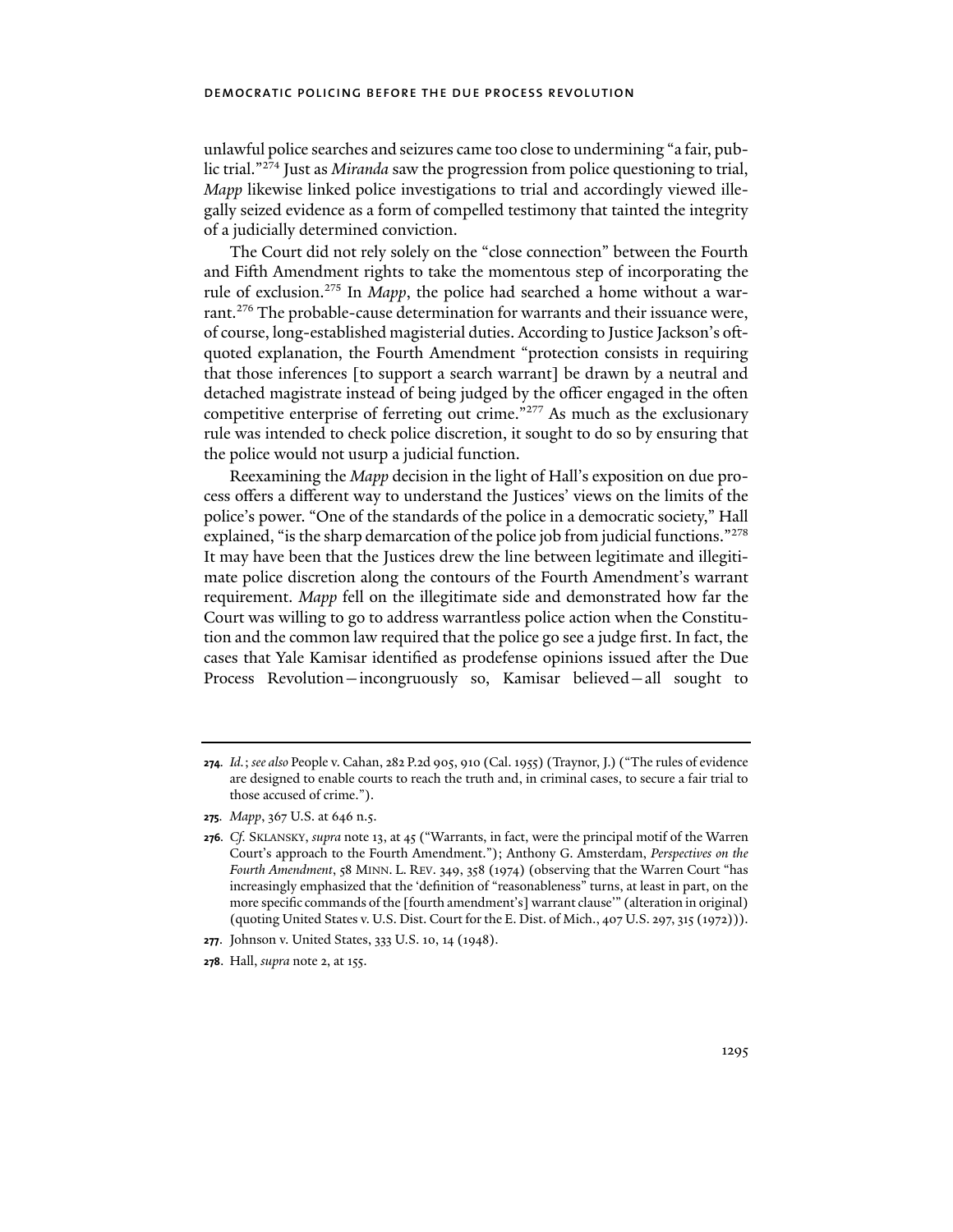strengthen the warrant requirement.<sup>279</sup> The Warren Court was not simply protecting individual rights; more basically, it was protecting the judge's role.

In situations where the judiciary's adjudicative primacy was not at risk, particularly in the context of order maintenance, the Supreme Court proved willing to authorize a great deal of proactive, discretionary policing. The most prominent example is *Terry v. Ohio*, which legitimized stop-and-frisks by adopting the 1942 Uniform Arrest Act's reasonableness standards, just as Hall had advocated in the 1950s.280 The "discovery" of police discretion in 1960 did not appear to have made a difference to the outcome of the case. Rather than requiring probable cause, *Terry* accepted an officer's reasonable suspicion. Given the Court's adoption of the lower standard, many scholars view *Terry* as an about-face, a capitulation to the proponents of law and order.<sup>281</sup> The opinion, littered with references to the "general interest . . . of effective crime prevention and detection," certainly gives this impression.<sup>282</sup>

But interpreting *Terry* as a retreat presupposes that midcentury jurists of a liberal stripe repudiated all forms of discretionary policing. Placing *Terry* within a longer period stretching back to Hall suggests more continuity on the part of the Warren Court. In justifying its decision, the Court pointed out that "we deal here with an entire rubric of police conduct—necessarily swift action predicated upon the on-the-spot observations of the officer on the beat—which *historically has not been, and as a practical matter could not be, subjected to the warrant procedure*."283 Throughout the opinion, the Court offered variations of the same theme, either by noting "the limitations of the judicial function in controlling the myriad daily situations in which policemen and citizens confront each other on the street," or in rejecting the argument that its holding "constitute [d] an abdication of judicial control over" the police.<sup>284</sup> That stop-and-frisks would not undermine the separation of judicial and law enforcement functions reassured the Warren Court, notwithstanding its acknowledgement that the practice would harm minorities more.

- **283***. Id.* at 20 (emphasis added).
- **284***. Id.* at 12.

**<sup>279</sup>**. During its final year, the Warren Court limited the scope of warrantless searches incident to arrest in *Chimel v. California*, 395 U.S. 752 (1969), and imposed restrictions on the issuance of search warrants in *Spinelli v. United States*, 393 U.S. 410 (1969).

**<sup>280</sup>***. See* Terry v. Ohio, 392 U.S. 1, 2 n.3, 10 (1968); *supra* notes 194-197 and accompanying text.

**<sup>281</sup>**. *See, e.g.*, Kamisar, *supra* note 7, at 5; Jeffrey Fagan, Terry*'s Original Sin*, U.CHI. LEGAL F. 43, 45 (2016).

**<sup>282</sup>***. Terry*, 392 U.S. at 22.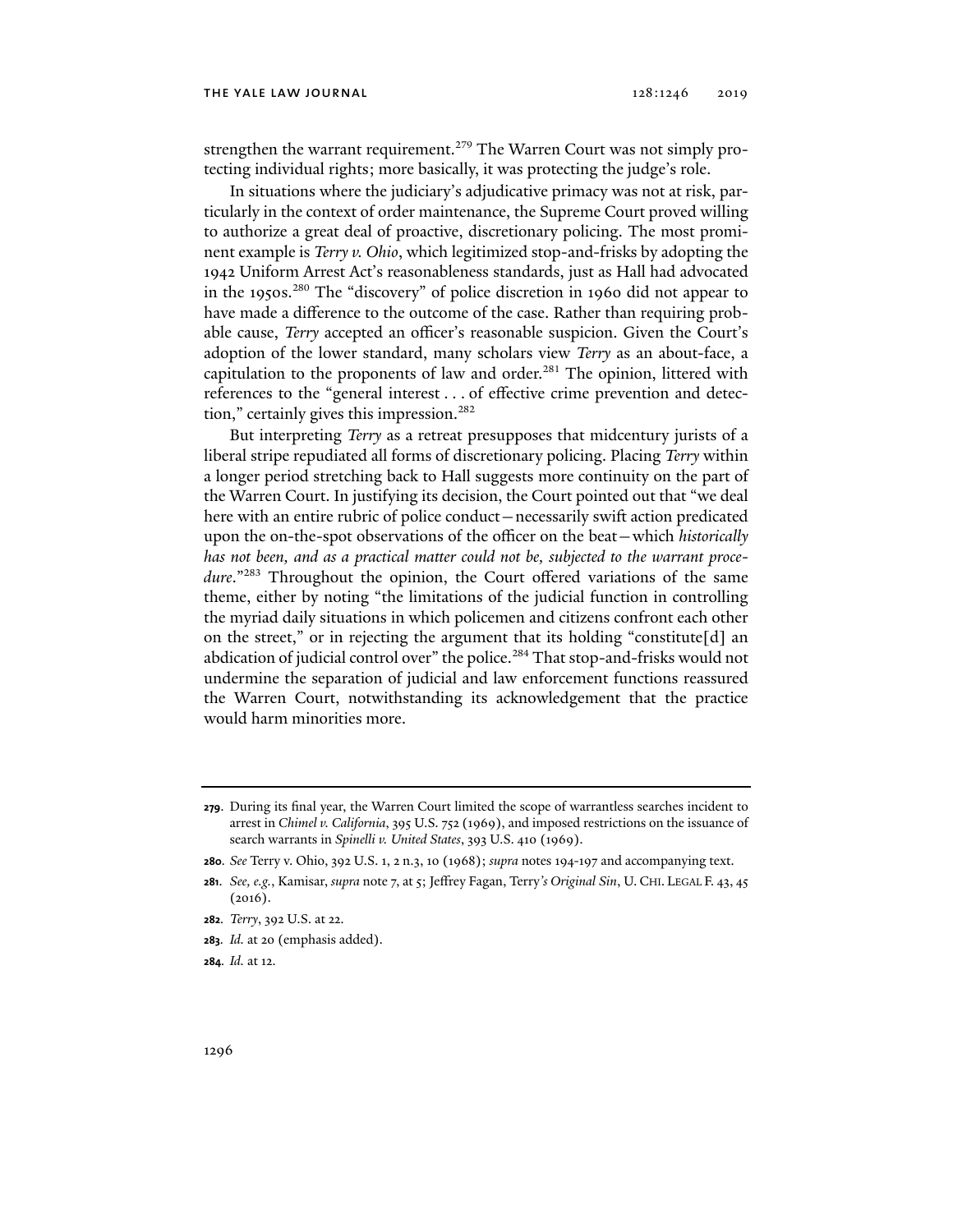This position, rather than a step back from the Due Process Revolution's heady years, was actually in line with the midcentury view that, on balance, was supportive of proactive policing. Even though the NAACP pleaded in its amicus brief in a companion case to *Terry* that "what the ghetto does *not* need is more stop and frisk,"285 the Court's opinion nonetheless relegated the reality of race to a sentence and a footnote and ignored the fact that the officer in the case was white and two of the three suspects were black.<sup>286</sup> Scholars have explained this slight as a consequence of political backlash to the Due Process Revolution.<sup>287</sup> But from a historical perspective, *Terry* was not so much a break from the Court's earlier decisions. It simply fell on the legitimate side of police discretion because street encounters that demanded spur-of-the-moment action did not involve a traditionally magisterial role.

It was no coincidence that the concept of reasonableness permeated the *Terry* opinion, which held that stop-and-frisks were *reasonable*, and thus justified, if the officer had *reasonable* suspicion to support it.<sup>288</sup> Hall's illustration of the rule of law in action had also invoked the reasonableness standard, and the common law had long allowed officers to forgo a warrant if they reasonably believed that a felony had been committed.<sup>289</sup> In the police context, jurists understood reasonableness as a legal principle limiting police discretion when requiring a warrant seemed impracticable. By adopting the reasonableness standard in *Terry*, the Court believed it was placing a rule-of-law constraint on warrantless, discretionary policing.

**286***. Terry*, 392 U.S. at 14 & n.11.

- **288**. See, for example, the prolix holding stated in conclusion: "We merely hold today that where a police officer observes unusual conduct which leads him *reasonably* to conclude in light of his experience that criminal activity may be afoot and that the persons with whom he is dealing may be armed and presently dangerous, where in the course of investigating this behavior he identifies himself as a policeman and makes *reasonable* inquiries, and where nothing in the initial stages of the encounter serves to dispel his *reasonable* fear for his own or others' safety, he is entitled for the protection of himself and others in the area to conduct a carefully limited search of the outer clothing of such persons in an attempt to discover weapons which might be used to assault him." *Terry*, 392 U.S. at 30 (emphasis added).
- **289***. See supra* note 132 and accompanying text; *see also* CHRISTOPHER G.TIEDEMAN, ATREATISE ON THE LIMITATIONS OF POLICE POWER IN THE UNITED STATES CONSIDERED FROM BOTH A CIVIL AND CRIMINAL STANDPOINT 83-84 (St. Louis, F.H. Thomas Law Book Co. 1886) (setting forth the warrant exception for felony arrests).

**<sup>285</sup>**. Brief for the N.A.A.C.P. Legal Defense & Educ. Fund, Inc., as Amicus Curiae at 62, Sibron v. New York, 392 U.S. 40 (1968) (Nos. 63, 74 & 67).

**<sup>287</sup>***. See, e.g.*, STUNTZ, *supra* note 5, at 217; Willrich, *supra* note 5, at 217-23 (describing the transition in criminal justice from the "liberal moment" of the 1960s to the "severity revolution" that began in the 1970s).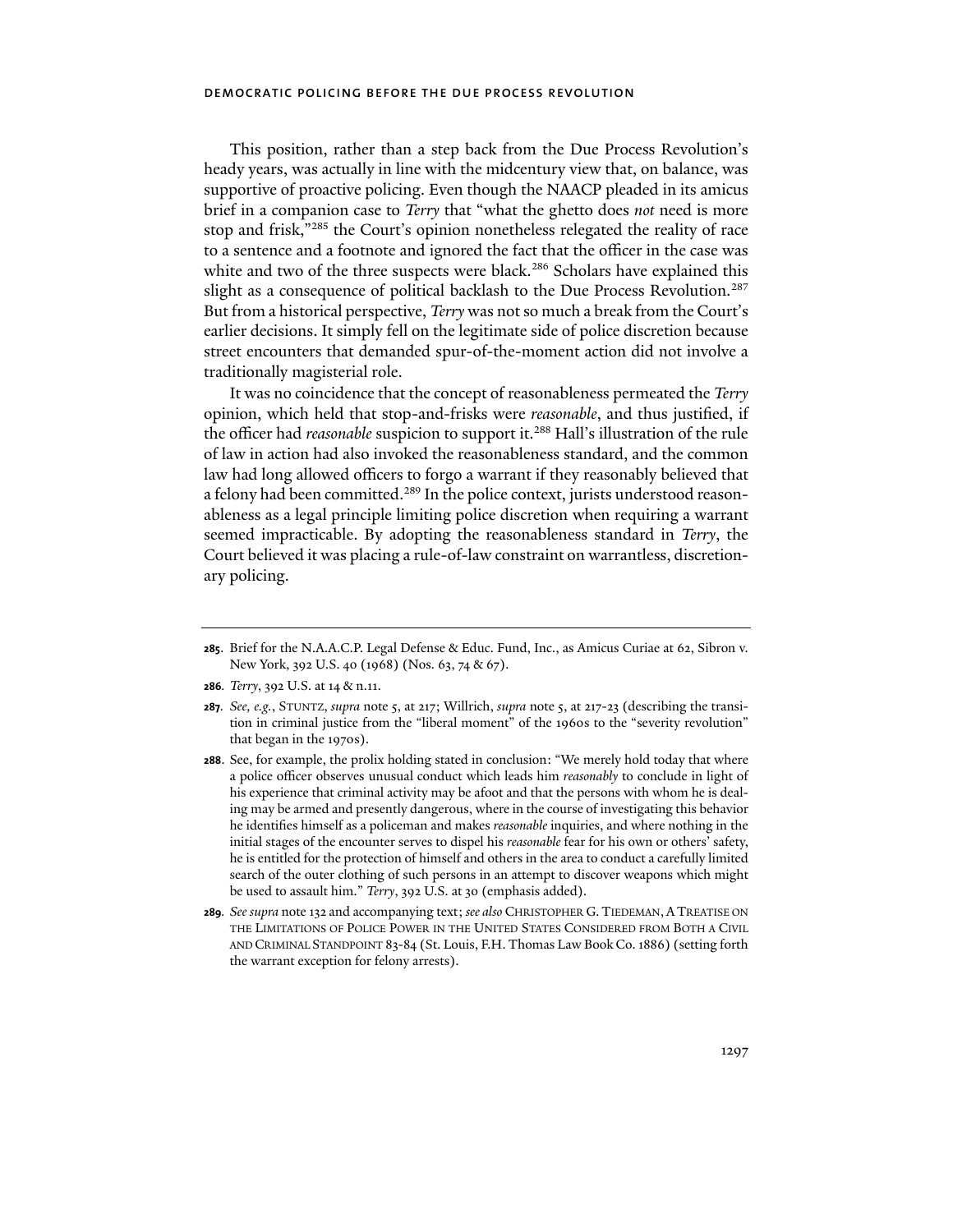Midcentury distinctions between legitimate and illegitimate police discretion also informed the Burger Court's celebrated decision in *Papachristou v. City of Jacksonville*. Cultural change, after all, does not neatly align with the tenures of Chief Justices. Although the Court invalidated vague vagrancy laws for giving "unfettered discretion" to officers on the beat, it is important to note that it did not prohibit the criminalization of loitering and other vagrancy-like conduct.<sup>290</sup> *Papachristou*'s procedural remedy—requiring legislatures to be more specific when criminalizing conduct—raises the question of what else troubled the Justices about unlimited discretion apart from the policing of nonconformists.<sup>291</sup>

Again, Hall's explication of democratic policing provides some clues. One of the implications of "the sharp demarcation of the police job from judicial functions," according to Hall, was that "the police do not define or declare any general rules of law, as do judges."<sup>292</sup> This was precisely what vague vagrancy laws enabled the police to do. As Justice Douglas wrote in the Court's opinion, "Here the net cast [by the ordinances] is large, not to give the courts the power to pick and choose but to increase the arsenal of the police."293 The police, in other words, were defining the law by enforcing ambiguous laws pursuant to their own interpretations. Even more fundamentally problematic, these laws subverted the rule of law by allowing the police to skirt the probable-cause requirement for arrests—"a Fourth and Fourteenth Amendment standard applicable to the States as well as to the Federal Government," Douglas noted.<sup>294</sup> If an officer did not have probable cause to make an arrest for, say, larceny, then the officer could instead make an arrest for vagrancy. Sometimes, vagrancy laws offered a way to prosecute an individual for conduct that was not criminal at all, an even clearer-cut violation of the rule of law. An example of this is told in Laura Hillenbrand's well-known story of the famous racehorse Seabiscuit. In 1938, the police arrested a man who was planning to put a sponge up Seabiscuit's nostril. Because there was no crime of attempted assault on a horse, the man was charged with vagrancy.<sup>295</sup> For midcentury jurists, laws that were so vague as to permit the police to define what they criminalized and even to use them in contravention of well-established laws were anathema to a democratic society. The vagrancy laws at issue in *Papachristou* had crossed a clear line.

**292**. Hall, *supra* note 2, at 155.

**<sup>290</sup>**. Papachristou v. City of Jacksonville, 405 U.S. 156, 168 (1972).

**<sup>291</sup>***. See* GOLUBOFF, *supra* note 167, at 221-57, 298-332 (comprising chapters seven, "Hippies, Hippie Lawyers, and the Challenge of Nonconformity," and nine, "'Vagrancy Is No Crime'").

**<sup>293</sup>***. Papachristou*, 405 U.S. at 165.

**<sup>294</sup>***. Id.* at 169 (footnote omitted).

**<sup>295</sup>**. LAURA HILLENBRAND, SEABISCUIT: AN AMERICAN LEGEND 161 (2001).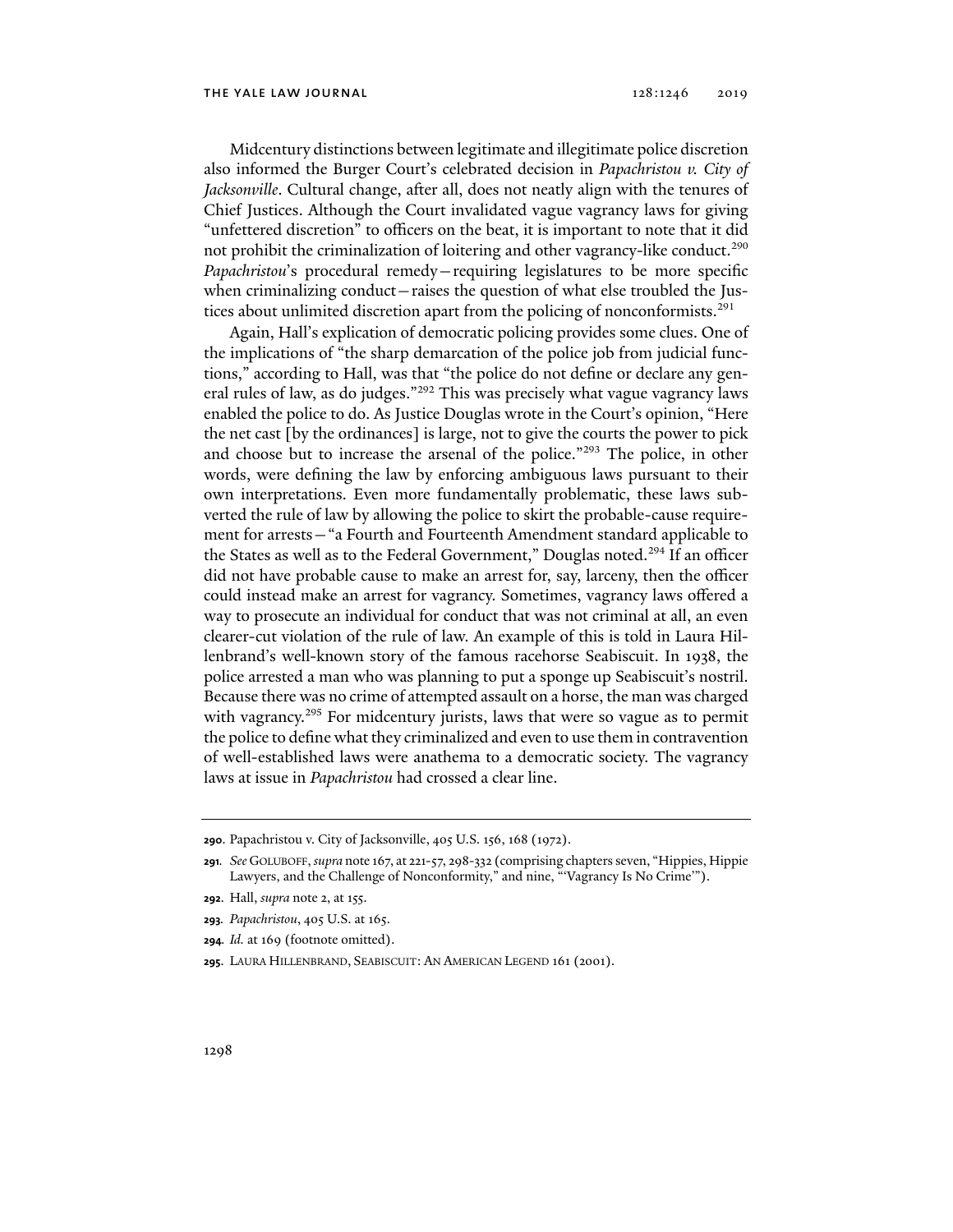But *Papachristou* left room for discretionary policing, which became evident in its aftermath. The Florida legislature revised its vagrancy law, which still criminalized loitering and prowling "under circumstances that warrant a justifiable and *reasonable* alarm or immediate concern for the safety of persons or property in the vicinity."296 It was, of course, up to the beat officer to determine, in the first instance, what constituted such reasonable alarm. The standard of reasonableness in the new ordinance gave police the discretion to continue their crimeprevention and order-maintenance duties, but now within the well-established parameters of the Anglo-American legal tradition, just as it had in the common law of arrest, Hall's felony-arrest example, and *Terry v. Ohio*. Even Justice Douglas's understanding of the rule of law, which he identified as "the great mucilage that holds society together," could encompass discretionary policing so long as it was reasonable.<sup>297</sup>

This Essay's reinterpretation of the Due Process Revolution as a project to preserve the judicially supervised "fair trial" does not necessarily challenge standard narratives that point to race as an impetus for modern criminal procedure.<sup>298</sup> But the account offered here does help clarify the precise role that race played. While achieving racial justice may not have been the explicit or primary goal of the Supreme Court, racial injustice provided the most egregious examples of unfair trials.299 In American history, a fair trial came under greatest threat when it involved black defendants, and these cases, particularly from the Jim Crow South, sometimes proved difficult for even the most unsympathetic Justices to ignore. As Michael Klarman has observed, the Supreme Court in the 1920s and 1930s permitted public school segregation, the white primary, and the

**<sup>296</sup>**. FLA. STAT. ANN. § 856.021(1) (West 1972) (emphasis added). Florida courts upheld the constitutionality of the new vagrancy statute. *See* State v. Ecker, 311 So. 2d 104 (Fla. 1975); D.A. v. State, 471 So. 2d 147 (Fla. Dist. Ct. App. 1985).

**<sup>297</sup>***. Papachristou*, 405 U.S. at 171.

**<sup>298</sup>**. For examples of this standard narrative, see Kahan & Meares, *supra* note 6, at 1153, 1156-57; and Michael Klarman, *The Racial Origins of Modern Criminal Procedure*, 99 MICH. L. REV. 48  $(2000)$ .

**<sup>299</sup>**. The evidence supporting a causal connection between race and modern criminal procedure is circumstantial rather than direct. Although Michael Klarman argued that the constitutional cases in the 1920s and 1930s had "racial origins," he never imputed to the Justices an intention to achieve racial justice. Indeed, he noted that the composition of the Court did not favor intervention in state criminal proceedings on behalf of minorities. Klarman carefully couched his argument that "egregious exemplars of Jim Crow justice . . . *provided the occasion* for the birth of modern criminal procedure." Klarman, *supra* note 298, at 49 (emphasis added); *see also id.* at 53, 59. Similarly, in arguing that "[t]he need that gave birth to the existing criminal procedure regime was institutionalized racism," Dan Kahan and Tracey Meares refer to an "unmistakable premise," "assumption," and "context." Kahan & Meares, *supra* note 6, at 1153, 1156-58.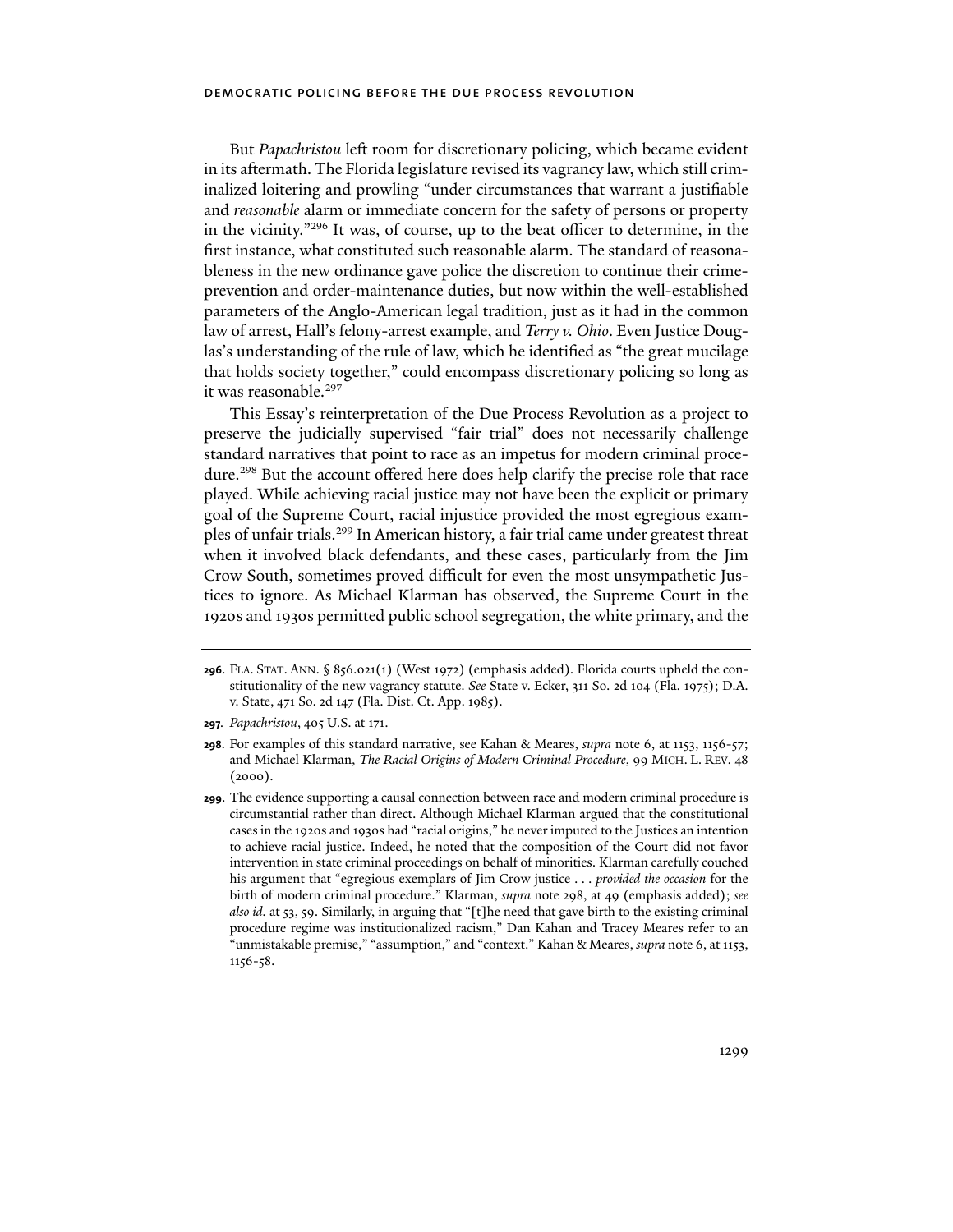poll tax, yet stretched the principle of federalism to overturn state criminal convictions of black defendants in four landmark cases.<sup>300</sup> Klarman commented that "the Justices thought it was one thing to segregate and disfranchise blacks, and quite another to execute possibly innocent black defendants after farcical trials."301 Actually, the Justices were not so inconsistent in their views on race; rather, they were consistent in their commitment to ensuring that southern justice did not stray too far from their standards of a fair trial. These earlier criminal procedure cases that paved the way doctrinally for the Warren Court all involved fundamental defects in trial procedures: convictions obtained through mobdominated trials,  $302$  a violation of the right to counsel,  $303$  an all-white jury,  $304$  and an involuntary confession.305

These criminal procedure decisions indicate that the importance of trials predated the official start of the Cold War.<sup>306</sup> While the origins of this adversarial culture are beyond the scope of this Essay, $307$  it is worth pointing out that even in the first several decades of the twentieth century, the political imperative to uphold capitalist democracy against communism motivated many in the United States to extol the exceptionalism of the American trial. The *New York Times*, for instance, noted in 1932 that *Powell v. Alabama*—in which eight of nine black boys accused of rape were sentenced to death after a four-day trial, without having had an opportunity to secure and consult with legal counsel—"turned wholly upon 'due process of law'" and came down to the question: "Did the convicted youths have a fair trial?"308 In addition to apprising readers of the holding, the

- **301**. Klarman, *supra* note 298, at 94.
- **302***. Moore*, 261 U.S. 86.
- **303***. Powell*, 287 U.S. 45.
- **304***. Norris*, 294 U.S. 587.
- **305***. Brown*, 297 U.S. 278.
- **306**. For an early twentieth-century articulation of trials as a fundamental principle of the rule of law, see JOHN DICKINSON, ADMINISTRATIVE JUSTICE AND THE SUPREMACY OF LAW 33, 35 (1927), which notes, "nothing has been held more fundamental to the supremacy of law than the right of every citizen to bring the action of government officials to trial in the ordinary courts of the common law."
- **307**. For an excellent account, see AMALIA D. KESSLER, INVENTING AMERICAN EXCEPTIONALISM: THE ORIGINS OF AMERICAN ADVERSARIAL LEGAL CULTURE, 1800-1877 (2017).
- **308***. The Scottsboro Case*, N.Y. TIMES, Nov. 8, 1932, at 20; *see also* JAMES GOODMAN, STORIES OF SCOTTSBORO 24-38, 85-89 (1994) (discussing the political aspects of *Powell v. Alabama*).

**<sup>300</sup>**. Klarman, *supra* note 298, at 50-78, 94. The four landmark cases were *Moore v. Dempsey*, 261 U.S. 86 (1923); *Powell v. Alabama*, 287 U.S. 45 (1932); *Norris v. Alabama*, 294 U.S. 587 (1935); and *Brown v. Mississippi*, 297 U.S. 278 (1936).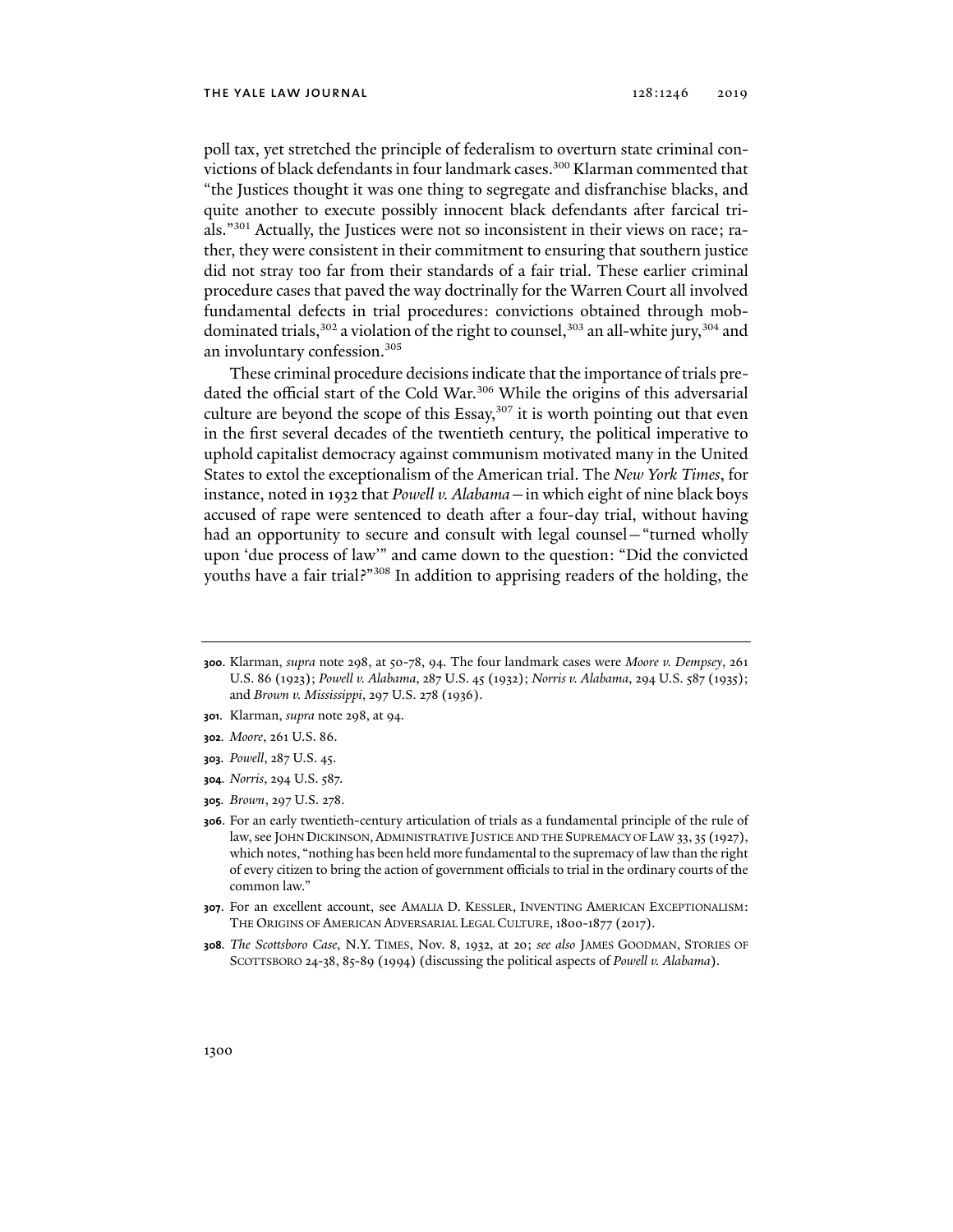article also spelled out the significance of the decision: *Powell* disproved the communist charge that "a spirit of wicked class prejudice pervades the United States, and that here no justice can be had for the poor and ignorant."309 The reporter supposed that the ruling "ought to abate the rancor of extreme radicals, while confirming the faith of the American people in the soundness of their institutions."310 Lost in the news about the Supreme Court's overturning the sham trials was the manner in which the sheriff's deputies had rounded up the nine boys, questioned and arrested them, and lined them up for identification. Although the Warren Court was undoubtedly more sensitive to discriminatory policing than the Hughes Court, both displayed a similar commitment to the adversarial trial in analogous times, when racism was rampant in local justice systems and when global affairs required a demonstration of American superiority.

From the longer perspective of legal culture, the Due Process Revolution may not seem so revolutionary. But perhaps what was so transformative about the Warren Court's criminal procedure cases is not what the Justices intended to do, but rather the unintended consequences of what they did. Given what we know about judicial rubberstamping of warrant applications,<sup>311</sup> "modern" criminal procedure, at least in the Fourth Amendment context,<sup>312</sup> has not taken place primarily in cases where the police have to get warrants. It has developed mainly in disputes over the reasonableness standard, in cases where individual litigants sought to challenge the exercise of discretion that constitutional laws actually countenanced. In this light, the Due Process Revolution was truly a movement from the ground up rather than from the top down.

**<sup>309</sup>***. The Scottsboro Case*, *supra* note 308.

**<sup>310</sup>***. Id.*

**<sup>311</sup>***. See, e.g.*, Phyllis T. Bookspan, *Reworking the Warrant Requirement: Resuscitating the Fourth Amendment*, 44 VAND. L. REV. 473, 529 n.317 (1991) (raising the problem of magistrate shopping); David B. Kopell & Paul H. Blackman, *The Unwarranted Warrant: The Waco Search Warrant and the Decline of the Fourth Amendment*, 18 HAMLINE J. PUB. L. & POL'Y 1, 42 (1996) ("As practicing lawyers, we know that usually judges rubber stamp the applications for search warrants . . . ." (quoting *Activities of Federal Law Enforcement Agencies Toward the Branch Davidians: Joint Hearing Before the Subcomm. on Crime & Nat'l Sec. of the H. Comm. on Gov't Reform & Oversight*, 104th Cong. 40 (1995) (statement of Dick De Guerin))); Richard Van Duizend et al., *The Search Warrant Process: Preconceptions, Perceptions, and Practices, NAT'L INST. JUST.* 3 (1984), https://www.ncjrs.gov/pdffiles1/Digitization/93585NCJRS.pdf [https://perma.cc /SF3K-WGE3] ("[S]earch warrant applications appear to be rejected very infrequently by reviewing magistrates . . . .").

**<sup>312</sup>**. Although the warrant requirement applies only in the Fourth Amendment context, the reasonableness standard permeates other areas of criminal procedure as well. For example, whether a *Miranda* interrogation has occurred is determined by whether a police practice is "*reasonably* likely to elicit an incriminating response from [a] suspect." Rhode Island v. Innis, 446 U.S. 291, 301 (1980) (emphasis added).